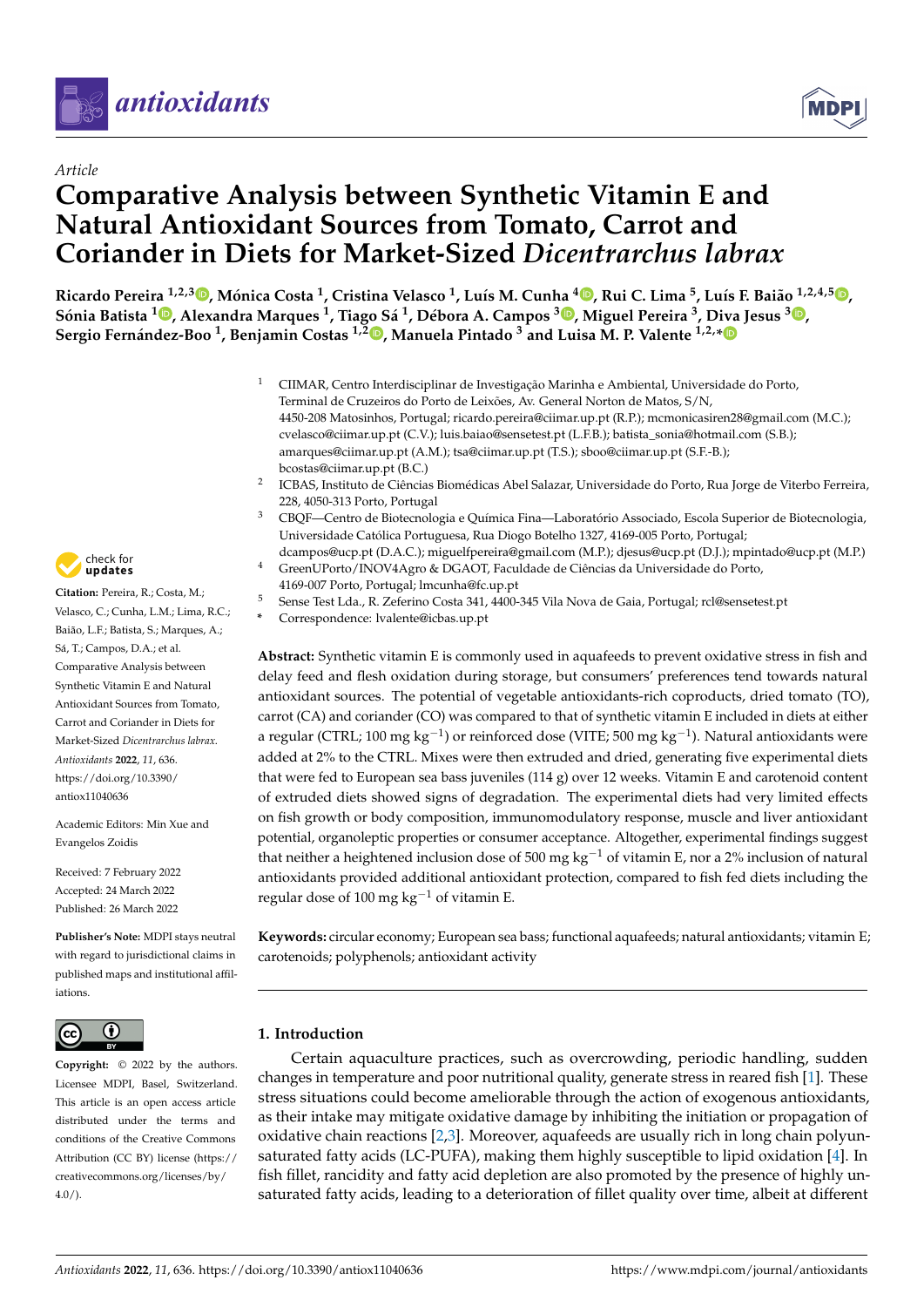levels depending on species, age and diet composition [\[5\]](#page-20-4). Thus, maintaining taste, colour, texture and freshness during storage is also a prime concern of the aquaculture industry [\[6\]](#page-20-5).

Given the increasing importance of aquaculture production, which represents 53% of total fish supply for human consumption [\[7\]](#page-20-6), the aforementioned issues associated with oxidative stress generate a rising necessity for the development of novel functional diets with physiological benefits beyond those provided by traditional feeds, particularly antioxidant benefits [\[8](#page-20-7)[,9\]](#page-20-8). Due to their radical-scavenging properties and/or capacity of antioxidant system modulation, synthetic antioxidants are often used as additives for improving fish resistance to oxidative stress, as well as avoiding oxidative rancidity of fats and oils in feed mixtures [\[10,](#page-20-9)[11\]](#page-20-10). Synthetic antioxidant compounds such as ethoxyquin, butylated hydroxyanisole (BHA) and butylated hydroxytoluene (BHT) are amongst the most widely used antioxidants in food and feed formulations [\[4\]](#page-20-3). In 2017, the common use of ethoxyquin was banned in raw materials, feed premixes, additives and food produced and/or commercialized in the European Union (EU 2017/962). This occurred due to possible genotoxicity effects of one of its metabolites (ethoxyquin quinone imine), as well as the fact that p-phenetidine, an impurity of ethoxyquin, is recognised as a possible mutagen [\[12\]](#page-20-11). Meanwhile, BHT (E321) and BHA (E320) are both widely used as antioxidants in feed for all animal species, with a maximum limit of 150 mg kg $^{-1}$  each, or in combination, authorised in the EU [\[13\]](#page-20-12). Nevertheless, BHT has been found to inhibit humoral immune response in animals and to possess tumour promotion effects, and despite not being genotoxic, it modifies the genotoxicity of other agents [\[14\]](#page-20-13). This, together with the proven effectiveness of natural antioxidants for inhibiting rancidity in food [\[15\]](#page-20-14) and in providing health advantages for consumers [\[16,](#page-20-15)[17\]](#page-20-16), prompted the scientific community and the feed industry to look for natural alternatives with strong anti-oxidant activity for inclusion in animal feeds [\[9,](#page-20-8)[18–](#page-21-0)[21\]](#page-21-1).

Vitamins, carotenoids and phenolic compounds are antioxidant molecules commonly present in fruits, herbs and vegetables such as tomato, carrot and coriander [\[22](#page-21-2)[–24\]](#page-21-3). Specifically, vitamin E is a generic term commonly used for describing eight different lipid-soluble antioxidant forms (tocopherols and tocotrienols), the form of α-tocopherol having the greatest impact on the fish antioxidant system [\[25\]](#page-21-4). These compounds are easily oxidized due to their inherent hydroxyl moiety on carbon 6, which has an important role in the maintenance of normal metabolic processes and physiological functions in the body, mainly due to its radical-scavenging properties [\[26–](#page-21-5)[28\]](#page-21-6), thus playing an important role in the protection of cell membranes from lipid peroxidation [\[29,](#page-21-7)[30\]](#page-21-8). Vitamin E also shows a stimulatory effect on fish's immune system, while improving fish health and disease resistance [\[31](#page-21-9)[,32\]](#page-21-10). This antioxidant compound has been proven to have an essential protective role against the adverse effects of reactive oxygen species and other free radicals [\[4\]](#page-20-3), which is important for quality preservation of fish fillet, either raw or cooked. To date, the positive influence of vitamin E on seafood quality has been studied in several commercially reared fish species, such as rainbow trout (*Oncorhynchus mykiss*) [\[33\]](#page-21-11), turbot (*Scophthalmus maximus*) [\[34\]](#page-21-12) and European sea bass (*Dicentrarchus labrax*) [\[35\]](#page-21-13). The minimum recommended doses of vitamin E in fish dietary mixes range from 25 to 200 mg  $kg^{-1}$ , depending on the species and maturation state [\[4\]](#page-20-3). Although vitamin E supplementation has been demonstrated as essential for the development of European sea bass larvae [\[36\]](#page-21-14), very few data are available regarding the antiperoxidative effects of vitamin E in commercial-sized European sea bass. Gatta et al. [\[35\]](#page-21-13) suggested that the  $\alpha$ -tocopherol content of diets for European sea bass (208 g) should be above 254 mg kg<sup>-1</sup>, and up to 942 mg kg<sup>-1</sup>, in order to reduce lipid oxidation.

Phenolic compounds and carotenoids are also associated with a wide range of biological activities, including antioxidant properties that contribute both directly and indirectly to the inhibition or suppression of oxidation processes [\[17,](#page-20-16)[37\]](#page-21-15). Carotenoid-rich diets are effective in terms of preventing oxidative stress and enhancing innate immune system defences. Ehsani et al. [\[21\]](#page-21-1) found that dietary lycopene, naturally abundant in carrots and tomatoes, is effective in preventing lipid oxidation in rainbow trout, subsequently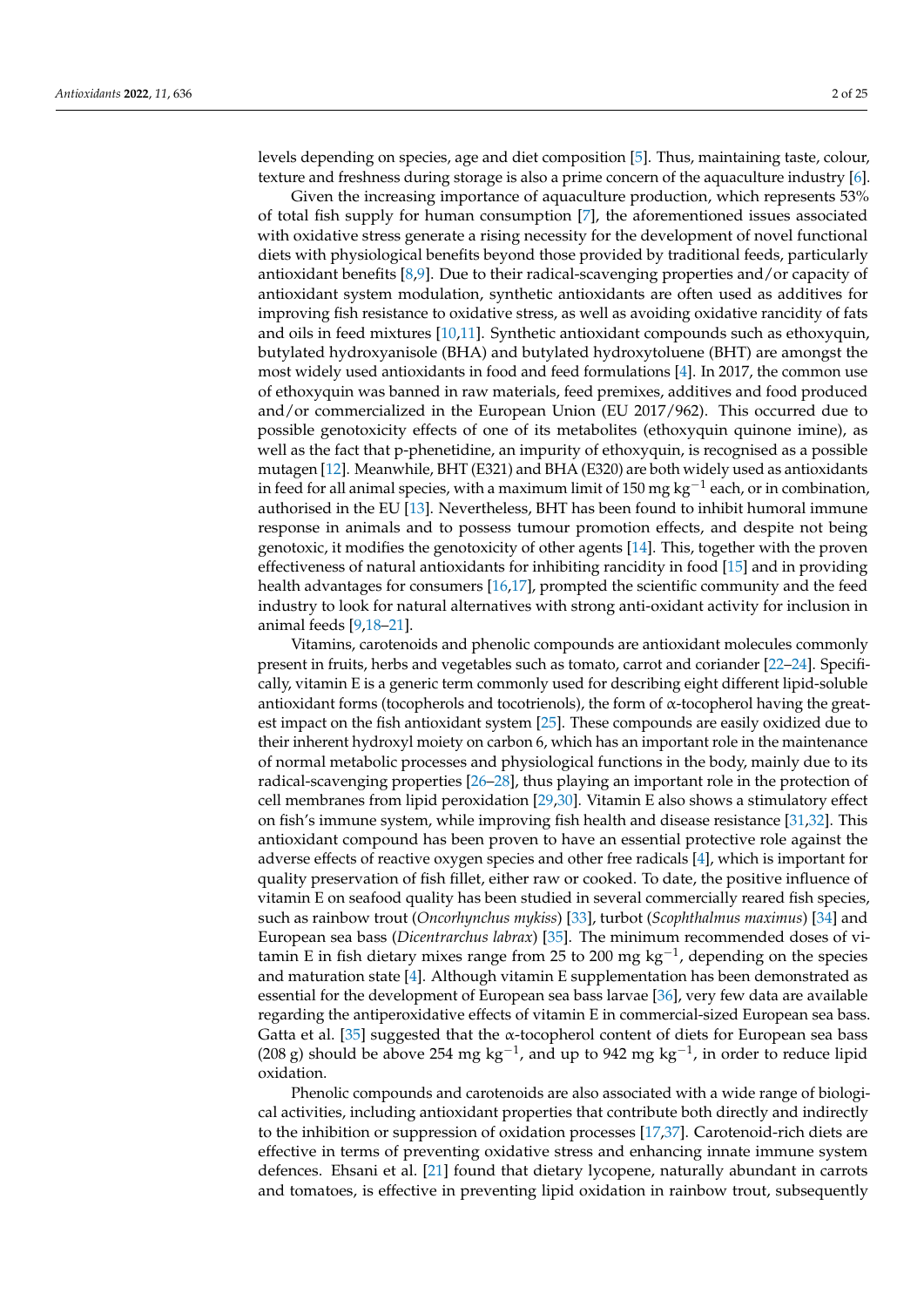delaying fillet rancidity. β-carotene, found in high doses in carrot and coriander acted as an antioxidant and immunostimulant, mitigating the negative effects of peroxide radicals in Nile tilapia (*Oreochromis niloticus*) [\[18\]](#page-21-0). Both synthetic and natural carotenoid dietary inclusion has been proven to stimulate antioxidant potential in European sea bass [\[6](#page-20-5)[,38](#page-21-16)[,39\]](#page-21-17), while immunomodulatory effects were reported with the dietary inclusion of carotenoid rich sources such as seaweed [\[38\]](#page-21-16).

Annual production of plants and aromatic herbs has passed 600 million tonnes per year [\[39\]](#page-21-17), generating a high amount of coproducts that are mostly wasted. Despite viability for consumption, about a third of total farm production in the EU is discarded, mostly due to cosmetic and retailers' standards [\[40\]](#page-21-18). These otherwise discarded coproducts can be valuable sources of nutrients, antioxidants and bioactive compounds for aquafeeds that at a reduced price may have a positive effect on weight gain, appetite stimulation and overall fish health [\[41](#page-21-19)[–44\]](#page-21-20), as well as in fillet quality traits [\[17,](#page-20-16)[21\]](#page-21-1). Adding these vegetable coproducts to aquafeeds would also address current consumer trends in terms of preferring natural food sources over synthetic ones [\[45\]](#page-22-0), and promote a circular economy approach towards sustainability.

The novel approach of this study consisted of evaluating the potential of vegetable antioxidants-rich coproducts as additional antioxidant sources in diets for European sea bass, a carnivorous fish of high economical value, commonly reared in the Mediterranean region. The effects of such natural antioxidants on European sea bass growth, immune system and fillet quality traits will be compared to those of synthetic vitamin E included in diets at either a regular or reinforced dose (100 and 500 mg  $kg^{-1}$ , respectively).

#### **2. Materials and Methods**

#### *2.1. Ingredients and Experimental Diets*

Fresh carrot (*Daucus carota* subsp. *Sativus*), coriander (*Coriandrum sativum*) and tomato (*Solanum lycopersicum*) biomass were obtained from VITACRESS PORTUGAL, S.A., one of Europe's leading companies in the delivery of fresh, washed and ready-to-eat vegetables. Vegetables were lyophilized, packed in vacuum and stored under refrigeration at −20 ◦C, until use. Proximate composition, main carotenoids, vitamin E and antioxidant potential are described in Table [1.](#page-3-0) A commercial-based diet for European sea bass was formulated relying on practical ingredients (Table [2\)](#page-3-1) and supplemented with a commercial vitamin premix that contained a regular dose of vitamin E (α-tocopherol, 100 mg kg<sup>-1</sup>) as part of the vitamin and mineral premix. This diet was used as a negative control (CTRL) and compared with a positive control diet (VITE) containing an additional amount of added  $\alpha$ -tocopherol (Lutavit<sup>®</sup> E50), totalling 500 mg kg<sup>-1</sup>. The three experimental diets were obtained after adding 2% of each dried biomass from the three natural antioxidant sources to the CTRL mix, at the expense of wheat meal: carrot (CA), tomato (TO) and coriander (CO). Diets were grounded, extruded (110 °C, originating 4 mm pellets) and dried (60 °C until <8% of moisture) by SPAROS, LDA. (Portugal). All diets were kept isoproteic (49% of dry matter, DM), isolipidic (18% DM) and isoenergetic (23 kJ g<sup>-1</sup> DM). At the beginning of the trial, 10 g of each experimental diet and ingredient were frozen at −80 ◦C for proximate composition analysis and antioxidant profile, including carotenoid quantification and profile, vitamin E and hydrolysable polyphenol quantification, as well as antioxidant potential through the radical scavenging potential of 2,2'-azino-bis-3-ethylbenzthiazoline-6-sulphonic acid (ABTS<sup>\*+</sup>) and 1,1-diphenyl-2-picrylhydrazyl (DPPH<sup>\*</sup>).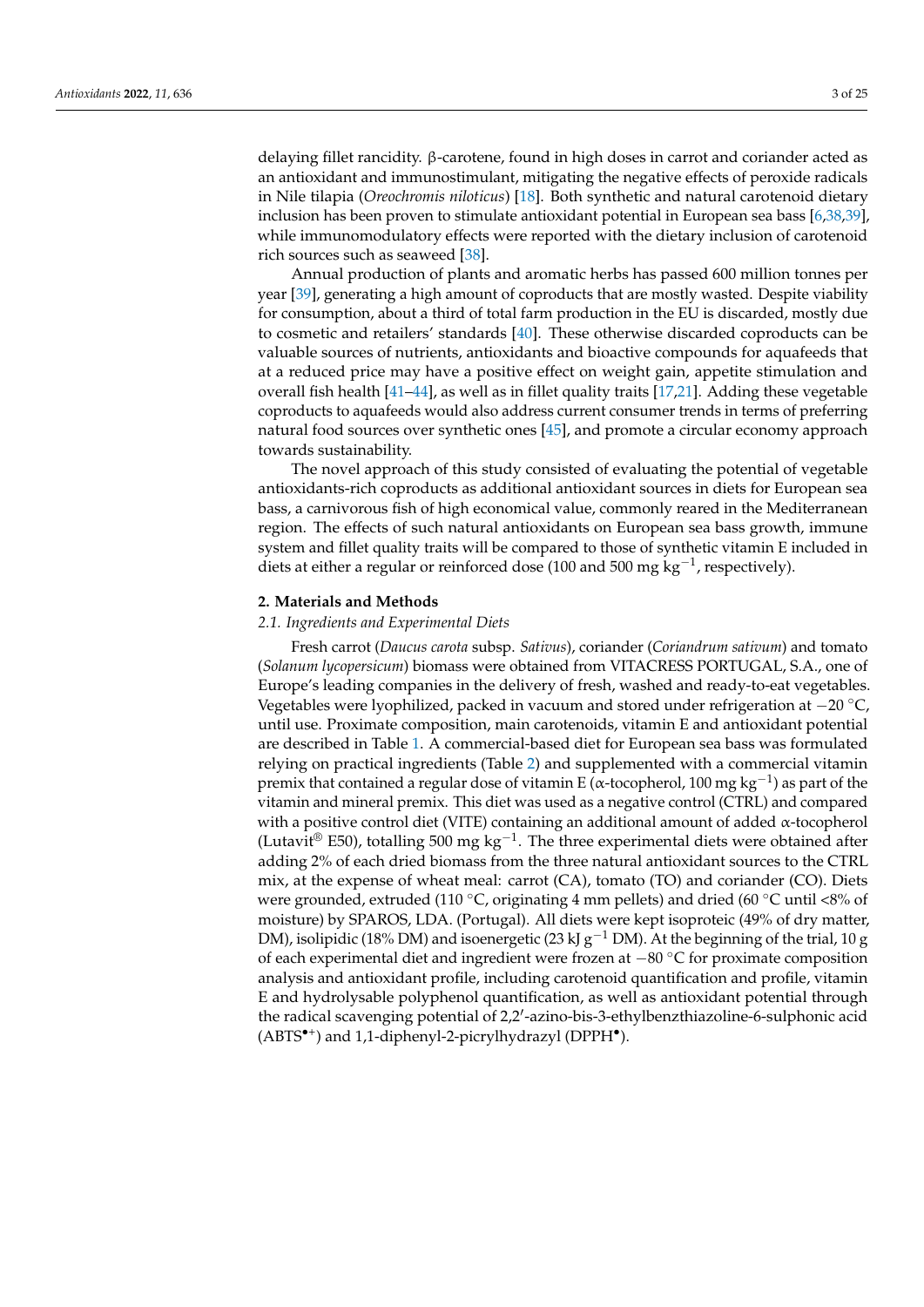| Ingredients                                                                            |                         |                              |  |  |  |  |  |
|----------------------------------------------------------------------------------------|-------------------------|------------------------------|--|--|--|--|--|
| Tomato                                                                                 | Carrot                  | Coriander                    |  |  |  |  |  |
| Proximate composition (% DM)                                                           |                         |                              |  |  |  |  |  |
| $77.3 \pm 1.3$                                                                         | $83.3 \pm 1.3$          | $93.4 \pm 1.6$               |  |  |  |  |  |
| $16.6 \pm 0.4$                                                                         | $12.4 \pm 0.2$          | $38.3 \pm 0.1$               |  |  |  |  |  |
| $3.9 \pm 0.01$                                                                         | $0.9 \pm 0.11$          | $3.2 \pm 0.12$               |  |  |  |  |  |
| $10.4 \pm 0.7$                                                                         | $7.2 \pm 0.04$          | $18.1 \pm 0.7$               |  |  |  |  |  |
| $21.0 \pm 0.03$                                                                        | $18.3 \pm 0.03$         | $17.5 \pm 0.01$              |  |  |  |  |  |
| Gross Energy $(kJ/g)$<br>Main carotenoids (mg 100 g <sup>-1</sup> DM) <sup>1</sup>     |                         |                              |  |  |  |  |  |
| <b>BQL</b>                                                                             | $4.7 \pm 0.3$           | $14.6 \pm 0.6$               |  |  |  |  |  |
| <b>BOL</b>                                                                             | BQL                     | $57.3 \pm 13.1$              |  |  |  |  |  |
| $1.1 \pm 0.2$                                                                          | BQL                     | $124.5 \pm 2.2$              |  |  |  |  |  |
| $18.3 \pm 3.6$                                                                         |                         |                              |  |  |  |  |  |
|                                                                                        |                         | $0.6 \pm 0.04$               |  |  |  |  |  |
|                                                                                        |                         |                              |  |  |  |  |  |
| $32.6 \pm 4^{b}$                                                                       | $10.5 \pm 3.2$ c        | $48.3 \pm 1.9^{\text{ a}}$   |  |  |  |  |  |
| α-tocopherol<br>Phenolic content (mg of GAE per 100 g DM) <sup>2</sup>                 |                         |                              |  |  |  |  |  |
| $729.6\pm20.6$ $^{\rm b}$                                                              |                         | 528.3 $\pm$ 27.6 °           |  |  |  |  |  |
| Total polyphenols<br>Antioxidant potential (mg of GAE or TE per 100 g DM) <sup>2</sup> |                         |                              |  |  |  |  |  |
| 62.0 $\pm$ 3.6 °                                                                       | $104.9 \pm 2.8^{\circ}$ | $115.2 \pm 0.2$ <sup>a</sup> |  |  |  |  |  |
| $21.0 \pm 0.9$ c                                                                       | $47.2 \pm 4.2^{\circ}$  | 74.2 $\pm$ 0.2 <sup>a</sup>  |  |  |  |  |  |
|                                                                                        |                         | $2478.7 \pm 154.9$           |  |  |  |  |  |

<span id="page-3-0"></span>**Table 1.** Proximate composition, carotenoids, vitamin E and antioxidant potential of ingredients.

Values are presented as mean  $\pm$  standard deviation (n = 9). Different superscript letters within each row indicate significant differences (*p* < 0.05). <sup>1</sup> "BQL" stands for "below quantification limit". The quantification limit for lutein was 5.9 × 10<sup>−6</sup> mg per 100 g of DM, α-carotene was 1.3 × 10<sup>−5</sup> mg per 100 g of DM and β-carotene was  $1.1 \times 10^{-5}$  mg per 100 g of DM. <sup>2</sup> Total polyphenols are expressed in g of gallic acid equivalents (GAE) per 100 g DM. ABTS•<sup>+</sup> and DPPH• are expressed in mg of TE per 100 g DM.

<span id="page-3-1"></span>**Table 2.** Ingredients, proximate composition and antioxidant potential of the experimental diets.

| Dietary Treatments <sup>1</sup>              |                          |                          |      |                          |                          |
|----------------------------------------------|--------------------------|--------------------------|------|--------------------------|--------------------------|
|                                              | <b>CTRL</b>              | <b>VITE</b>              | TO   | CA                       | CO                       |
| Ingredients (% of feed) $4$                  |                          |                          |      |                          |                          |
| Fishmeal super prime                         | 10.0                     | 10.0                     | 10.0 | 10.0                     | 10.0                     |
| Porcine blood meal                           | 2.5                      | 2.5                      | 2.5  | 2.5                      | 2.5                      |
| Poultry meal                                 | 5.0                      | 5.0                      | 5.0  | 5.0                      | 5.0                      |
| Soy protein concentrate                      | 16.0                     | 16.0                     | 16.0 | 16.0                     | 16.0                     |
| Wheat gluten                                 | 9.5                      | 9.5                      | 9.5  | 9.5                      | 9.5                      |
| Corn gluten                                  | 7.0                      | 7.0                      | 7.0  | 7.0                      | 7.0                      |
| Soybean meal 48                              | 10.0                     | 10.0                     | 10.0 | 10.0                     | 10.0                     |
| Rapeseed meal                                | 5.0                      | 5.0                      | 5.0  | 5.0                      | 5.0                      |
| Wheat meal                                   | 16.5                     | 16.4                     | 14.5 | 14.5                     | 14.5                     |
| Fish oil                                     | 5.1                      | 5.1                      | 5.1  | 5.1                      | 5.1                      |
| Rapeseed oil                                 | 9.4                      | 9.4                      | 9.4  | 9.4                      | 9.4                      |
| Soy lecithin                                 | 0.2                      | 0.2                      | 0.2  | 0.2                      | 0.2                      |
| Vitamin and mineral Premix<br>$\overline{2}$ | 0.2                      | $0.2\,$                  | 0.2  | 0.2                      | 0.2                      |
| Lutavit E50                                  | 0.0                      | 0.08                     | 0.0  | $0.0\,$                  | 0.0                      |
| Brewer's yeast                               | 2.5                      | 2.5                      | 2.5  | 2.5                      | 2.5                      |
| <b>MAP</b>                                   | 0.9                      | 0.9                      | 0.9  | 0.9                      | 0.9                      |
| DL-Methionine                                | 0.2                      | 0.2                      | 0.2  | 0.2                      | 0.2                      |
| Tomato                                       | $\overline{\phantom{a}}$ | $\overline{\phantom{a}}$ | 2.0  | $\overline{\phantom{a}}$ | $\overline{\phantom{a}}$ |
| Carrot                                       |                          |                          |      | 2.0                      |                          |
| Coriander                                    |                          | $\overline{\phantom{a}}$ |      | $\overline{\phantom{0}}$ | 2.0                      |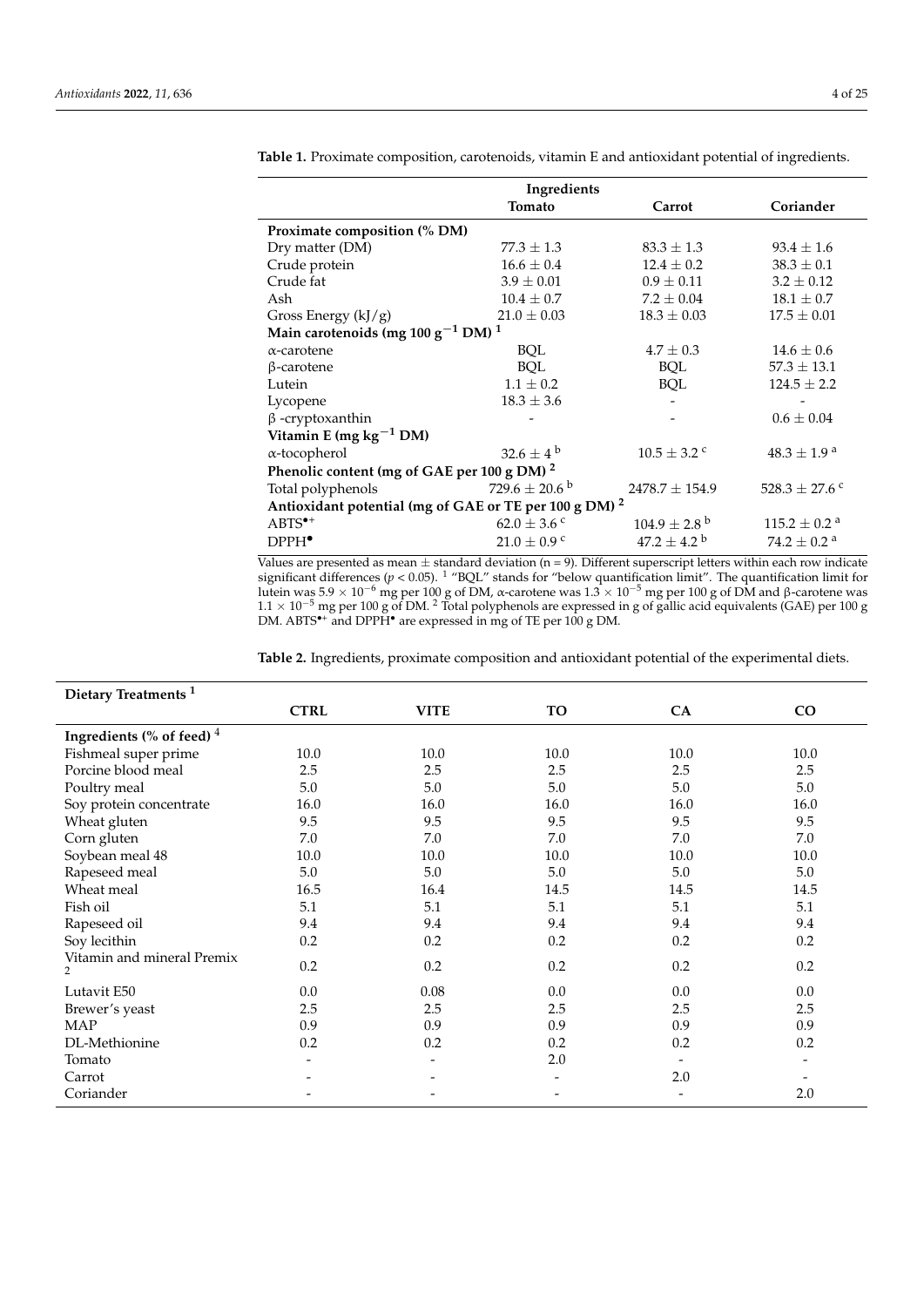| Dietary Treatments <sup>1</sup>                        |                               |                               |                               |                                 |                               |  |  |  |
|--------------------------------------------------------|-------------------------------|-------------------------------|-------------------------------|---------------------------------|-------------------------------|--|--|--|
|                                                        | <b>CTRL</b>                   | <b>VITE</b>                   | TO.                           | <b>CA</b>                       | $\rm CO$                      |  |  |  |
| Chemical composition (% DM or kJ $g^{-1}$ DM)          |                               |                               |                               |                                 |                               |  |  |  |
| Dry matter                                             | 91.2                          | 92.3                          | 95.8                          | 93.2                            | 95.8                          |  |  |  |
| Crude protein                                          | 49.3                          | 49.4                          | 49.5                          | 49.5                            | 49.8                          |  |  |  |
| Crude fat                                              | 18.2                          | 18.2                          | 18.2                          | 17.9                            | 18.3                          |  |  |  |
| Ash                                                    | 5.0                           | 5.0                           | 5.1                           | 5.1                             | 5.3                           |  |  |  |
| <b>Gross Energy</b>                                    | 23.4                          | 23.4                          | 23.6                          | 23.4                            | 23.5                          |  |  |  |
| Phosphorous                                            | 0.9                           | 0.9                           | 0.8                           | 0.9                             | 0.8                           |  |  |  |
| Main Carotenoids (mg $100 g^{-1}$ DM) <sup>3</sup>     |                               |                               |                               |                                 |                               |  |  |  |
| Lutein                                                 | $1.5\pm0.1$ $^{\rm ab}$       | $0.6 \pm 0.2$ c               | $1.8 \pm 0.2$ <sup>a</sup>    | $1.0 \pm 0.1$ bc                | $1.7 \pm 0.05$ <sup>a</sup>   |  |  |  |
| $\beta$ -cryptoxanthin                                 | <b>BQL</b>                    | <b>BQL</b>                    | <b>BQL</b>                    | BQL                             | <b>BQL</b>                    |  |  |  |
| Vitamin E (mg $kg^{-1}$ of DM) <sup>4</sup>            |                               |                               |                               |                                 |                               |  |  |  |
| α-tocopherol                                           | $23.7 \pm 1.4^{\circ}$        | $126.0$ $\pm$ 18.3 $^{\rm a}$ | $30.5 \pm 3.9^{\mathrm{b}}$   | $25.2 \pm 0.3^{\text{ b}}$      | $25.4 \pm 3.3$ b              |  |  |  |
| Phenolic content (mg of GAE per 100 g DM) <sup>4</sup> |                               |                               |                               |                                 |                               |  |  |  |
| Total polyphenols                                      | 513.6 $\pm$ 24.5 <sup>b</sup> | $459.7 \pm 31.0^{\mathrm{b}}$ | 537.9 $\pm$ 27.8 <sup>b</sup> | $1179.1 \pm 103.4$ <sup>a</sup> | 536.0 $\pm$ 26.1 <sup>b</sup> |  |  |  |
| Antioxidant potential (mg of TE per g DM) <sup>4</sup> |                               |                               |                               |                                 |                               |  |  |  |
| DPPH <sup>•</sup>                                      | $14.3 \pm 0.3^{\mathrm{b}}$   | $13.7 \pm 0.4^{\circ}$        | $11.4 \pm 0.6$ c              | $10.6 \pm 0.3$ c                | $16.6 \pm 1.1$ <sup>a</sup>   |  |  |  |
| $ABTS^{\bullet+}$                                      | $54.7 \pm 1.5$                | $50.3 \pm 3.4$                | $55.0 \pm 1.2$                | $54.5 \pm 2.1$                  | $51.4 \pm 1.8$                |  |  |  |

**Table 2.** *Cont.*

Values are presented as mean  $\pm$  standard deviation (n = 3) when necessary. Different superscript letters within each row indicate significant differences (*p* < 0.05). <sup>1</sup> CTRL, control, vegetable based-diet with 100 mg kg−<sup>1</sup> of total vitamin E; VIT E, vitamin E, vegetable based-diet with 500 mg kg $^{-1}$  of total vitamin E; CA, TO and CO, 2% of natural antioxidants, carrot, tomato and coriander, respectively, at the expense of wheat meal of CTRL diet. <sup>2</sup> Vitamins are expressed mg or IU per kg of diet: vitamin A (retinyl acetate), 20,000 IU; vitamin D3 (DL-cholecalciferol), 2000 IU; vitamin K3 (menadione sodium bisulfite), 25 mg; vitamin B1 (thiamine hydrochloride), 30 mg; vitamin B2 (riboflavin), 30 mg; vitamin B6 (pyridoxine hydrochloride), 20 mg; vitamin B12 (cyanocobalamin), 0.1 mg; vitamin B5 (pantothenic acid), 100 mg; vitamin B3 (nicotinic acid), 200 mg; vitamin B9 (folic acid), 15 mg; vitamin H (biotin), 3 mg; betaine, 500 mg; inositol, 500 mg; choline chloride, 1000 mg; vitamin C (stay C), 1000 mg; vitamin E, 100 mg. Minerals (% or mg/kg diet): Mn (manganese oxide), 9.6 mg; I (potassium iodide), 0.5 mg; Cu (cupric sulphate), 9 mg; Co (cobalt sulphate), 0.65 mg; Zn (zinc oxide), 7.5 mg; Se (sodium selenite), 0.01 mg; Fe (iron sulphate), 6 mg; Cl (sodium chloride), 2.41%; Ca (calcium carbonate), 18.6%; NaCl (sodium), 4%. <sup>3</sup> "BQL" stands for "below quantification limit". The quantification limit for lutein was  $5.9 \times 10^{-6}$  g per 100 g of DM and 1.3 × 10−<sup>12</sup> for β-cryptoxanthin. <sup>4</sup> Total polyphenols are expressed in mg of gallic acid equivalents (GAE) per 100 g DM. ABTS•<sup>+</sup> and DPPH• are expressed in mg of TE per 100 g DM.

#### *2.2. Growth Trial and Fish Rearing Conditions*

The fish trial and all animal procedures were subject to an ethical review process carried out by CIIMAR animal welfare body (ORBEA-CIIMAR\_18\_2017) and further approved by the Portuguese Veterinary Authority (1005/92, DGAV-Portugal), in compliance with the guidelines of the European Union (directive 2010/63/UE). European sea bass juveniles obtained from a commercial fish farm (ACUINUGA, A Coruña, Spain) were transported to the Fish Culture Experimental Unit of CIIMAR (Matosinhos, Portugal). Fish were kept in quarantine for two weeks. After acclimation, fish were fasted for 24 h, anesthetized with 2-phenoxyetanol (200 μL L<sup>-1</sup>), and individually weighed (g) and measured (total length, cm). Homogeneous groups of 20 fish (initial body weight of  $114 \pm 0.2$  g; initial length of 22  $\pm$  0.1 cm) were randomly distributed by 250 L fibreglass tanks within a saltwater recirculation system with water flow rate adjusted to 16 L  $\rm h^{-1}$ . Water quality parameters were continuously monitored, and temperature was maintained at  $22 \pm 1.0$  °C, salinity at  $35 \pm 0.5$ % and water oxygen levels at a minimum 90% saturation. Redox potential, pH levels and salinity were measured daily. Total ammonium, nitrate and nitrite were monitored twice a week and maintained at levels ≤0.05 mg L<sup>-1</sup>, ≤0.5 mg L<sup>-1</sup> and ≤50 mg L<sup>-1</sup>, respectively, as is recommended for marine species [\[46\]](#page-22-1). A 12 h photoperiod was settled. Each experimental diet was tested in triplicate tanks, and fish were manually fed until apparent visual satiation, twice a day for 87 days.

Ten fish from the initial stock and five fish per tank by the end of the feeding trial were sacrificed by an anaesthetic overdose (2-phenoxyethanol, 500  $\mu$ L L<sup>-1</sup>) and stored at −80 ◦C for assessing whole-body composition. An intermediate weighting was per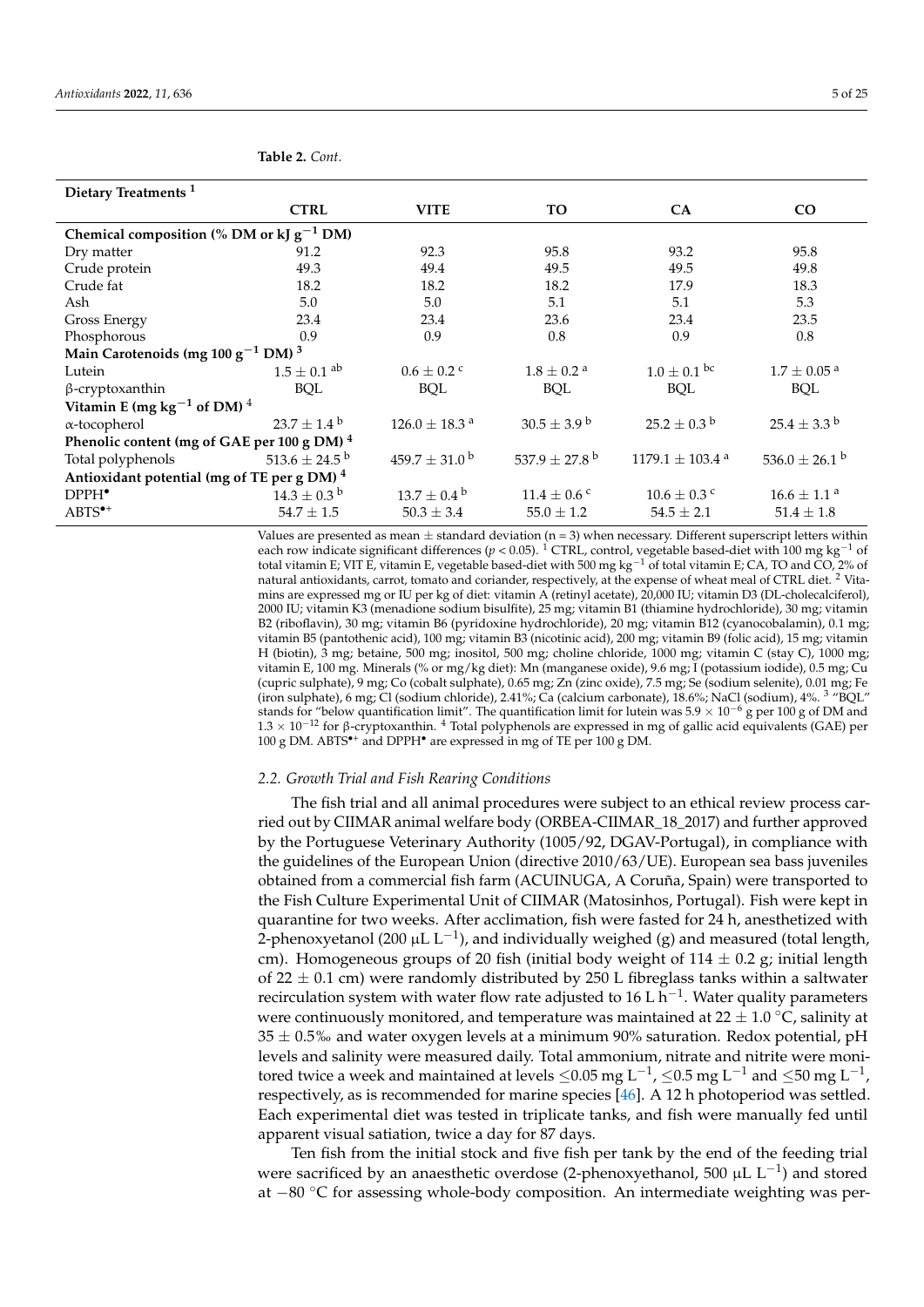formed mid-trial in order to assess fish growth and feed conversion ratio (FCR). At the end of the growth trial, after a 24 h fasting period, fish were slightly anesthetized with 2-phenoxyetanol (200 µL L<sup>-1</sup>) and were individually weighed (g) and measured (total length, cm) for determination of growth rate. Blood was collected from four fish per tank, taken from the caudal vein using heparinized syringes, and centrifuged  $(10,000 \times g$  for 5 min at 4 ◦C); the resulting plasma was stored at −80 ◦C for analysing innate immune parameters. These four fish were then sacrificed by a sharp blow on the head, after which intestine and liver were weighed for determination of the viscerosomatic and hepatosomatic indexes. Afterwards, liver and left dorsal muscle samples from each fish were taken, immediately frozen in liquid nitrogen, and kept at −80 ◦C until analyses. Oxidative stress enzyme activity, lipid peroxidation and total antioxidant capacity, as well as chemical composition parameters, namely moisture, total lipids and ash, were performed in the liver; while left dorsal muscle was sampled for vitamin E quantification, antioxidant potential (DPPH• and ABTS•<sup>+</sup> ), lipid peroxidation and chemical composition analyses. Additionally, the right dorsal fillet was collected for immediate instrumental colour analyses of skin and muscle. Instrumental determination of right dorsal muscle texture was also performed at this time point (Day 0).

Four additional fish per tank were sacrificed by an anaesthetic overdose using 2-phenoxyethanol, and subsequently stored in Styrofoam boxes with ice and kept at 4  $^{\circ}$ C, protected from light. After 8 days on ice, the right dorsal fillet was collected for analysing instrumental colour and texture determination. Moreover, similarly to Day 0, right dorsal muscle was sampled for measuring the antioxidant potential (DPPH<sup>•</sup> and ABTS<sup>•+</sup>) and lipid peroxidation.

Finally, another seven fish per tank were fasted for 48 h, sacrificed by ice slurry and placed in Styrofoam boxes for 24 h before sensory analyses.

#### *2.3. Chemical Composition*

Whole fish and fish tissues were ground, homogenised and freeze dried before analyses. Proximate composition was performed in accordance with AOAC methods [\[47\]](#page-22-2). All samples were analysed in duplicates for dry matter (DM) (105 °C for 24 h); ash, through muffle furnace combustion at 500 °C (5 h) (Nabertherm L9/11/B170, Bremen, Germany); crude protein ( $N \times 6.25$ ), using a Leco nitrogen analyser (Model FP 528; Leco Corporation, St. Joseph, MO, USA); and crude fat (petroleum ether extraction), using a Soxtec extractor (Model ST 2055 SoxtecTM; FOSS, Hillerod, Denmark), for whole fish. Total lipids were measured in muscle and liver, using a dichloromethane: methanol (2:1  $\text{wv}^{-1}$ ) extraction followed by gravimetrical quantification [\[48\]](#page-22-3). Total phosphorus content was determined from ashes by digestion at 150 °C in hydrochloric acid, followed by the quantification of phosphates using ammonium molybdate at 75 ◦C in a water bath and later determination of absorbance at 820 nm according to ISO 13730:1996 [\[49\]](#page-22-4). Gross energy was determined in an adiabatic bomb calorimeter (Model Werke C2000, IKA, Staufen, Germany).

Carotenoids and α-tocopherol in ingredients and diets were analysed in duplicate, using extracts obtained in accordance with Slavin and Yu [\[50\]](#page-22-5), with slight modifications. Briefly, 100 mg of each sample were mixed with 3 mL of ethanol, ground in Ultra-Turrax for 2 min, and mixed with 8 mL of n-hexane, re-ground and centrifuged, after which the supernatant was collected. After this, the supernatant was mixed with 0.1% ascorbic acid (wv−<sup>1</sup> ), vortexed and placed in an 85 ◦C water bath for 5 min. Afterwards, the mixture was cooled on ice, 5 mL of NaCl 1 M and 8 mL of n-hexane were added, after which the solution was centrifuged at  $1000 \times g$  for 5 min at 4  $\degree$ C, and the supernatant collected. After repeating the last step, the final hexane extraction volume was washed with 5 mL of 5% Na<sub>2</sub>CO<sub>3</sub> (wv<sup>-1</sup>) and centrifuged at 1000× *g* for 5 min at 4 °C. The resulting supernatant was washed with 5 mL of ultrapure water and evaporated under nitrogen gas steam, after which it was dissolved in isopropanol and frozen at −20 ◦C. This extract was used for carotenoid quantification and identification, performed according to Gómez-García et al. [\[51\]](#page-22-6), through HPLC (Waters Series 600, Mildford, MA, USA), using acetonitrile,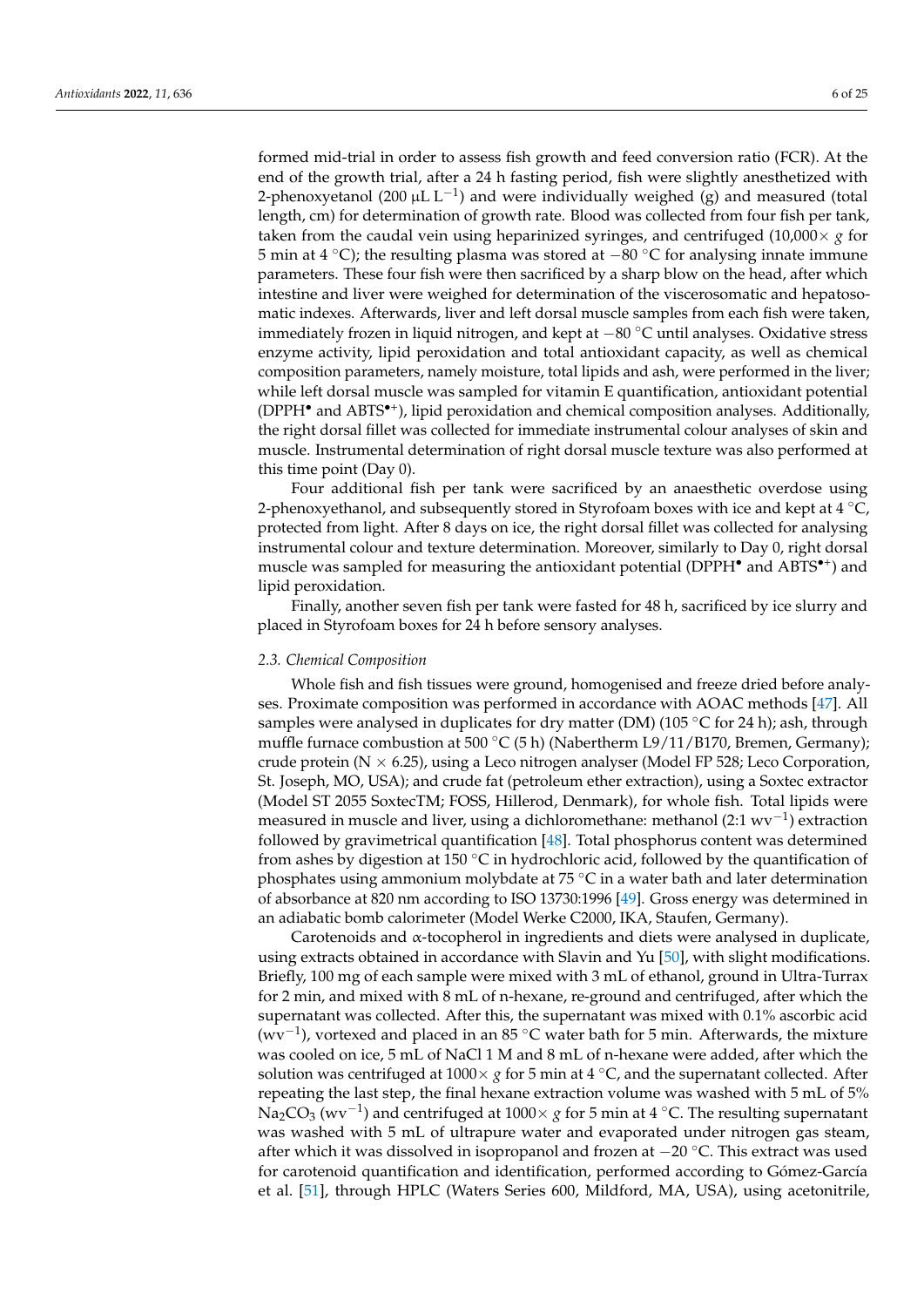methanol, dichloromethane, hexane and ammonium acetate (55:22:11.5:11.5:0.02 *v/v/v/v/w*) under isocratic conditions at 1 mL min<sup>-1</sup> flow rate during 20 min at 30 °C. Injection volume was 50 µL and detection was performed by a 454 nm diode array detector (Waters, Massachusetts, EUA). α-carotene, β-carotene, lutein, lycopene and β-cryptoxanthin were quantified using a pure standard calibration curve expressed as mg 100 g<sup>-1</sup> DM. Analysis of α-tocopherol in ingredients and diets was performed via chromatography, using a Beckman System Gold® HPLC system (Beckman Coulter, Pasadena, CA, USA) linked to a Waters™ 474 Scanning Fluorescence Detector (excitation wavelength of 290 nm and emission wavelength of 320 nm) with a VARIAN ProStar Model 410 AutoSampler with a normal-phase silica column (Kromasil 60-5-SIL, 250 mm, 4.6 mm ID, 5 µm particle size). The mobile phase was 1% (vv<sup>-1</sup>) isopropanol in n-hexane with a flow rate of 1 mL min<sup>-1</sup>. The total run time was 20 min and the injection volume was 20 µL. Standard curves of peak area vs. concentration were used for each compound quantification.

Total phenolic compounds were determined in ingredients and diets, in duplicate, according to the method described by Xie et al. [\[52\]](#page-22-7), with some modifications. Briefly, 1 g of each ingredient and diet was washed with distilled water under stirring for 30 min at room temperature to remove soluble and free phenolic compounds. This extract was centrifuged at  $1000\times g$  for 10 min, after which the supernatant was dissolved in pure methanol (5 mL). Measurement was performed according to the Folin–Ciocalteu method at 750 nm (Synergy H1 HU126, Winooski, VT, USA).

#### *2.4. Innate Immune Parameters and Plasma Bactericidal Activity*

In fish plasma, the activities of lysozyme, peroxidase and alternative complement pathway (ACH50) were measured using a microplate spectrophotometer (BioTek Synergy HT, Winooski, VT, USA), in triplicate. Lysozyme activity was measured using a turbidimetric assay as described by [\[53\]](#page-22-8). A *Micrococcus lysodeikticus* solution (0.5 mg mL−<sup>1</sup> , 0.05 M sodium phosphate buffer, pH 6.2) was prepared. Then, 15  $\mu$ L of plasma was added, in triplicates, to a microplate and  $250 \mu L$  of the above suspension were pipetted to give a final volume of 265 µL. The reaction occurred at 25  $\degree$ C, after which absorbance (450 nm) was measured after 0.5 and 4.5 min. A standard curve was generated using a serial dilution of lyophilized hen egg white lysozyme (Sigma) in sodium phosphate buffer (0.05 M, pH 6.2. The amount of lysozyme in the sample was calculated using the standard curve. Total peroxidase activity (EU mL<sup>-1</sup> plasma) was measured according to Quade and Roth [\[54\]](#page-22-9), adapted by Costas et al. [\[53\]](#page-22-8), and was determined by defining that one unit of peroxidase produces an absorbance change of 1 OD. Alternative complement pathway (ACH50) activity was determined based on the lysis of rabbit red blood cells (2.8  $\times$  108 cells mL<sup>-1</sup>; Probiológica, Belas, Portugal) in the presence of ethylene glycol tetra acetic acid (EGTA; Sigma) and  $\rm Mg^{2+}$  (MgCl2·<sup>6</sup>H2O; VWR), as described by Sunyer and Tort [\[55\]](#page-22-10). ACH50 units were defined as the concentration of plasma giving 50% lysis of cells.

Plasma levels of immunoglobulin M (IgM) were analysed using an enzyme-linked immunosorbent assay (ELISA), in accordance with Costa et al. [\[56\]](#page-22-11). Essentially, flat-bottomed 96-well plates were coated overnight with European sea bass plasma, diluted at 1:100 using 50 mM carbonate bicarbonate buffer (pH 9.6). Samples were then blocked with 300 µL powdered low fat milk, diluted at 5% wv<sup>−1</sup> in T-TBS (20 mM Tris Base, 137 mM NaCl and Tween 20 at 1% vv<sup>-1</sup>) for 1 h, after which they were cleaned 3 times with T-TBS solution and subsequently incubated for 1 h with 100 µL of primary antibody (mouse anti-European sea bass IgM monoclonal antibody, 1:100 in blocking buffer; Aquatic Diagnostics Ltd., Scotland, UK). Samples were cleaned 3 times with T-TBS solution after incubation, and incubated again with 100 µL of the secondary antibody anti-mouse IgG-HRP (1:1000 in blocking buffer, Sigma-Aldrich, Darmstadt). After this incubation, samples were cleaned with T-TBS and 100 µL of 3,30,5,50-tetramethylbenzidine hydrochloride (TMB, Sigma—Aldrich, Darmstadt, Germany) at 1 mg mL<sup>-1</sup> was added. After 5 min incubation, the reaction was stopped with 100  $\mu$ L of H<sub>2</sub>SO<sub>4</sub> 2M, and absorbance was measured at 450 nm on a Synergy HT microplate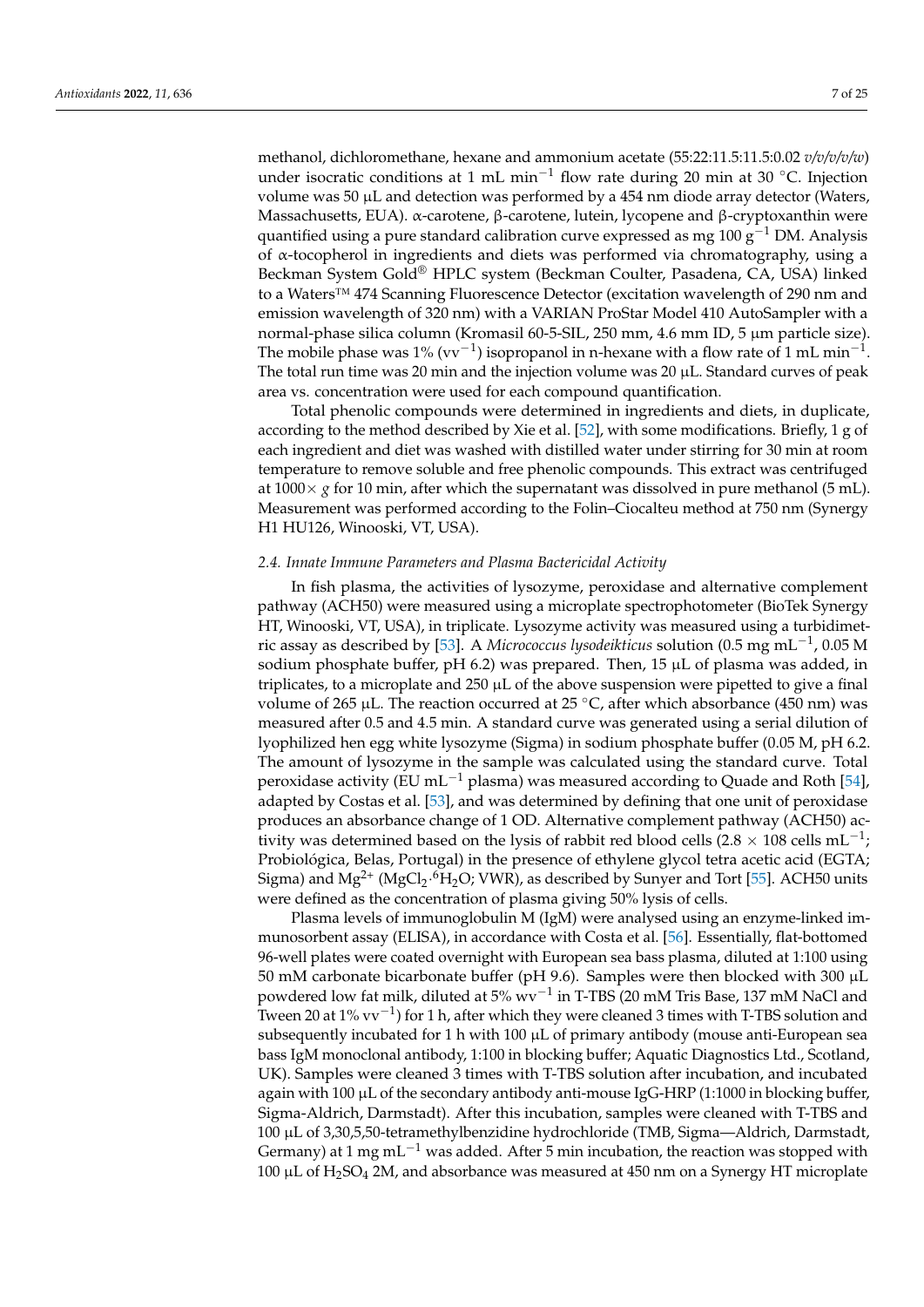reader (BioTek Synergy HT, Winooski, VT, USA). Negative controls consisted of HBSS instead of plasma. OD values were subtracted for each sample value.

Bactericidal activity in fish plasma was measured according to Costa et al. [\[56\]](#page-22-11). *Vibrio anguillarum* (VA) and *Photobacterium damselae* subsp. *piscicida* (Pdp) were cultured in tryptic soy broth (TSB; Difco). For assessing bactericidal activity, 20  $\mu$ L of plasma was diluted in 20 µL of the previously mentioned bacterial suspensions, in duplicate, at a concentration of  $1 \times 10^6$  cfu/mL, into a U-shaped 96-well microplate. The resulting mixture was incubated for 3 h at 25 °C with shaking (100 rpm). Afterwards, 25  $\mu$ L of 3-(4, 5 dimethyl-2-yl)-2, 5-diphenyl tetrazolium bromide (MTT, 1 mg mL<sup>-1</sup>; Sigma) was added. The solution was then incubated for 10 min at 25  $\degree$ C with shaking (100 rpm). Plates were centrifuged at 2000 $\times$  *g* for 10 min, and the resulting pellet was dissolved with 200  $\mu$ L of Dimethyl Sulfoxide (DMSO, Sigma—Aldrich, Darmstadt, Germany). The solutions (100  $\mu$ L) were then placed into a flat-bottomed 96-well microplate and the absorbance was measured at 490 nm using a Synergy HT microplate reader (Biotek, VT, USA). Bactericidal activity was calculated as the difference between bacterial surviving and positive control (100%). Results are expressed as the percentage of non-viable bacteria.

#### *2.5. Antioxidant Potential and Oxidative Stress*

Antioxidant capacity of ingredients, diets, as well as fish muscle, before and after 8 days on ice, was measured through assessment of the radical scavenging potential of ABTS<sup>\*+</sup> and DPPH<sup>\*</sup>. For ABTS<sup>\*+</sup>, radical scavenging activity was measured in the methanolic extracts using the method described by Sánchez-Moreno [\[57\]](#page-22-12) and adapted by Gonçalves et al. [\[58\]](#page-22-13). Essentially, using a flat-bottom 96-well microplate, 180  $\mu$ L of ABTS<sup>\*</sup><sup>+</sup> working solution was added to 20  $\mu$ L of sample (in triplicate). The mixture was incubated for 5 min at 30 ◦C, protected from light, and the absorbance at 734 nm was measured with a multi-detection plate reader (Synergy H1 HU126, Winooski, VT, USA). The DPPH<sup>•</sup> assay was performed according to the method of Brand-Williams et al. [\[59\]](#page-22-14), with some modifications. The assay was performed in a flat-bottomed 96-well microplate, to 25 µL of the sample, 175 µL of DPPH• working solution was added, in triplicate. In both analytical procedures, Trolox was used for the standard curve and methanol 80% was used for the blanks, as it was the solvent used for the analysed extracts. The mixture was incubated for 30 min at 25  $\degree$ C, protected from light, and the absorbance was measured at 515 nm with a multi-detection plate reader (Synergy H1 HU126, Winooski, VT, USA). For both analyses, final results were expressed in Trolox equivalents (TE) per 100 g of DM, or µg of TE per g wet weight  $(ww^{-1})$  in the case of fish muscle.

Liver samples of fish fed with the experimental diets were homogenized using phosphate buffer (0.1 M, pH 7.4), in a proportion of 1:10 (*w*:*v*). After this, samples were centrifuged at 10,000 $\times$  *g* for 15 min at 4 °C, and the supernatant aliquoted and stored at  $-80$  °C for determining the activity of oxidative stress enzymes. Protein content was determined in accordance with Bradford [\[60\]](#page-22-15) for standardizing antioxidant enzyme activity measurements. The following analysis were carried out in triplicates using a microplate reader. Catalase (CAT) activity was measured according to Greenwald [\[61\]](#page-22-16), using hydrogen peroxide (H<sub>2</sub>O<sub>2</sub>) 30% as substrate. Alterations in absorbance were registered at 240 nm, at 25 °C. CAT activity was calculated as  $\mu$ mol of H<sub>2</sub>O<sub>2</sub> consumed per min per mg of protein. Glutathione s-transferase (GST) was determined according to Habig [\[62\]](#page-22-17). Essentially, total activity (cytosolic and microsomal) was determined by measuring the conjugation of 1-chloro-2,4-dinitrobenzene (CDNB) with reduced glutathione (GSH). Changes in absorbance were recorded at 340 nm, at 25  $\degree$ C for 5 min, and enzyme activity was calculated as nmol of CDNB conjugate formed per min per mg of protein. Glutathione reductase (GR) activity was measured according to Cribb et al. [\[63\]](#page-22-18), assessing NADPH disappearance at 340 nm for 3 min at 25 ◦C, and expressing the results in nmol of oxidized NADPH per minute, per mg of protein. Total glutathione (TG) was evaluated by measuring the formation of 5-thio-2-nitrobenzoic acid (TNB) at 412 nm, as detailed in Baker et al. [\[64\]](#page-22-19), with results expressed as nmol of conjugated TNB formed per min per mg of protein.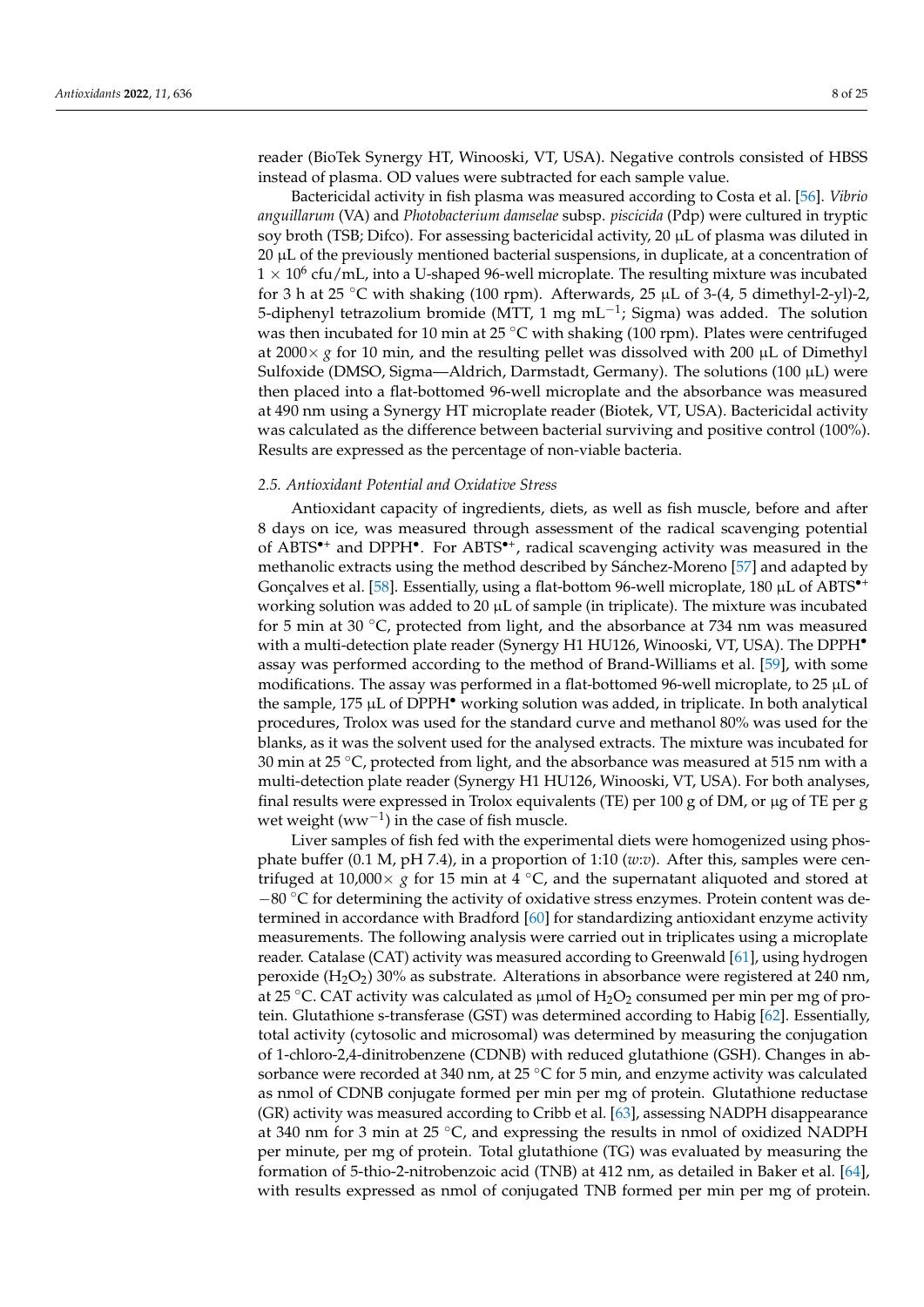Glutathione peroxidase (GPx) was measured as reported by Mohandas et al. [\[65\]](#page-22-20), through an indirect method based on the oxidation of reduced glutathione (GSH) to oxidized glutathione (GSSG) catalyzed by GPx. Reaction was performed at 25 ◦C with a pH of 8.0, using  $H_2O_2$  as substrate and including sodium azide (NaN<sub>3</sub>) as a catalase inhibitor. Oxidation of NADPH was recorded spectrophotometrically at 340 nm at 25  $^{\circ}$ C, after which the enzyme activity was calculated as nmol of oxidized NADPH per min per mg of protein. Lipid peroxidation (LPO) was determined in concordance with Bird and Draper [\[66\]](#page-22-21), by quantifying the presence of thiobarbituric acid reactive substances (TBARS), composed mainly of malondialdehyde (MDA). The decomposition of unstable peroxides derived from polyunsaturated fatty acids (PUFAs) induces the formation of MDA, subsequently quantified colorimetrically following its controlled reaction with thiobarbituric acid (TBA). The absorbance was measured at 535 nm, at 25 ◦C, and the rate of LPO was expressed as nmol of MDA formed per g of fresh tissue. The concentration of total antioxidant in samples was determined by using the total antioxidant capacity assay kit (Sigma MAK187), by measuring the formation of TE. Results were expressed in nmol per mg of tissue.

Muscle samples were homogenized using phosphate buffer (0.1 M, pH 7.4) in a proportion of 1:10 (*w*:*v*) and protein content determined according to Bradford [\[60\]](#page-22-15). Lipid peroxidation (LPO) was measured in muscle samples collected on both sampling days (Day 0 and Day 8), using the methodologies described for liver. LPO was expressed as nmol of TBARS formed per gram of fresh tissue, and a comparison of results was performed via two-way ANOVA between fish sampled at the end of the feeding trial and fish stored in ice for 8 days.

#### *2.6. Instrumental Texture and Colour*

Skin and muscle colour measurements were performed in two different groups of fish at Day 0 and Day 8, immediately after sampling in fish from Day 0, and after storage on ice for 8 days in fish from Day 8. Measurements were performed with a CR-400 chroma meter (Konica Minolta Inc., Osaka, Japan) with an aperture of 8 mm, with respect to CIE standard illuminant D65. The apparatus was calibrated using a white plate reference standard (Minolta Co, Ltd., Osaka, Japan). Colour parameters were measured by applying the colorimeter onto raw fillets from 12 fish per dietary treatment. Measurements were made in three points above the lateral line of each fillet. After flashing, *L\**, *a\** and *b\** reflected light values were recorded. From *a\** and *b\** values the hue angle (*h\* =* tan−<sup>1</sup> *b\**/*a\**) and the chroma  $(C^* = (a^{*2} + b^{*2})^{1/2})$  were calculated according to Choubert et al. [\[67\]](#page-22-22). The same procedure was applied to fish that were stored in ice for 8 days (Day 8).

Muscle texture was also analysed in fish both before and after a storage period in ice for 8 days using a TA.XT.plus Texture Analyser (Stable Micro Systems Inc., Godalming, United Kingdom) with a 5 kg load cell and a 2.0 mm diameter probe. Texture profile parameters [hardness (N), adhesiveness (J), springiness (-), cohesiveness (-), chewiness (J) and resilience (-)] were obtained by double compression (constant speed and penetration depth of 1 mm  $s^{-1}$  320 and 4.0 mm, respectively) on the thickest part of each raw fillet according to Batista et al. [\[68\]](#page-22-23). Penetration depth was selected according to the maximum distance that did not induce fibre breakage.

#### *2.7. Consumer Acceptance*

For sensory evaluation, European sea bass were sampled and prepared for evaluation after removal of gut and scales. Heads, tails and fins were cut-off and fish were cut into three slices (anterior, middle and posterior) (Figure [1a](#page-9-0)). Each slice was wrapped in microperforated aluminium foil and steamed for 12 min at 100 ℃, in a preheated industrial forced convector oven with steam (Rational Combi-Master CM61, Rational AG, Germany). Each consumer received slices from the same part of the fish (anterior, middle or posterior) across all samples (Figure [1b](#page-9-0)).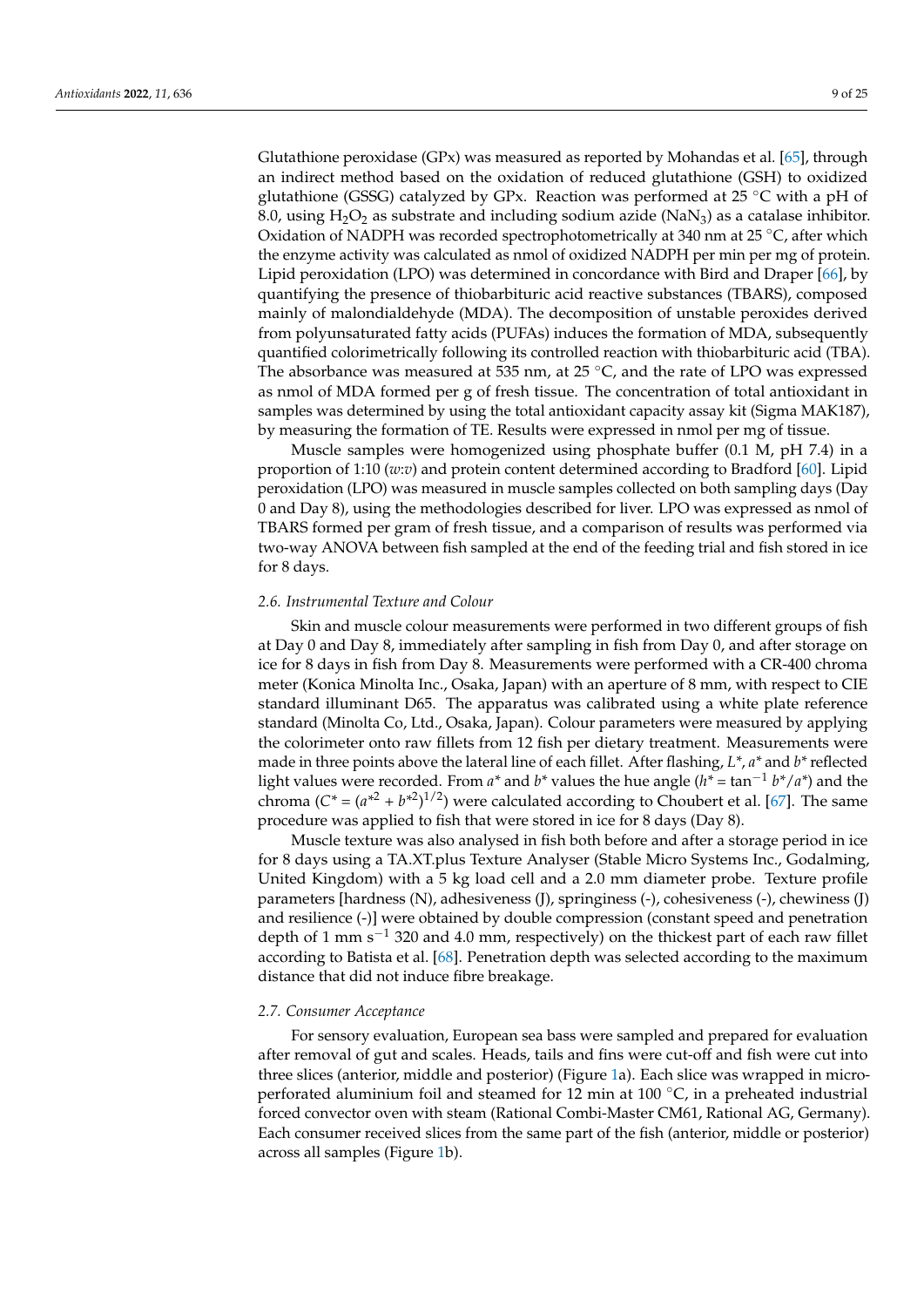<span id="page-9-0"></span>

Figure 1. (a) Fresh sea bass descaled, gutted and sliced; (b) Individual slices served to participants after steam cooking wrapped in micro‐perforated aluminium foil, presented in preheated white after steam cooking wrapped in micro-perforated aluminium foil, presented in preheated white porcelain plates with a random three‐digit code. porcelain plates with a random three-digit code.

The samples were served over white pre-heated (50 °C) porcelain plates, coded with a a three‐digit random number. Panellists were provided with cutlery, a glass of bottled three-digit random number. Panellists were provided with cutlery, a glass of bottled natural water and unsalted crackers (Figure [1b](#page-9-0)). All panellists were asked to chew a piece of cracker and to rinse the mouth with water before testing each sample. To compensate for eventual carry-over effects, each panellist received the set of five samples following a monadic sequential presentation, with their order previously balanced, in accordance with MacFie et al. [\[69\]](#page-22-24). For each sample, a total of 60 naïve consumers evaluated overall liking using a 9-point hedonic scale, ranging from 1—"dislike extremely" to 9—"like extremely" [\[70\]](#page-22-25). For each sample, after the overall liking evaluation, each consumer was requested to make a comment regarding the sample, considering the main negative and positive aspects. The panel was recruited from the sensory evaluation company Sense Test's consumer database (Vila Nova de Gaia, Portugal). They were mainly residents in the Oporto metropolitan area, in the North of Portugal. All participants were regular consumers of fish, at least two times per week. Besides the implementation of informed consent, the company ensures the protection and confidentiality of data through the authorization 2063/2009 of the National Data Protection Commission, and following EU Regulation (EU 2016/679), as well as a longstanding internal code of conduct. Sensory evaluation was carried in individual tasting booths in a special room equipped in accordance with ISO 8589:2007—sensory analysis—general guidance for the design of test rooms.

# *2.8. Calculations 2.8. Calculations*

Growth, Intake and Retention: Growth, Intake and Retention:

 $ABW = (FBW + IBW)/2$ K = (FBW/final body length $^3)\times 100$  $DGI = 100 \times ((FBW)^{1/3} - (IBW)^{1/3})$ /days FCR = dry feed intake/weight gain  $VFI = 100 \times crude feed intake/ABW/day$ FCR = dry feed intake/weight gain  $P(T) = 100 \pm \text{[CDIM} + 1.0$   $P(T) = (T)$   $P(T) = 100$  $(DGI) = 100 \times [(FBW) 1/3 - (IBW)1/3]/days$ PER = weight gain/crude protein intake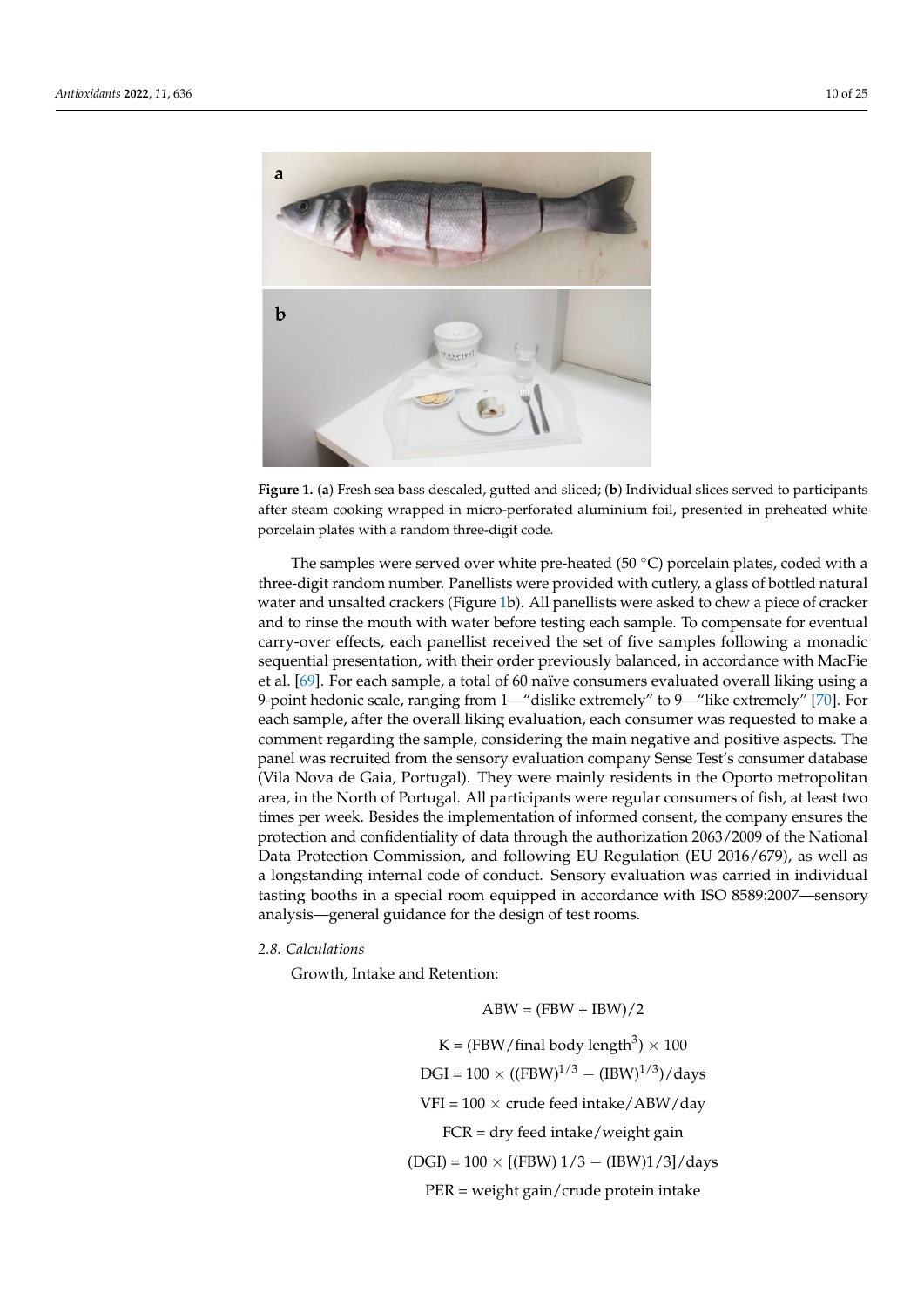| Somatic Indexes:                                                                                                         |                              |  |  |  |  |
|--------------------------------------------------------------------------------------------------------------------------|------------------------------|--|--|--|--|
| $HSI = 100 \times$ liver weight/FBW                                                                                      |                              |  |  |  |  |
| $VSI = 100 \times viscera weight/FBW$                                                                                    |                              |  |  |  |  |
| ABW—Average body weight                                                                                                  | K-Fulton's condition factor  |  |  |  |  |
| FBW-Final body weight                                                                                                    | DGI-Daily growth index       |  |  |  |  |
| IBW-Initial body weight                                                                                                  | VFI-Voluntary feed intake    |  |  |  |  |
| N-Nitrogen                                                                                                               | FCR-Feed conversion ratio    |  |  |  |  |
| P-Phosphorous                                                                                                            | PER-Protein efficiency ratio |  |  |  |  |
| L—Lipids                                                                                                                 | HSI-Hepatosomatic index      |  |  |  |  |
| E—Energy                                                                                                                 | VSI-Viscerosomatic index     |  |  |  |  |
| <b>All</b> $-1$ , $1 \cdot t$ , $\ldots$ , $\ldots$ , $\ldots$ $\ldots$ , $1 \cdot \ldots \cdot 1$ , $\ldots$ , $\ldots$ |                              |  |  |  |  |

P, L or E gain = (final carcass P, L or E content − initial carcass P, L or E content)/ABW/days;

All calculations were performed according to NRC [\[4\]](#page-20-3).

#### *2.9. Statistical Analysis*

All statistical analyses were performed with IBM SPSS STATISTICS, 25.0 package (IBM corporation, New York, NY, USA, 2017), with the exception of the correspondence analysis that was performed with XLSTAT v. 2020 [\[71\]](#page-22-26).

Data were tested for normality and homogeneity of variances by Shapiro-Wilk and Levene's tests, respectively, and transformed whenever required before being submitted to a one-way ANOVA. When this test showed significance, individual means were compared using HSD Tukey Test. When data did not meet the assumptions of ANOVA, a nonparametric test, Kruskal-Wallis test, was performed. When needed, the Mann–Whitney test was carried out to identify significant differences between groups. In all cases, the level of significance was set at 0.05. A two-way ANOVA, with dietary treatment and storage time (0 or 8 days) was used to compare fish muscle antioxidant potential, colour and texture, as well as skin colour.

For overall liking, a three-way mixed effects ANOVA, with panellists as random factor, and fish part (anterior, middle and posterior) and dietary treatment as fixed factors, with no interaction effect, was used to investigate differences between treatments [\[72\]](#page-23-0). For the open comments, a content analysis was performed counting the number of times that each attribute (positive and negative) was mentioned per sample. The frequency of mention of each attribute was determined, calculating the number of consumers who have used each attribute to describe the samples. Over this frequency matrix, a correspondence analysis (CA) was applied. Such analysis provides a sensory map of the samples, allowing the perception of the similarities and differences between samples and their sensory characteristics [\[73–](#page-23-1)[75\]](#page-23-2).

#### **3. Results**

#### *3.1. Characterisation of Ingredients and Experimental Diets*

Dried tomato, carrot and coriander were shown to be variable sources of  $\alpha$ -carotene, β-carotene and lutein (Table [1\)](#page-3-0). α-carotene was below the quantification limit in tomato, while β-carotene was below the quantification limit in tomato and carrot. Coriander displayed the highest levels of α-carotene, β-carotene and lutein (14.6, 57.3 and 124.5 mg 100  $\rm g^{-1}$  DM, respectively). Carrot showed the second highest amount of α-carotene  $(4.7 \text{ mg } 100 \text{ g}^{-1} \text{ DM})$ , while tomato displayed the second highest amount of lutein (1.1 mg)  $100 \text{ g}^{-1}$  DM). Moreover, certain carotenoids were exclusive to specific vegetables: tomato was the only tested source of lycopene (18.3 mg 100  $g^{-1}$  DM), while coriander was the only ingredient containing β–cryptoxanthin (0.6 mg 100 g<sup>-1</sup> DM). Concerning vitamin E, coriander was the highest source (48.3 mg α-tocopherol kg−<sup>1</sup> DM), followed by tomato (32.6 mg kg<sup>-1</sup> DM) and carrot (10.5 mg kg<sup>-1</sup> DM).

In terms of total phenolic compounds content, carrot had the highest amount of polyphenols (2478.7 mg GAE 100 g<sup>-1</sup> DM), followed by tomato (729.6 mg GAE 100 g<sup>-1</sup> DM) and coriander (528 mg GAE 100 g<sup>-1</sup> DM) (Table [1\)](#page-3-0). However, ingredients' ABTS<sup>•+</sup> and DPPH• values showed coriander to have significantly higher values (62.0 and 74.2 TE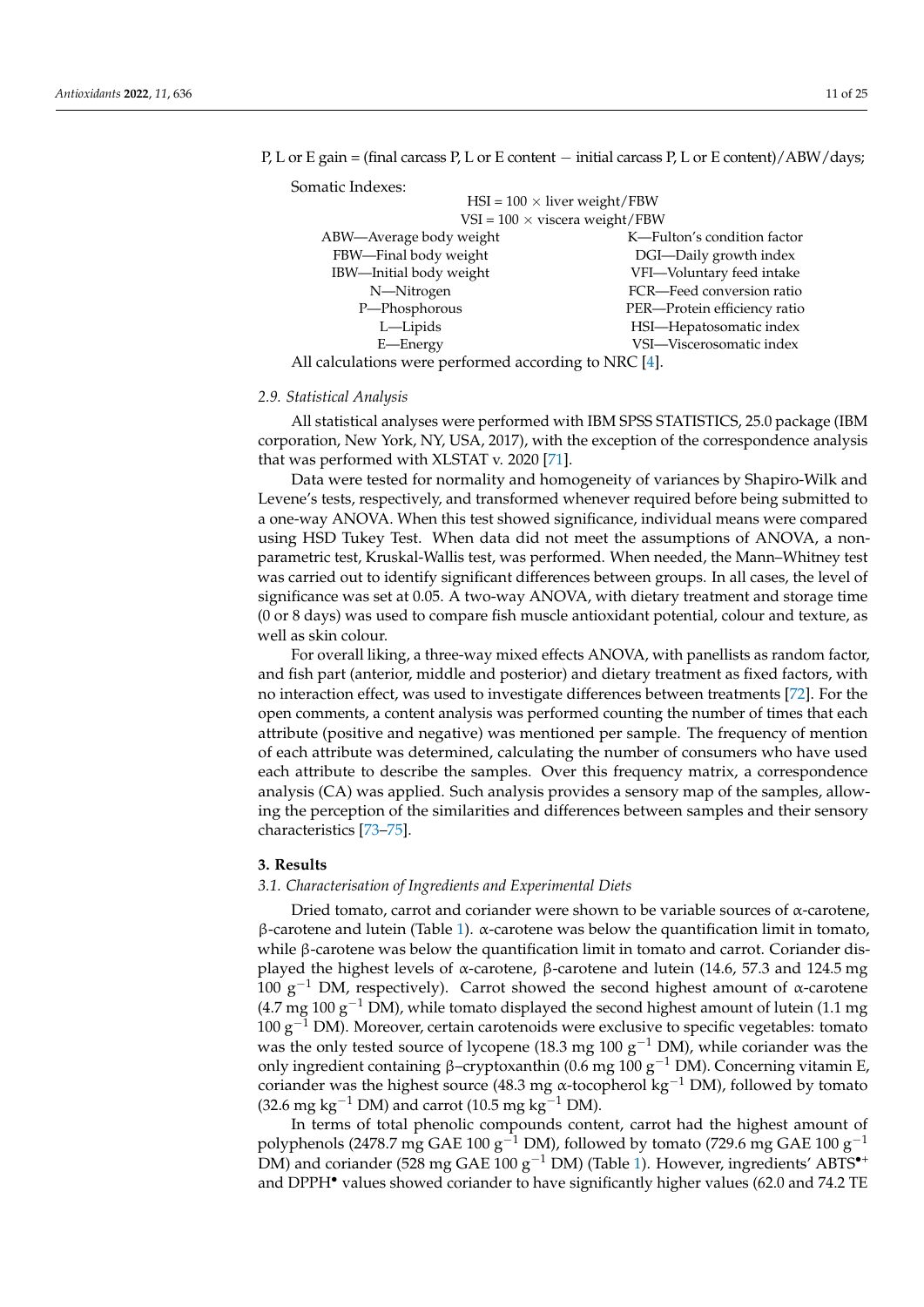100  $\rm g^{-1}$  DM, respectively), followed by carrot (104.9 and 47.2 TE 100  $\rm g^{-1}$  DM, respectively) and tomato (62.0 and 21.0 TE 100  $g^{-1}$  DM, respectively).

As shown in Table [2,](#page-3-1) TO and CO diets showed the highest amounts of lutein (1.8 and 1.7 mg 100  $g^{-1}$  of feed, respectively) followed by the CTRL (1.5 mg 100  $g^{-1}$  of feed), CA (1.0 mg 100 g<sup>-1</sup> of feed) and VITE (0.6 mg 100 g<sup>-1</sup> of feed) diets. The levels of α-tocopherol quantified in diets, after extrusion, corresponded well to the amounts of synthetic vitamin E included in each experimental diet: VITE diet had five times more α-tocopherol than any other diet. However, quantified values after extrusion were four times lower than those initially added to each diet. The CA diet contained the highest amount of total phenolic compounds (1179.1 mg GAE 100  $g^{-1}$  of DM), followed by CO and TO (536.0 mg and 537.9 GAE 100  $g^{-1}$  of DM, respectively). Out of all diets, the CO diet was shown to have the highest DPPH<sup>•</sup> scavenging capacity (16.6 1.1 mg TE 100 g<sup>-1</sup> of feed), in concordance with the higher DPPH<sup>•</sup> values found in coriander when compared to the remaining ingredients.

### *3.2. Effects on Growth Performance, Whole Body Composition, Innate Immune Parameters and Plasma Bactericidal Activity*

All diets were well accepted by fish, with no significant differences in final body weight, leading to a similar growth performance (DGI) and feed efficiency between groups (Table [3\)](#page-11-0). Voluntary feed intake (VFI) was similar between all treatments, as well as final body composition and nutrient gain (Table [3\)](#page-11-0). Hepatosomatic and viscerosomatic indexes and liver chemical composition also remained similar among treatments (Table [4\)](#page-12-0). Moreover, muscle chemical composition reflected synthetic vitamin E inclusion, with muscle from fish fed VITE diet showing significantly higher α-tocopherol values than all remaining diets (13.7 mg kg w w<sup>-1</sup>; Table [4\)](#page-12-0).

|                                                   | Dietary Treatments <sup>1</sup> |                  |                 |                  |                  |            |  |  |  |
|---------------------------------------------------|---------------------------------|------------------|-----------------|------------------|------------------|------------|--|--|--|
|                                                   | <b>CTRL</b>                     | <b>VITE</b>      | <b>TO</b>       | CA               | $\rm CO$         | $p$ -Value |  |  |  |
| Growth                                            |                                 |                  |                 |                  |                  |            |  |  |  |
| Final body<br>weight                              | $239.0 \pm 14.3$                | $245.7 \pm 19.0$ | $244.8 \pm 1.1$ | $247.7 \pm 6.4$  | $236.7 \pm 18.2$ | 0.8        |  |  |  |
| Final length                                      | $27.3 \pm 0.1$                  | $27.4 \pm 0.6$   | $27.5 \pm 0.1$  | $27.3 \pm 0.2$   | $27.1 \pm 0.4$   | 0.7        |  |  |  |
| K                                                 | $1.2 \pm 0.1$                   | $1.2 \pm 0.01$   | $1.2 \pm 0.01$  | $1.2 \pm 0.01$   | $1.2 \pm 0.04$   | 0.1        |  |  |  |
| VFI                                               | $1.0 \pm 0.1$                   | $0.9 \pm 0.1$    | $1.0 \pm 0.1$   | $0.9 \pm 0.1$    | $1.0 \pm 0.1$    | 0.8        |  |  |  |
| DGI                                               | $1.6 \pm 0.1$                   | $1.6 \pm 0.2$    | $1.6 \pm 0.02$  | $1.6 \pm 0.1$    | $1.5 \pm 0.2$    | 0.8        |  |  |  |
| FCR                                               | $1.2 \pm 0.1$                   | $1.1 \pm 0.1$    | $1.2 \pm 0.1$   | $1.1 \pm 0.04$   | $1.2 \pm 0.04$   | 0.3        |  |  |  |
| <b>PER</b>                                        | $1.7 \pm 0.1$                   | $1.8 \pm 0.1$    | $1.7 \pm 0.1$   | $1.8 \pm 0.1$    | $1.7 \pm 0.1$    | 0.3        |  |  |  |
| Whole Body Composition (% wet weight, $ww^{-1}$ ) |                                 |                  |                 |                  |                  |            |  |  |  |
| Moisture                                          | $62.3 \pm 0.7$                  | $62.5 \pm 0.9$   | $63.4 \pm 0.9$  | $62.1 \pm 1.6$   | $62.4 \pm 1.2$   | 0.7        |  |  |  |
| Ash                                               | $3.5 \pm 0.2$                   | $3.6 \pm 0.3$    | $4.1 \pm 0.6$   | $3.5 \pm 0.1$    | $4.0 \pm 0.1$    | 0.1        |  |  |  |
| Protein                                           | $19.2 \pm 0.8$                  | $19.2 \pm 0.1$   | $18.3 \pm 0.5$  | $18.7 \pm 0.5$   | $18.6 \pm 0.5$   | 0.2        |  |  |  |
| Lipids                                            | $15.8 \pm 1.3$                  | $15.9 \pm 0.9$   | $15.0 \pm 0.8$  | $16.4 \pm 2.3$   | $15.6 \pm 1.2$   | 0.8        |  |  |  |
| Energy $(kJ/g)$                                   | $9.9 \pm 0.3$                   | $10.1 \pm 0.3$   | $9.7 \pm 0.1$   | $10.0 \pm 0.8$   | $9.8 \pm 0.4$    | 0.8        |  |  |  |
| Phosphorus                                        | $0.6 \pm 0.04$                  | $0.6 \pm 0.05$   | $0.7\pm0.1$     | $0.6 \pm 0.03$   | $0.8 \pm 0.1$    | 0.1        |  |  |  |
| Gain (g or kj/ABW kg/day)                         |                                 |                  |                 |                  |                  |            |  |  |  |
| Dry matter                                        | $3.2 \pm 0.3$                   | $3.2 \pm 0.4$    | $3.1 \pm 0.2$   | $3.3 \pm 0.4$    | $3.1 \pm 0.5$    | 0.9        |  |  |  |
| Protein                                           | $1.6 \pm 0.01$                  | $1.7 \pm 0.1$    | $1.5 \pm 0.1$   | $1.6 \pm 0.04$   | $1.5 \pm 0.1$    | 0.2        |  |  |  |
| Lipids                                            | $1.5 \pm 0.3$                   | $1.5 \pm 0.2$    | $1.4 \pm 0.1$   | $1.6 \pm 0.4$    | $1.4 \pm 0.3$    | 0.9        |  |  |  |
| Energy                                            | $88.3 \pm 9.0$                  | $94.6 \pm 8.8$   | $88.3 \pm 1.8$  | $93.6 \pm 15.8$  | $86.5 \pm 13.1$  | 0.8        |  |  |  |
| Phosphorus                                        | $0.03 \pm 0.002$                | $0.04 \pm 0.01$  | $0.05 \pm 0.01$ | $0.03 \pm 0.003$ | $0.05 \pm 0.03$  | 0.2        |  |  |  |

<span id="page-11-0"></span>**Table 3.** Growth and whole-body composition of *Dicentrarchus labrax* fed with the experimental diets for 87 days.

For all the items  $n = 3$ , except for initial and final body weight, which had  $n = 60$ .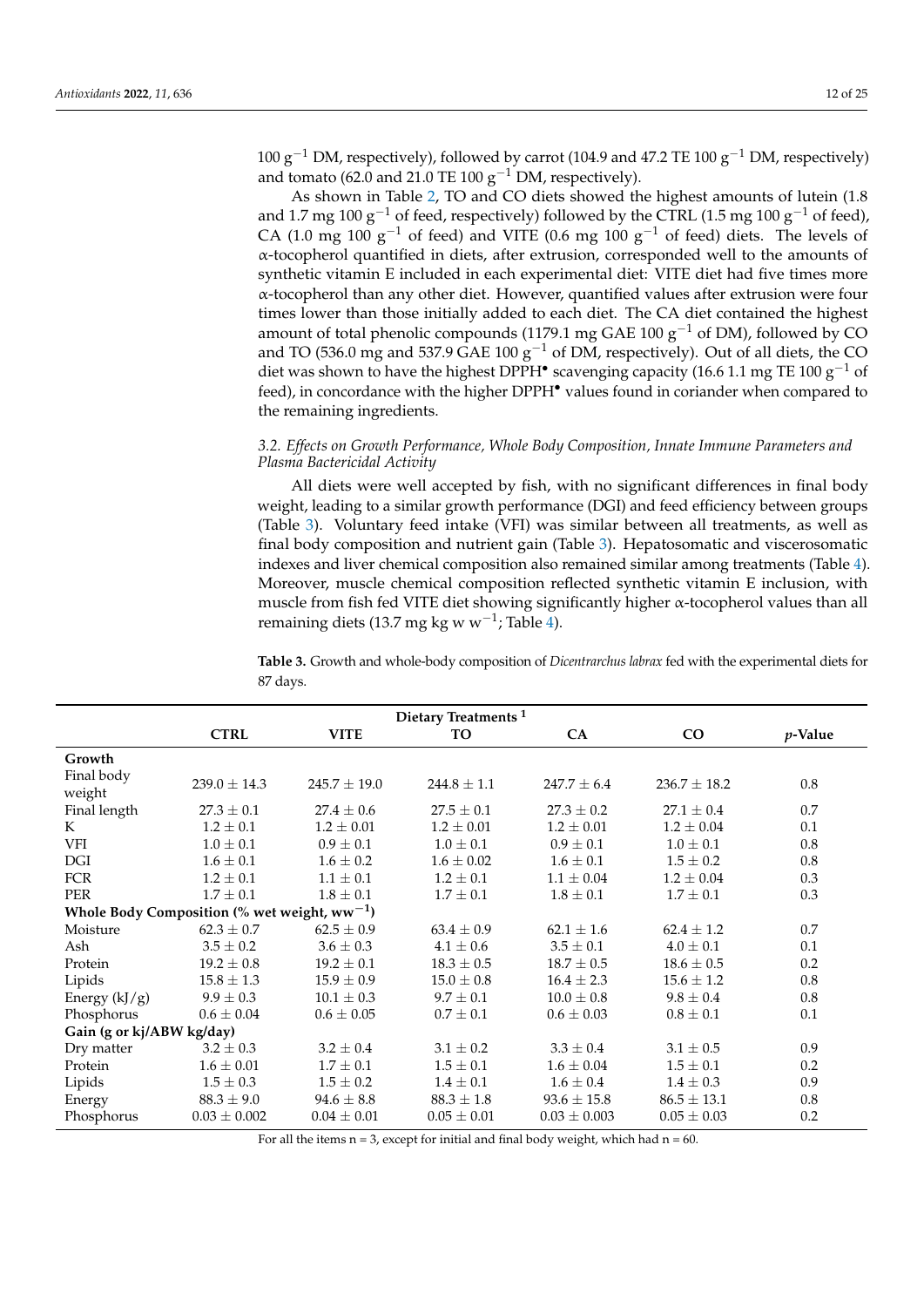|                                         | <b>Dietary Treatments</b> |                             |                       |                       |                            |            |  |  |
|-----------------------------------------|---------------------------|-----------------------------|-----------------------|-----------------------|----------------------------|------------|--|--|
|                                         | <b>CTRL</b>               | <b>VITE</b>                 | TO.                   | <b>CA</b>             | $_{\rm CO}$                | $p$ -Value |  |  |
| <b>Somatic Indexes</b>                  |                           |                             |                       |                       |                            |            |  |  |
| Hepatosomatic index                     | $2.2 \pm 0.7$             | $2.1 \pm 0.5$               | $2.1 \pm 0.3$         | $2.1 \pm 0.3$         | $2.4\pm0.8$                | 0.8        |  |  |
| Viscerosomatic index                    | $6.1 \pm 0.8$             | $6.5 \pm 1.1$               | $6.6 \pm 0.6$         | $6.4 \pm 1.1$         | $5.8 \pm 0.7$              | 0.2        |  |  |
| Muscle chemical composition 1           |                           |                             |                       |                       |                            |            |  |  |
| Moisture                                | $73.7 + 1.9$              | $72.9 + 2.3$                | $72.6 \pm 0.5$        | $73.5 \pm 1.9$        | $73.9 + 1.0$               | 0.9        |  |  |
| Ash                                     | $1.4 \pm 0.1$             | $1.4 \pm 0.01$              | $1.5 \pm 0.05$        | $1.5 \pm 0.1$         | $1.4 \pm 0.03$             | 0.4        |  |  |
| Lipid                                   | $4.4 \pm 1.1$             | $5.8 \pm 1.8$               | $5.1 \pm 0.2$         | $4.3 \pm 1.9$         | $4.2 \pm 1.1$              | 0.6        |  |  |
| $\alpha$ -tocopherol                    | $5.1 \pm 2.2^{\circ}$     | $13.7 \pm 3.2$ <sup>a</sup> | $5.6 \pm 1.6^{\circ}$ | $4.2 \pm 1.1^{\circ}$ | $3.9 \pm 0.7^{\mathrm{b}}$ | < 0.001    |  |  |
| Liver chemical composition <sup>1</sup> |                           |                             |                       |                       |                            |            |  |  |
| Moisture                                | $42.4 \pm 2.3$            | $46.3 \pm 2.0$              | $42.2 \pm 1.8$        | $42.5 \pm 1.4$        | $42.8 \pm 6.3$             | 0.5        |  |  |
| Ash                                     | $0.8 \pm 0.2$             | $0.8 \pm 0.03$              | $0.8 \pm 0.05$        | $0.9 \pm 0.1$         | $0.9 \pm 0.1$              | 0.7        |  |  |
| Lipid                                   | $35.1 \pm 8.7$            | $28.9 \pm 4.6$              | $33.2 \pm 2.7$        | $33.6 \pm 4.7$        | $31.2 \pm 3.7$             | 0.7        |  |  |

<span id="page-12-0"></span>**Table 4.** Somatic indexes and chemical composition of muscle and liver of *Dicentrarchus labrax* fed with the experimental diets for 87 days.

Values are presented as mean  $\pm$  standard deviation (n = 12). Different superscript letters within each row indicate significant differences (*p* < 0.05). <sup>1</sup> Moisture, lipid and ash are presented in % of ww−<sup>1</sup> . α-tocopherol is presented in mg kg ww $^{-1}$ .

In fish plasma, innate immune parameters and bactericidal activity did not display any significant differences between dietary treatments (Table [5\)](#page-12-1).

<span id="page-12-1"></span>**Table 5.** Innate immune parameters of *Dicentrarchus labrax* evaluated after 87 days of feeding the experimental diets.

|                           | <b>Dietary Treatments</b> |                  |                |                  |                  |            |  |
|---------------------------|---------------------------|------------------|----------------|------------------|------------------|------------|--|
|                           | <b>CTRL</b>               | <b>VITE</b>      | TO.            | CA               | <b>CO</b>        | $p$ -Value |  |
| Lysozyme $1$              | $822.7 + 45.9$            | $741.2 + 48.6$   | $893.3 + 61.2$ | $865.0 + 42.9$   | $868.5 \pm 65.1$ | 0.3        |  |
| Peroxidase <sup>1</sup>   | $617.1 + 102.0$           | $491.3 + 77.9$   | $529.5 + 76.7$ | $523.5 + 97.5$   | $496.0 + 93.5$   | 0.9        |  |
| ACH50 <sup>1</sup>        | $336.1 \pm 21.9$          | $331.7 \pm 23.4$ | $302.9 + 18.6$ | $345.4 \pm 23.6$ | $313.8 \pm 17.2$ | 0.6        |  |
| IgM $1$                   | $0.2 \pm 0.1$             | $0.1 + 0.1$      | $0.2 + 0.1$    | $0.2 + 0.1$      | $0.2 + 0.1$      | 0.4        |  |
| Pdp activity <sup>2</sup> | $9.5 + 10.5$              | $13.6 \pm 9.6$   | $19.9 + 13.0$  | $17.1 \pm 10.2$  | $5.6 + 9.6$      | 0.1        |  |
| VA activity <sup>2</sup>  | $26.8 \pm 8.4$            | $22.1 + 9.1$     | $26.0 + 9.0$   | $28.5 \pm 8.6$   | $20.8 \pm 12.6$  | 0.5        |  |

Values are presented as mean  $\pm$  standard error (n = 12). <sup>1</sup> Lysozyme, peroxidase, ACH50 are presented in EU mL−<sup>1</sup> ; IgM is presented in OD 450 nm. <sup>2</sup> Plasma bactericidal activity of European sea bass fed different dietary treatments against *Vibrio anguillarum* (VA) and *Photobacterium damselae* subsp. *piscicida* (Pdp). Values are present in % of non-viable bacteria. One-way ANOVA was used to test differences. No significant differences observed between different diets (*p* > 0.05).

#### *3.3. Effects on Liver Oxidative Stress Parameters*

Glutathione reductase (GR) activity was significantly higher in CO and CTRL when compared to TO (Table [6\)](#page-13-0). Lipid peroxidation (LPO) in fish fed the experimental diets was similar to CTRL; however, CO was significantly higher when compared to VITE. The activity of the remaining antioxidant enzymes, as well as the glutathione content and total antioxidant capacity (TAC), showed no significant differences between treatments.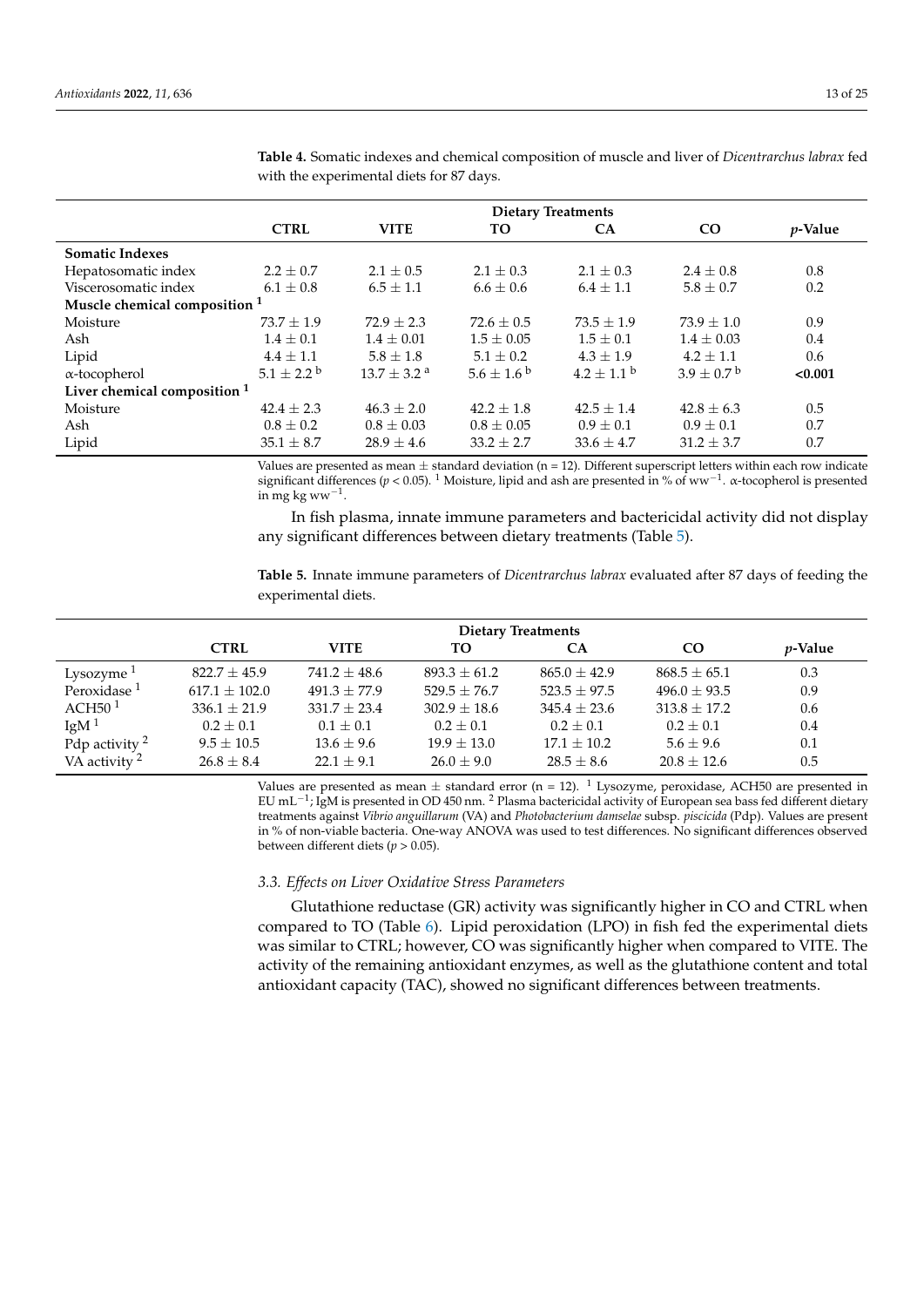| <b>Dietary Treatments</b>   |                               |                              |                                |                               |                                |                 |  |  |  |
|-----------------------------|-------------------------------|------------------------------|--------------------------------|-------------------------------|--------------------------------|-----------------|--|--|--|
|                             | <b>CTRL</b>                   | <b>VITE</b>                  | <b>CA</b>                      | CO                            | <b>TO</b>                      | <i>p</i> -Value |  |  |  |
| <b>Enzymatic parameters</b> |                               |                              |                                |                               |                                |                 |  |  |  |
| <b>CAT</b>                  | $33.5 \pm 19.4$               | $43.9 \pm 11.3$              | $35.1 \pm 17.7$                | $41.2 + 19.7$                 | $32.9 + 11.4$                  | 0.4             |  |  |  |
| <b>GST</b>                  | $158.7 \pm 65.4$              | $155.8 \pm 64.9$             | $170.3 \pm 60.3$               | $232.9 \pm 76.3$              | $186.2 \pm 82.7$               | 0.1             |  |  |  |
| GR                          | $3.8 \pm 1.6^{\text{ a}}$     | $3.5 + 1.0$ <sup>ab</sup>    | $3.6 + 1.5$ <sup>ab</sup>      | $4.1 \pm 0.9^{\text{a}}$      | $2.3 + 1.0^{b}$                | 0.01            |  |  |  |
| TG                          | $0.8 \pm 0.4$                 | $0.8 \pm 0.3$                | $1.0 + 0.4$                    | $1.1 \pm 0.4$                 | $0.7 + 0.2$                    | 0.05            |  |  |  |
| GPX                         | $2.1 + 0.9$                   | $1.6 \pm 0.7$                | $1.7 + 1.1$                    | $2.24 \pm 0.6$                | $1.5 \pm 0.6$                  | 0.2             |  |  |  |
| Non-enzymatic parameters    |                               |                              |                                |                               |                                |                 |  |  |  |
| <b>LPO</b>                  | $96.4 \pm 18.2$ <sup>ab</sup> | 92.1 $\pm$ 34.3 <sup>b</sup> | $109.0 \pm 36.2$ <sup>ab</sup> | $147.7 \pm 55.6$ <sup>a</sup> | $114.6 \pm 48.4$ <sup>ab</sup> | 0.04            |  |  |  |
| <b>TAC</b>                  | $0.03 \pm 0.02$               | $0.03 \pm 0.01$              | $0.02 + 0.01$                  | $0.03 \pm 0.01$               | $0.03 \pm 0.01$                | 0.8             |  |  |  |

<span id="page-13-0"></span>**Table 6.** Enzymatic/non-enzymatic parameters in *Dicentrarchus labrax* liver.

Different superscript letters indicate within each row differences between diets  $(p < 0.05)$ . Glutathione s-transferase (GST), glutathione reductase (GR), glutathione peroxidase (GPx) and total glutathione (TG) are in nmol min<sup>-1</sup> mg<sup>-1</sup> protein, catalase (CAT) is in µmol min<sup>-1</sup> mg<sup>-1</sup> lipid peroxidation (LPO) is in nmol MDA g liver<sup>-1</sup>. Total antioxidant capacity (TAC) is calculated in nmol mg tissue<sup>-1</sup>. Values are presented as mean ± standard deviation (n = 12) per dietary treatment.

#### *3.4. Effects on Antioxidant Potential and Lipid Oxidation of Muscle*

Despite the fact that muscle from fish fed VITE had five times the amount of  $\alpha$ -tocopherol compared to the remaining diets, a two-way ANOVA comparison did not show any discernible effects on muscle antioxidant potential (Table [7\)](#page-14-0). No statistical differences between dietary treatments were found for lipid peroxidation, DPPH<sup>•</sup> and ABTS<sup>•+</sup> in European sea bass muscle. Likewise, no statistical differences could also be perceived in either lipid peroxidation or  $ABTS^{\bullet+}$  between Day 0 (fish muscle sampled immediately after the feeding trial) and Day 8 (muscle sampled after 8 days storage on ice). However, DPPH• showed differences between Day 0 and Day 8, with higher values after 8 days on ice.

#### *3.5. Effects on Sea Bass Skin, Fillet Colour and Muscle Texture*

The effects of the experimental diets on European sea bass skin and fillet colour and textural properties were evaluated, both before and after 8 days on ice (Table [7\)](#page-14-0). The two-way ANOVA showed no statistical differences in skin colour between dietary treatments. However, storage time induced skin colour changes, namely a decrease in yellowness (*b\**), chroma (*C\**), as well as an increase in hue angle (*h\**). Compared to CTRL, muscle from fish fed with the vegetable coproduct diets showed lower *b\** values, while fillets from fish fed with CO showed lower *C\**, whilst those fed with CA showed higher *h\**. After storage time, fish muscle showed higher lightness (*L\**) and *h\**, as well as lower *b\** and *C\** values. A two-way ANOVA analysis revealed that all muscle textural parameters suffered considerable alterations between the first and last day of storage. However, gumminess seemed to be the only parameter modulated by the experimental diets. Namely, CO displayed higher levels of gumminess when compared to TO. However, no experimental diets displayed any significant differences compared to CTRL.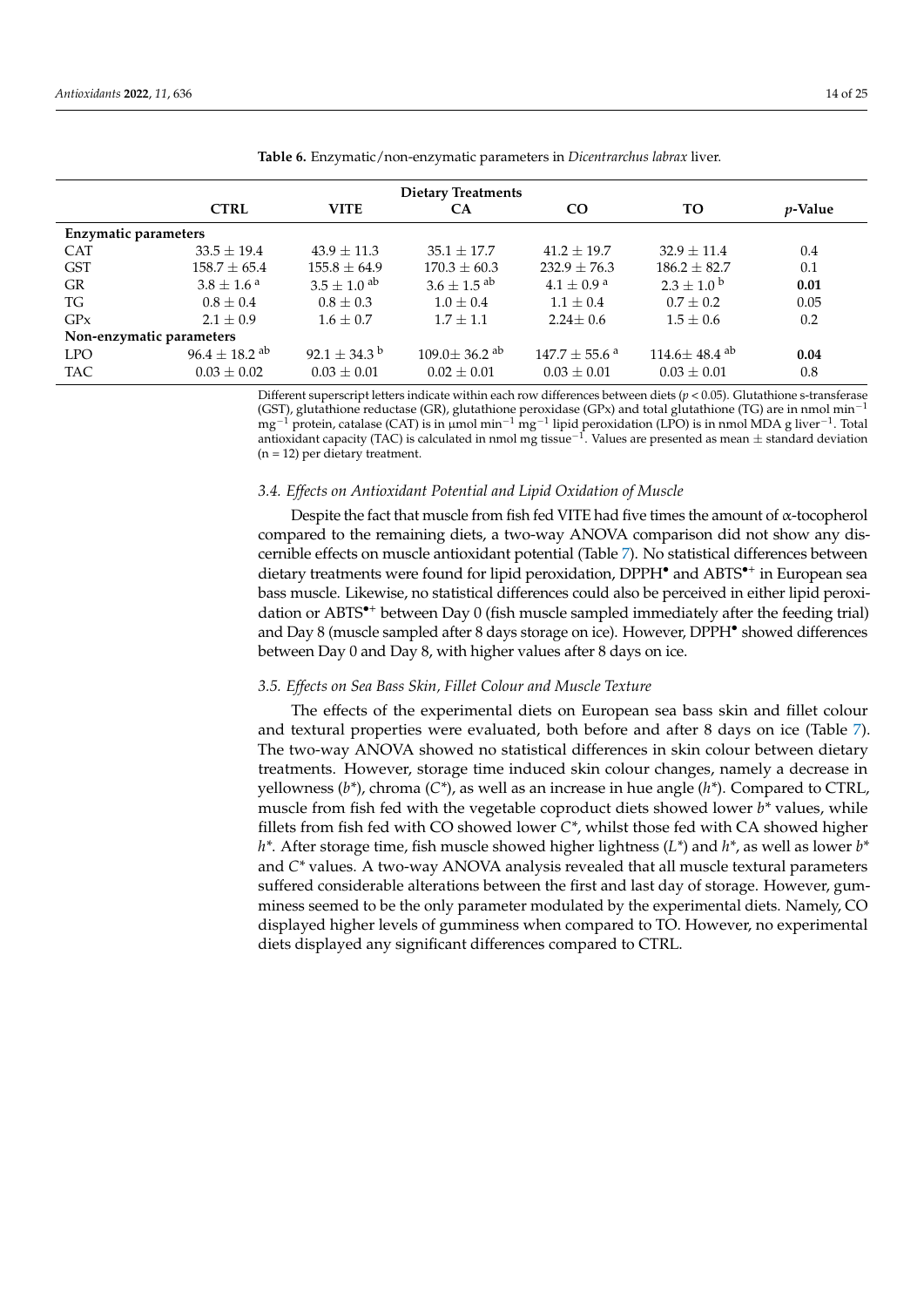|                              |                                |                                |                                 |                               |                                | Dietary Treatments <sup>1</sup> |                                |                                |                               |                                |        |                 |              |
|------------------------------|--------------------------------|--------------------------------|---------------------------------|-------------------------------|--------------------------------|---------------------------------|--------------------------------|--------------------------------|-------------------------------|--------------------------------|--------|-----------------|--------------|
|                              | Day 0                          |                                |                                 |                               |                                | Day 8                           |                                |                                |                               |                                |        | <i>p</i> -Value |              |
|                              | <b>CTRL</b>                    | <b>VITE</b>                    | TO                              | CA                            | $_{\rm CO}$                    | <b>CTRL</b>                     | <b>VITE</b>                    | TO                             | CA                            | $\rm CO$                       | Diet   | Day             | $D \times D$ |
| Muscle antioxidant potential |                                |                                |                                 |                               |                                |                                 |                                |                                |                               |                                |        |                 |              |
| DPPH <sup>•</sup>            | $0.2 \pm 0.04$                 | $0.1 \pm 0.04$                 | $0.2 \pm 0.05$                  | $0.1 \pm 0.04$                | $0.1 \pm 0.04$                 | $0.2 \pm 0.1*$                  | $0.2 \pm 0.04*$                | $0.2 \pm 0.1*$                 | $0.3 \pm 0.1*$                | $0.3 \pm 0.1*$                 | 0.9    | < 0.01          | 0.5          |
| ABTS <sup>*+</sup>           | $0.6 \pm 0.1$                  | $0.6 \pm 0.1$                  | $0.6 \pm 0.1$                   | $0.6 \pm 0.1$                 | $0.6 \pm 0.1$                  | $0.6 \pm 0.1$                   | $0.6 \pm 0.1$                  | $0.6 \pm 0.05$                 | $0.6 \pm 0.1$                 | $0.6 \pm 0.1$                  | 0.9    | 0.9             | 0.5          |
| <b>LPO</b>                   | $33.8 \pm 3.0$                 | $35.3 \pm 5.1$                 | $35.2 \pm 3.4$                  | $36.8 \pm 6.3$                | $36.5 \pm 4.6$                 | $34.0 \pm 2.7$                  | $32.1 \pm 2.4$                 | $33.9 \pm 3.4$                 | $31.5 \pm 1.7$                | $33.4 \pm 2.8$                 | 0.4    | 0.4             | 0.5          |
| Colour of skin               |                                |                                |                                 |                               |                                |                                 |                                |                                |                               |                                |        |                 |              |
|                              | $53.7 \pm 5.2$                 | $53.6 \pm 3.4$                 | $52.6 \pm 4.6$                  | $55.3 \pm 4$                  | $50.2 \pm 5.3$                 | $52.7 \pm 4.6$                  | $51.1 \pm 3.5$                 | $50.8 \pm 3.3$                 | $50.3 \pm 4.0$                | $55.4 \pm 2.1$                 | 0.7    | 0.2             | 0.1          |
|                              | $-4.3 \pm 0.5$                 | $-4.6 \pm 0.4$                 | $-4.3 \pm 0.7$                  | $-4.8 \pm 0.7$                | $-4.5 \pm 0.4$                 | $-4.6 \pm 0.7$                  | $-4.9 \pm 0.4$                 | $-4.5 \pm 0.7$                 | $-4.7 \pm 0.4$                | $-4.5 \pm 0.3$                 | 0.1    | 0.1             | 0.4          |
| $h^*$                        | $7.3 \pm 1.9*$                 | $7.4 \pm 0.9*$                 | $7.0 \pm 1.4$ *                 | $8.1 \pm 2.8$ *               | $6.7 \pm 1.0*$                 | $4.7 \pm 2.5$                   | $5.7 \pm 1.4$                  | $5.3 \pm 1.8$                  | $5.5 \pm 0.7$                 | $5.3 \pm 0.9$                  | 0.4    | < 0.01          | 0.6          |
| $C^*$                        | $8.5 \pm 1.7*$                 | $8.7 \pm 0.9*$                 | $8.3 \pm 1.3$ *                 | $9.5 \pm 1.0*$                | $8.1 \pm 0.9*$                 | $6.9 \pm 1.3$                   | $7.6 \pm 1.1$                  | $7.1 \pm 1.4$                  | $7.3 \pm 0.2$                 | $7.0 \pm 0.8$                  | 0.2    | < 0.01          | 0.6          |
| $h^*$                        | $121.5 \pm 5.6*$               | $122 \pm 3.5$ *                | $122.2 \pm 5.9$ *               | $124.3 \pm 3.5$ *             | $124.3 \pm 3.5$ *              | $137.6 \pm 20.4$                | $132.6 \pm 7.8$                | $132.5 \pm 10.3$               | $131.6 \pm 6.4$               | $130.9 \pm 5.4$                | 0.8    | < 0.01          | 0.5          |
| <b>Colour of muscle</b>      |                                |                                |                                 |                               |                                |                                 |                                |                                |                               |                                |        |                 |              |
| L*                           | $42.8 \pm 2.5$ *               | $42.3 \pm 2.0$ *               | $42.2 \pm 1.8$ *                | $41.5 \pm 1.3$ *              | $41.5 \pm 1.9$ *               | $43.9 \pm 2.28$                 | $44.2 \pm 1.7$                 | $44.1 \pm 3.4$                 | $43.9 \pm 1.6$                | $42.3 \pm 2.0$                 | 0.1    | < 0.01          | 0.6          |
|                              | $-2.9 \pm 0.5$                 | $-3.0 \pm 0.6$                 | $-2.8 \pm 0.4$                  | $-2.9 \pm 0.5$                | $-2.7 \pm 0.5$                 | $-2.7 \pm 0.72$                 | $-3.0 \pm 0.7$                 | $-2.7 \pm 0.7$                 | $-2.8 \pm 0.7$                | $-2.4 \pm 0.7$                 | 0.2    | 0.2             | 0.9          |
| $h^*$                        | $4.3 \pm 1.1$ <sup>a*</sup>    | $3.9\pm0.8$ ab*                | $3.7 \pm 1.1^{\,\mathrm{b}}*$   | $3.9 \pm 0.7^{\,\rm b*}$      | $3.6 \pm 0.7^{\,\mathrm{b}}*$  | $1.4 \pm 0.67$ <sup>a</sup>     | $0.6 \pm 0.6$ <sup>ab</sup>    | $0.7 \pm 1.2^{\mathrm{b}}$     | $0.5 \pm 0.5^{\circ}$         | $0.5 \pm 0.8^{\circ}$          | 0.01   | < 0.01          | 0.8          |
| $C^*$                        | $5.3 \pm 0.9$ <sup>a*</sup>    | $4.9 \pm 0.6$ ab*              | $4.7 \pm 0.9$ ab*               | $4.8 \pm 0.7$ ab*             | $4.6 \pm 0.6^{b*}$             | $3.2 \pm 0.45$ <sup>a</sup>     | $3.1 \pm 0.5$ <sup>ab</sup>    | $3.2 \pm 0.5$ <sup>ab</sup>    | $2.9 \pm 0.6$ ab              | $4.6 \pm 0.6^{\circ}$          | 0.02   | < 0.01          | 0.7          |
| $h^*$                        | $125.0 \pm 10.3$ <sup>b*</sup> | $128.9 \pm 8.6$ <sup>ab*</sup> | $128.7 \pm 13.2$ <sup>ab*</sup> | $127.0 \pm 5.4$ <sup>a*</sup> | $127.4 \pm 7.6$ <sup>ab*</sup> | $151.3 \pm 16.2^{\circ}$        | $167.7 \pm 13.1$ <sup>ab</sup> | $164.9 \pm 23.9$ <sup>ab</sup> | $171.0 \pm 11.3$ <sup>a</sup> | $170.4 \pm 15.7$ <sup>ab</sup> | 0.03   | < 0.01          | 0.2          |
| Muscle Texture               |                                |                                |                                 |                               |                                |                                 |                                |                                |                               |                                |        |                 |              |
| Hardness                     | $9.8 \pm 2.0*$                 | $8.0 \pm 1.6*$                 | $9.7 \pm 1.8$ *                 | $9.6 \pm 1.5*$                | $10.0 \pm 1.4$ *               | $3.3 \pm 2.5$                   | $4.2 \pm 2.9$                  | $2.8 \pm 1.9$                  | $4.8 \pm 2.7$                 | $4.7 \pm 2.3$                  | 0.2    | < 0.01          | 0.1          |
| Adhesiveness                 | $-0.4 \pm 0.1*$                | $-0.2 \pm 0.1$ *               | $-0.4 \pm 0.2$ *                | $-0.3 \pm 0.1*$               | $-0.3 \pm 0.1*$                | $-1.78 \pm 0.8$                 | $-1.9 \pm 0.6$                 | $-2.5 \pm 0.6$                 | $-1.9 \pm 0.9$                | $-2.3 \pm 0.6$                 | 0.05   | < 0.01          | 0.1          |
| Springiness                  | $1.1 \pm 0.1*$                 | $1.2 \pm 0.2$ *                | $1.11 \pm 0.1$ *                | $1.2 \pm 0.2^*$               | $1.2 \pm 0.2$ *                | $1.24 \pm 0.25$                 | $1.2 \pm 0.1$                  | $1.3 \pm 0.28$                 | $1.31 \pm 0.3$                | $1.4 \pm 0.3$                  | 0.5    | < 0.01          | 0.4          |
| Cohesiveness                 | $0.4 \pm 0.04*$                | $0.4 \pm 0.03*$                | $0.4 \pm 0.1*$                  | $0.4 \pm 0.1*$                | $0.4 \pm 0.1*$                 | $0.3 \pm 0.04$                  | $0.3 \pm 0.1$                  | $0.3 \pm 0.03$                 | $0.32 \pm 0.03$               | $0.31 \pm 0.03$                | 0.3    | < 0.01          | 0.4          |
| Gumminess                    | $3.5 \pm 0.5$ <sup>ab*</sup>   | $3.1\pm0.6$ ab                 | $3.4 \pm 0.5^{\,\mathrm{b}}*$   | $3.7 \pm 0.7$ ab*             | $4.0 \pm 0.9$ <sup>a*</sup>    | $1.0 \pm 0.8$ ab                | $1.3 \pm 0.9$ <sup>ab</sup>    | $0.8 \pm 0.6^{\circ}$          | $1.6 \pm 0.9$ <sup>ab</sup>   | $1.5 \pm 0.8^{\text{ a}}$      | < 0.01 | < 0.01          | 0.4          |
| Chewiness                    | $4.2 \pm 0.9*$                 | $3.7 \pm 1.2$ *                | $3.9 \pm 0.8^*$                 | $4.0 \pm 0.8^*$               | $4.2 \pm 1.8$ *                | $1.3 \pm 1.0$                   | $1.6 \pm 1.1$                  | $1.1 \pm 0.7$                  | $1.9 \pm 1.1$                 | $2.1 \pm 1.1$                  | 0.1    | < 0.01          | 0.5          |
| Resilience                   | $0.6 \pm 0.3*$                 | $0.4 \pm 0.1*$                 | $0.5 \pm 0.1*$                  | $0.4 \pm 0.1*$                | $0.4 \pm 0.1*$                 | $0.8 \pm 0.5$                   | $0.8 \pm 0.3$                  | $1.0 \pm 0.6$                  | $0.9 \pm 0.6$                 | $1.0 \pm 0.5$                  | 0.8    | < 0.01          | 0.2          |

**Table 7.** Antioxidant potential, skin and muscle colour and texture of *Dicentrarchus labrax* in the first sampling day (Day 0) and after 8 days of storage (Day 8).

<span id="page-14-0"></span>Values are presented as mean  $\pm$  standard deviation (n = 12). Within a row, superscripted lowercase letters (<sup>ab</sup>) mean significant differences between diets, while (\*) means differences between days (*p* < 0.05). Hardness and gumminess are in newtons, adhesiveness and chewiness are in joules. Muscle lipid peroxidation is in nmol MDA g liver−<sup>1</sup> , while DPPH/ABTS assays are in µmol TE mg $^{-1}$  ww $^{-1}$ .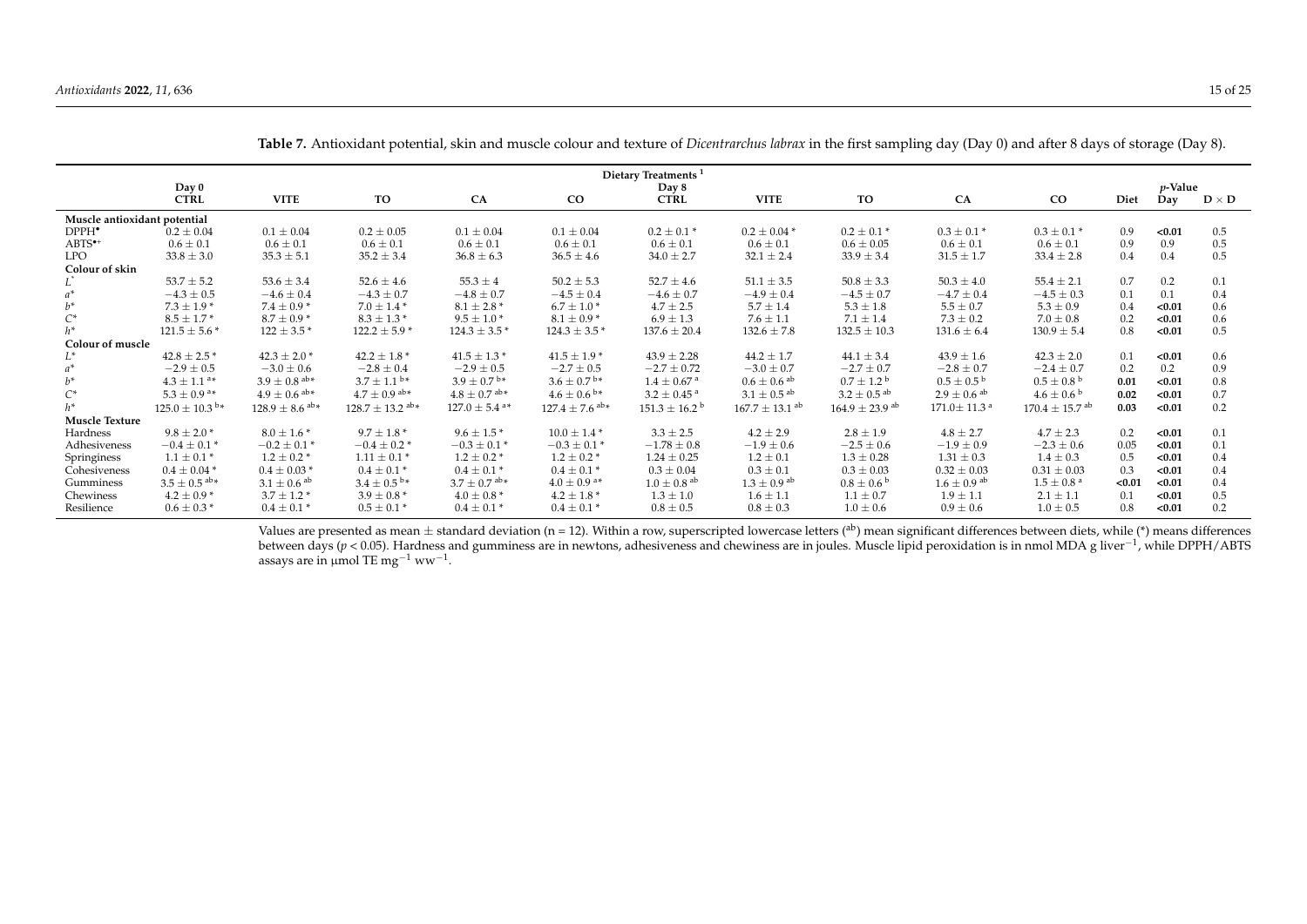#### *3.6. Consumer Acceptance of Sea Bass Fillets*

Consumers' overall liking of fish samples were generally high (>7.5 out of 9) and without significant differences between treatments (Table [8\)](#page-15-0).

<span id="page-15-0"></span>**Table 8.** Overall liking of fish samples with different dietary treatments.

| <b>Dietary Treatments</b>                   | Mean $\pm$ SD |
|---------------------------------------------|---------------|
| <b>CTRL</b>                                 | $7.5 \pm 1.2$ |
| <b>VITE</b>                                 | $7.5 \pm 1.5$ |
| TO                                          | $7.7 \pm 1.0$ |
| CA                                          | $7.5 \pm 1.0$ |
| $\text{CO}$<br><i>p</i> -value <sup>1</sup> | $7.6 \pm 1.1$ |
|                                             | 0.651         |

Consumer acceptance  $(n = 60)$  of sea bass fillets using a 9-point hedonic scale. Five samples from the same part of the fish (slices from the anterior, middle or posterior part of the fish body) were presented, each corresponding to a different dietary treatment. <sup>1</sup> For the dietary treatment effect on a mixed-model three-way ANOVA.

Correspondence analysis applied to open comments data (positive and negative) regarding the evaluation of European sea bass (Figure [2\)](#page-15-1) highlights the similarities and dissimilarities perceived by consumers for fillets from different diets, allowing a relevant and more generalized overview of the results. This biplot configuration explains 70.4% of total variance of the experimental data. Fillets from fish fed the CTRL were mainly associated with freshness, pleasant and attractive appearance, and a persistent and pleasant aftertaste, while the VITE was associated with a white colour, consistent and hard texture, and negatively correlated with dry texture. Moreover, fillets from fish fed diets CA and CO were mostly associated with terms related with odour such as pleasant, intense and typical, and also easily removable skin (more on the CO sample) and easy to chip. The TO sample was related with pleasant attributes regarding size, appearance (bright skin), texture and taste, but related with the negative attributes soft and greasy texture and low intense odour.

<span id="page-15-1"></span>

Figure 2. Correspondence analysis applied to open comments data regarding the evaluation of ropes search search by consumers and samples from the same part of the same part of the first muscle (5) were part of the first muscle (5) were part of the first muscle (5) were part of the first muscle (5) were part of th European sea bass fillet by consumers (n = 60). Samples from the same part of the fish muscle (5) were presented, each corresponding to a different dietary treatment. Attributes in red were mentioned as negative aspects; attributes in black were mentioned as positive aspects. (\*) underlined attributes **4. Discussion** with a significant difference between samples, at a significance level of 5%.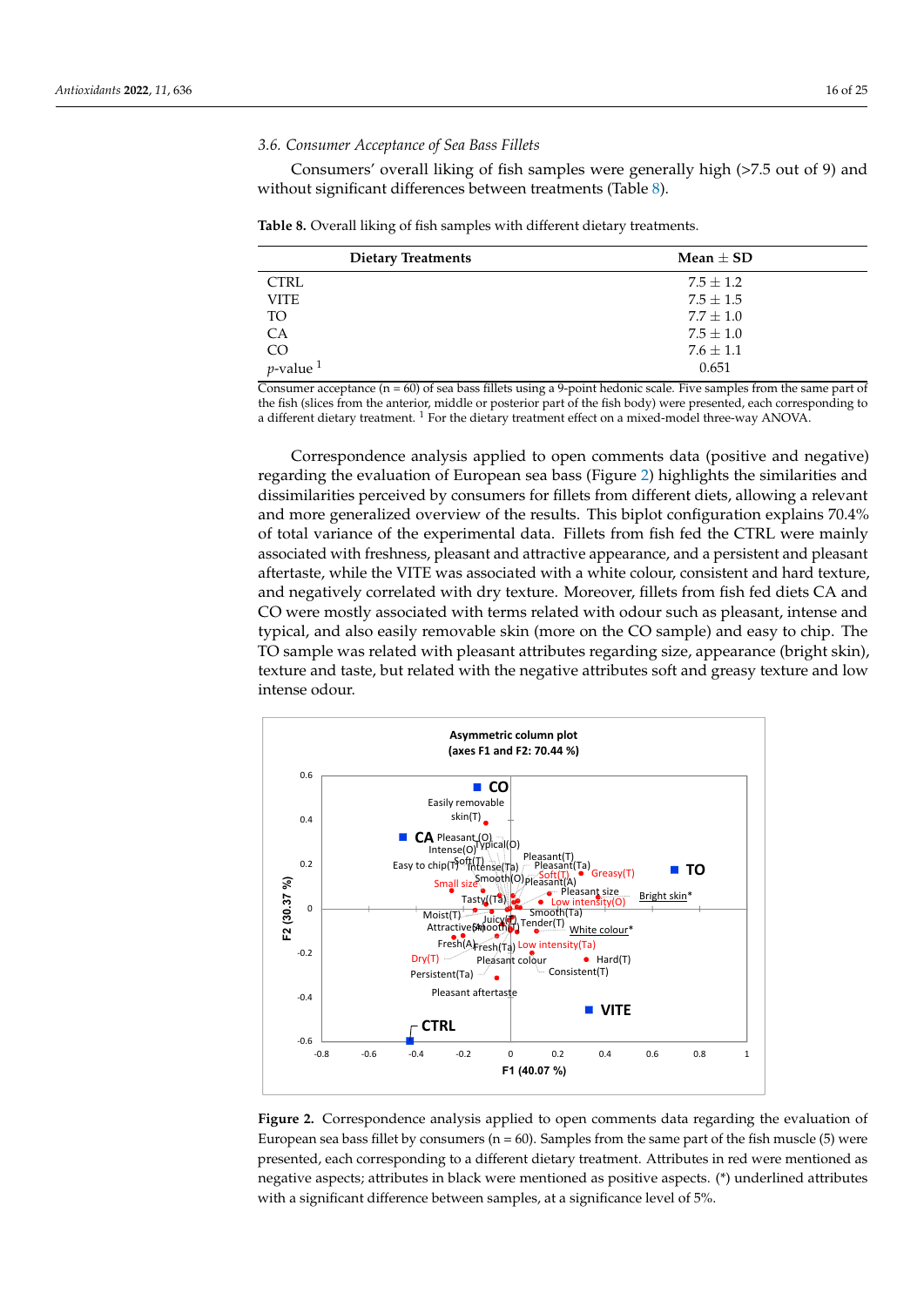#### **4. Discussion**

Both synthetic and natural antioxidants are commonly included in aquafeeds in order to ameliorate the negative effects of oxidative stress, potentially increasing fish health and delaying flesh oxidation during storage [\[4\]](#page-20-3), the physical and chemical conditions that occur during feed formulation, namely light exposure and high temperatures, may negatively affect antioxidant stability [\[76](#page-23-3)[,77\]](#page-23-4).

The high vulnerability of carotenoids to high temperatures is thoroughly documented [\[78\]](#page-23-5). Despite the fact that dried carrot and coriander used in this study revealed the presence of α-carotene and β-carotene, results showed a complete absence of these carotenoids in their respective experimental diets. In the case of lutein, although dried coriander was a very rich source, its 2% inclusion in CO diet was not reflected in the final dietary level. The measured amounts of lutein in the CO diet were 1.7 g 100  $g^{-1}$  of DM, representing 68% of the expected value, i.e., 2.5 g 100 g<sup>-1</sup> of DM. This result points towards a possible carotenoid degradation during the extrusion (110 °C) and/or drying (60 °C) stages of diet manufacture. Of the three ingredients used in this study, only coriander contained β-cryptoxanthin, but all diets just evidenced trace amounts of this pigments, again suggestion degradation during processing. The CA diet contained the highest amount of total polyphenols, thus significantly differing from the CTRL, possibly due to the dietary inclusion of dried carrot.

Despite synthetic vitamin E being a commonly used antioxidant in aquaculture, there is little knowledge regarding supplementation rates for commercial-sized European sea bass (*Dicentrarchus labrax*). Overall, quantification of vitamin E in experimental diets used in this study showed tocopherol amounts that reflected the different supplementation levels, since the VITE diet had five times more  $\alpha$ -tocopherol than the remaining diets. Moreover, the dried vegetables added at a 2% inclusion rate did not provide any further significant contribution of vitamin E to the dietary formulations. However, supplementation doses did not reach targeted levels (500 mg kg $^{\rm -1}$  in VITE and 100 mg kg $^{\rm -1}$  in all other diets) as values measured after feed manufacturing procedures of extrusion and drying (126 mg kg<sup>-1</sup> of DM and 25–30 mg kg<sup>-1</sup> of DM, respectively) indicated a 24–30%  $\alpha$ -tocopherol retention after feed manufacturing. During the feed formulation process, namely during the extrusion and drying stages, tocopherol suffers considerable temperature-induced degradation, an effect which is thoroughly documented [\[79–](#page-23-6)[81\]](#page-23-7). Vitamin stability during extrusion depends on several factors, namely raw material, mixing, conditioning, temperature, pressure, moisture, energy input and extruder mechanical features [\[82\]](#page-23-8). According to Morin et al. [\[83\]](#page-23-9), the chemical nature of the extruded matrix, moisture and temperature levels account for a variation of  $63 \pm 28\%$  of tocopherol retention. Riaz and Ali [\[82\]](#page-23-8) showed that the pelleting and extrusion processes alone can account for a 25% loss of vitamin E at around 80–90 ◦C, whilst higher extrusion temperatures, above 100  $^{\circ}$ C, increases the sensitivity of this vitamin significantly [\[83\]](#page-23-9). According to Anderson and Sunderland [\[76\]](#page-23-3), most vitamin E losses occur over the course of aquafeeds extrusion process, before drying procedures, and might negatively affect the antioxidant potential of the diets. Effective technologies (e.g., colder extrusion and softer drying procedures, microencapsulation) able to protect both pigments and natural antioxidants sources prior extrusion should be envisaged.

The VITE diet exhibited less DPPH<sup>•</sup> scavenging capacity than the CO diet, despite showing no differences when compared to control. Moreover, several synergistic mechanisms between different natural antioxidants, such as those found in coriander, are known to heighten the antioxidant potential of biological samples, generating superior antioxidant characteristics as opposed the sums of each individual one [\[84](#page-23-10)[–86\]](#page-23-11). When compared to the control, the antioxidant capacity measured in diet VITE does not seem dose responsive. Previous studies suggested that the DPPH and ABTS method can be employed to exam-ine lipophilic antioxidants such as tocopherols (vitamin E) [\[85,](#page-23-12)[87\]](#page-23-13). However, the DPPH $\bullet$ reaction rates are highly influenced by solvent composition [\[88\]](#page-23-14), suggesting that results have to be interpreted with caution. In the present study, the DPPH and ABTS assays were carried out using the same extract employed for polyphenol quantification (via the Folin–Ciocalteau method), that is, methanol and distilled water (4:1, vv−<sup>1</sup> ). This mixture is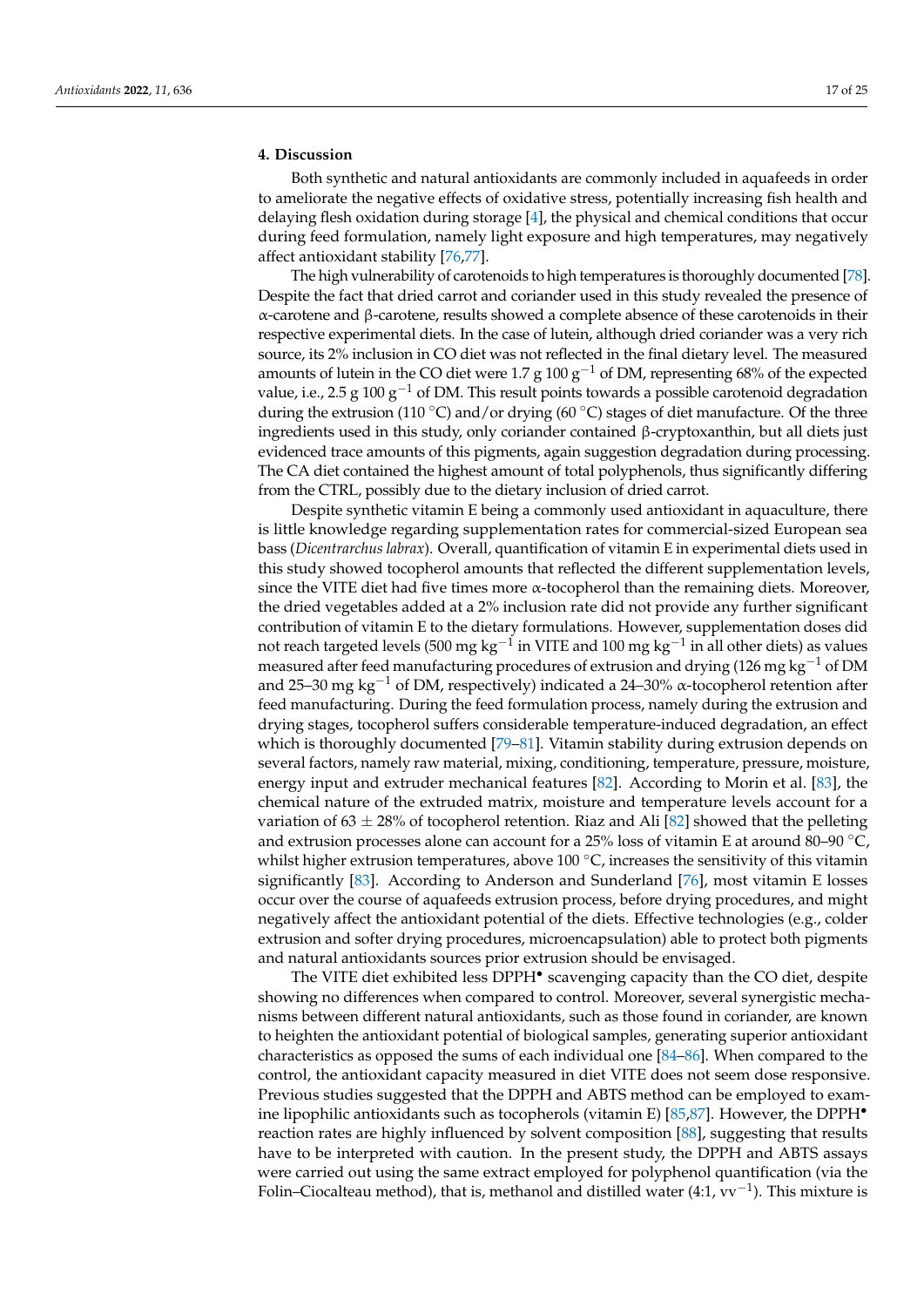optimal for polyphenols due to the solvent's polarity [\[89\]](#page-23-15), but methanol is not the most appropriate solvent for tocopherol extraction, as it is a hydrophilic substance [\[90](#page-23-16)[,91\]](#page-23-17). Thus, observed values from the DPPH and ABTS assays might not reflect the totality of radical scavenging capacity resulting from the addition of synthetic vitamin E, which may explain the lack of differences between VITE and the CTRL diet.

The chemical structure of carotenoids and polyphenols allows these compounds to regulate antioxidant activity due to their radical-scavenging properties [\[92\]](#page-23-18). Specifically, the antioxidant activity of lutein [\[93](#page-23-19)[,94\]](#page-23-20), β-carotene [\[93,](#page-23-19)[95\]](#page-23-21), lycopene [\[93,](#page-23-19)[96\]](#page-23-22), α-carotene and β-cryptoxanthin [\[93\]](#page-23-19) has been thoroughly evaluated in in vitro studies. Supplementation of fish feeds with carotenoids has shown health associated benefits, acting as antioxidants and immunostimulants, enhancing fish resistance to bacterial and fungal diseases [\[97\]](#page-23-23). Additionally, polyphenols show an ability of scavenging free radicals, assisting in hindering the negative effects of ROS such as singlet oxygen, peroxynitrite and hydrogen peroxide, which must be continually removed from cells to maintain healthy metabolic function [\[98,](#page-23-24)[99\]](#page-23-25). Natural phenolic compounds can also serve as potential additives for preventing quality deterioration or to retain the quality of fish and fish products [\[100\]](#page-23-26), and seem to be rather resistant to deactivation via high-temperature extrusion-cooking process [\[101\]](#page-23-27). This antioxidant potential of polyphenols in terms of direct and indirect inhibition or suppression of oxidation processes is thoroughly established, mostly through trolox equivalent antioxidant capacity assays, as well as their scavenging capacity regarding the stable free radical 2,2-diphenyl-1-picryl-hydrazyl, commonly known as DPPH, due to its affinity with fat-soluble hydrophobic compounds, as is the case with polyphenols [\[102,](#page-23-28)[103\]](#page-24-0). In this study, the CA diet revealed higher amounts of phenolic compounds (1179.1  $\pm$  103.4 mg GAE  $100 g<sup>-1</sup>$  DM) than all remaining diets. This could be advantageous for the conservation of feed properties, as the proven antioxidant potency of polyphenols [\[17,](#page-20-16)[100\]](#page-23-26) might provide additional resistance to feed oxidation during storage.

Data from this study show that the addition of natural antioxidants to the experimental diets did not affect any of the evaluated immune parameters in fish. Moreover, considering the results of liver antioxidant activity observed in this study, GR was significantly higher in fish fed CTRL and CO diets when compared to fish fed with the TO diet. GR is an essential enzyme for catalysing the reaction that reduces oxidized glutathione (GSSR) into reduced glutathione (GSH) [\[104\]](#page-24-1), the sum of which comprises total glutathione content (TG). GSH is an essential cofactor for antiperoxidative enzymes such as glutathione peroxidase (GPx) [\[104\]](#page-24-1). Therefore, a lower GR associated with the TO diet, in combination with liver lipid peroxidation data that showed no significant differences between TO and CTRL, might mean that fish fed with TO require a lower endogenous antioxidant activity in order to maintain cell homeostasis. However, TAC, which is specific for non-enzymatic antioxidants, displayed no differences between experimental treatments, meaning that we cannot directly attribute this lower production of GR to an increase in antioxidant potential stemming from exogenous antioxidants. As expected, due to the absence of differences between treatments regarding TG, glutathione-dependent antiperoxidative enzymes GPx and GST also did not show any differences when experimental diets were compared to the CTRL, as these enzymes require glutathione as a cofactor in order to perform their biological functions [\[105\]](#page-24-2). The antioxidant function of GPx and GST is largely dependent on its interaction with TG [\[106\]](#page-24-3), neutralizing hydroperoxides as GSH is oxidized to GSSG by GR. Considering the results obtained in this study, we can observe that a lesser production of GR did not lead to differences in glutathione dependent enzymes. Moreover, the heightened dose of polyphenols in the CA diet did not translate into additional antioxidant protection in fish liver. This raises further questions concerning the bioavailability of these polyphenols in sea bass organism. The bioaccessibility and bioavailability of natural antioxidants in the organism not only relies on the concentration of bioactive compounds in the ingredient, but also on dosage and form of administration, composition of the feed matrix, while also being heavily influenced by other factors such as pH variations, enzyme action and digestion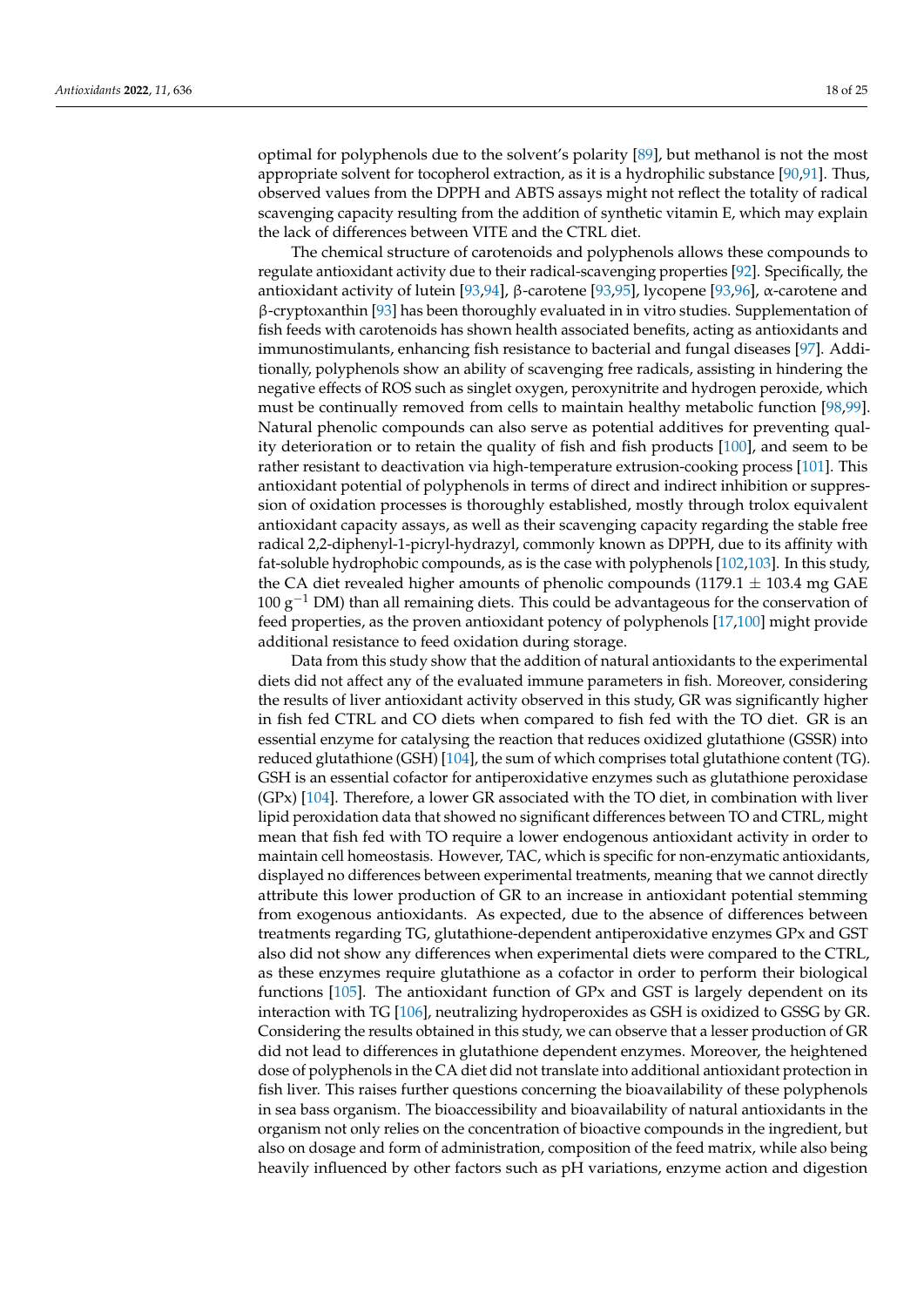time [\[107,](#page-24-4)[108\]](#page-24-5). Hence, further research is still warranted to clarify the full potential of natural antioxidant sources for inclusion in aquafeeds.

Overall, neither a heightened dose of vitamin E compared to standard values nor a 2% inclusion of natural antioxidant induced an upregulation of sea bass liver antioxidant system. Evaluation of the antioxidant potential present in these diets after the manufacturing process (extrusion and drying) only provides a limited perspective on their potential biological effect, since this is also greatly conditioned by their digestive bioaccessibility and bioavailability as discussed above.

Dietary vitamin E and natural antioxidants at the levels used in this study had no effects on fish proximate composition and feed conversion rate, confirming data obtained by Gatta et al. [\[35\]](#page-21-13).

The beneficial effects of vitamin E as an antioxidant have been thoroughly evaluated in teleost fish, namely gilthead seabream (*Sparus aurata*) [\[109\]](#page-24-6), red sea bream (*Pragus major*) [\[110\]](#page-24-7) and rainbow trout (*Oncorhynchus mykiss)* [\[111](#page-24-8)[,112\]](#page-24-9). However, in Atlantic salmon (*Salmo salar*) (IBW = 64 g), high supplementation levels of up to 1100 mg kg<sup>-1</sup> dietary vitamin E did not affect fish antioxidant defence, lipid peroxidation and overall fish muscle resistance to oxidative stress [\[113\]](#page-24-10). Indeed, the available literature shows that the effectiveness of vitamin E as an antioxidant is largely dependent on fish life stage and species [\[4\]](#page-20-3).

Overall, studies concerning the antioxidant effects of vitamin E of commercial-sized European sea bass are rare. Silva et al. [\[114\]](#page-24-11) recommended a dosage of 500 mg kg<sup>-1</sup> of vitamin E for adult sea bass. However, data obtained in this study suggests that a 500 mg kg<sup>-1</sup> inclusion of vitamin E (VITE diet) in European sea bass feeds have no beneficial effect on muscle antioxidant potential compared to the traditional dosage of 100 mg kg $^{\rm -1}$  (CTRL diet). Gatta et al. [\[35\]](#page-21-13) also reported decreased lipid peroxidation rates in sea bass fillets when α-tocopherol supplementation was increased from 139 mg kg<sup>-1</sup> feed to 493 mg kg<sup>-1</sup>, but this could not be confirmed in the present study. It should be noted that all these results were obtained in optimised non-stressful rearing conditions for sea bass. Different conclusions regarding the antioxidant potential of these diets might have been reached if fish were submitted to a stress challenge, as enzymatic responses to oxidative stress are particularly promoted when fish face a pro-oxidant challenge [\[115\]](#page-24-12). Further studies should hence be envisaged to explore fish response to stressful conditions after being fed natural antioxidant sources.

Although vegetable coproduct inclusion and different vitamin E inclusion levels failed to show any antioxidant benefits in European sea bass muscle, significant differences were identified between Day 0 and Day 8. Namely, the antioxidant potential measured through the scavenging potential for DPPH• was higher in fish stored in ice for 8 days, irrespective of the dietary treatments. This might have contributed towards the absence of differences in muscle LPO between Day 0 and Day 8, showing that lipid oxidation levels were similar between samples from both days. Likewise, Gatta et al. [\[35\]](#page-21-13) showed that vitamin E supplementations between 139 mg kg<sup>-1</sup> and 942 mg kg<sup>-1</sup> fed to European sea bass (IBW = 200 g) showed no differences in terms of muscle lipid peroxidation between the first and last days of a 12-day storage time. The ability to scavenge free radicals is essential for ameliorating the negative effects of oxidative stress. Due to its relative stability, the free radical DPPH<sup>•</sup> is a prime candidate as a first approach for evaluation of radical scavenging activity [\[116\]](#page-24-13). The eventual breakdown of cohesiveness between tissues, liquefaction of most organs and subsequent decomposition of proteins by hydrolysis leads to an increase in amino acid content, which might consequentially increase muscle free radical scavenging activity [\[117\]](#page-24-14). Moreover, naturally-occurring ROS via interactions with coproducts generated through the natural functioning processes of electron transport chains [\[118\]](#page-24-15), cease functioning after death. Thus, a post-mortem increase in amino acid content accompanied by a lesser formation of ROS might explain this increase in DPPH• radical scavenging activity. Plant by-products have also been proven effective in delaying chemical changes and microbial growth, as well as maintaining sensory characteristics and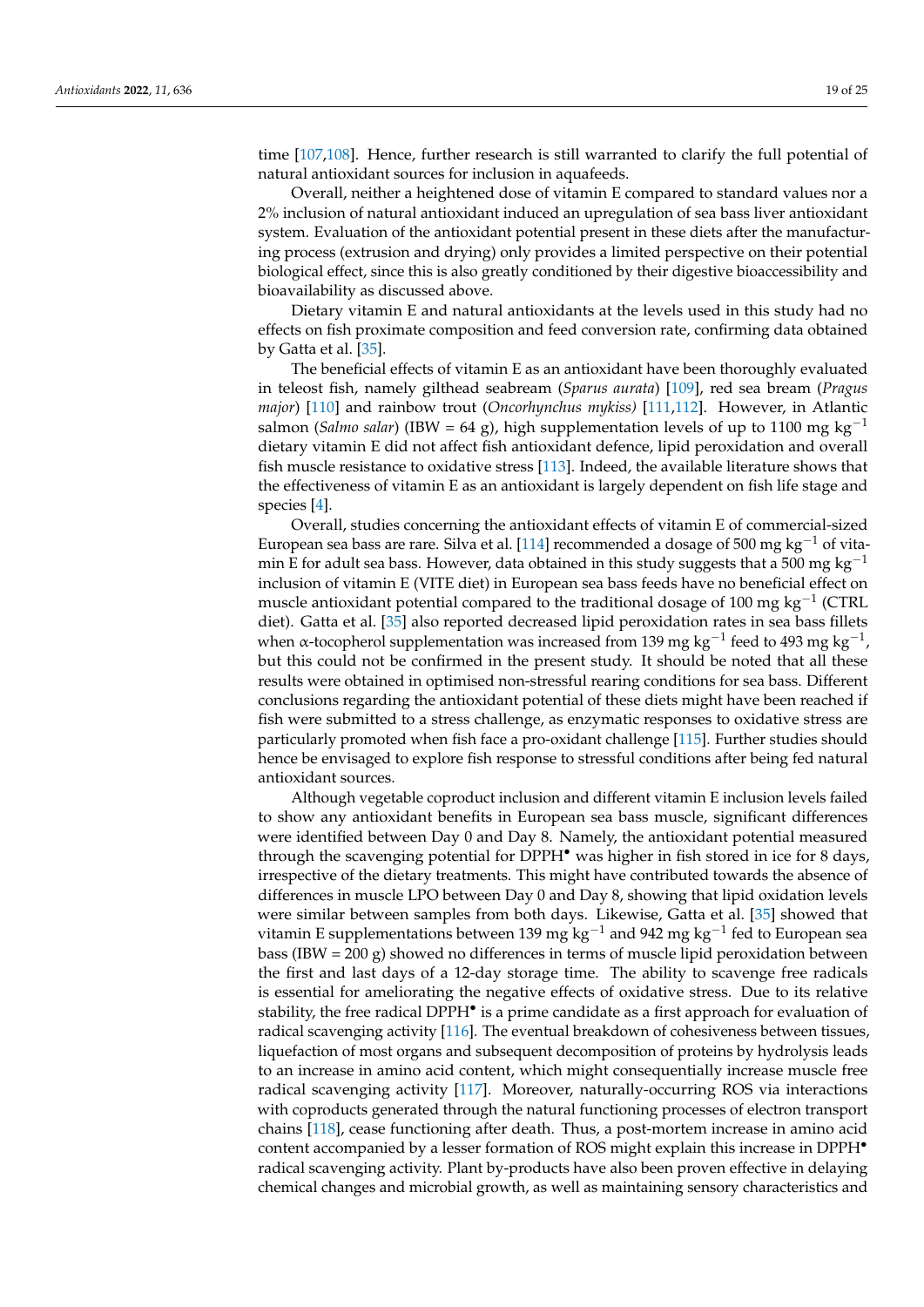extending the shelf-life of seafood during refrigerated storage [\[102\]](#page-23-28). Natural antioxidants, namely phenolic compounds can have positive effects in terms of upregulation of muscle antibacterial properties and retardation of bacterial growth [\[102\]](#page-23-28), which would translate into a larger product shelf-life. This was, however, not accessed in the present study and merits further evaluation.

Besides their antioxidant properties, carotenoids are also sources of pigments, and their deposition in tissues may affect skin/muscle colour and appearance in fish [\[119\]](#page-24-16). In this study, instrumental colour data of fish muscle was consistent with data found in the literature [\[120\]](#page-24-17). Moreover, all diets with natural antioxidant inclusion showed a significant decrease in muscle yellowness (*b\**) when compared to CTRL, whilst fish fed with CA presented a significantly higher *h\** than CTRL. Dietary coriander (CO) was associated with decreased muscle chroma (*C\**). Despite the evidence for dietary carotenoid degradation, the different diets still seem to modulate fish muscle colour. However, these differences in raw muscle colorimetric analyses between TO, CA and CO, when compared to CTRL, could not be perceived in the cooked muscle slices that were equally well accepted by the sensory panel. Similarly, in large-sized European sea bass, significant alterations in fillet colour of fish fed with *Isochrysis* sp., could not be detected by a sensory panel [\[120\]](#page-24-17). It is important to note that consumers were only able to significantly differentiate two attributes. TO group presented brighter skin than others, while VITE samples presented a white colour significantly different from the other groups. Both differences were mentioned as positive aspects.

This is particularly important in commercial fish species, since colour and visual appearance are known to influence market value, flavour perception and acceptability of fish food products [\[121\]](#page-24-18), thus providing a measurable parameter for flesh freshness and ultimately affecting consumer perception quality [\[122,](#page-24-19)[123\]](#page-24-20). Although differences in food colour can exert considerable influence on taste and consumers' perception [\[121\]](#page-24-18), overall liking scores in terms of consumer acceptability, showed no significant differences between samples. Indeed, all samples had a high average score value, in line with a high mention of positive comments, revealing that consumers were unable to detect differences between dietary treatments.

One of the most important freshness quality attributes of fish muscle is texture, which is heavily dependent on several parameters such as hardness, cohesiveness, springiness, chewiness, resilience and adhesiveness, as well as fibre detachment and internal cross-linking of connective tissue [\[124\]](#page-24-21). In terms of muscle texture, there were no significant differences among dietary treatments. Although hardness, adhesiveness, cohesiveness, gumminess and chewiness decreased after storage time, accompanied by an increase in springiness and resilience, none of these parameters were affected by the experimental diets.

#### **5. Conclusions**

Vitamin E and carotenoid content of extruded diets showed signs of degradation during the feed manufacturing process. Dietary vitamin E and natural antioxidants at the levels used in this study had very limited effects on European sea bass growth or body composition, immunomodulatory response, muscle and liver antioxidant potential, organoleptic properties or consumer acceptance. Neither a heightened inclusion dose of 500 mg kg<sup>-1</sup> of vitamin E, nor a 2% inclusion of natural antioxidants provided additional antioxidant protection, compared to fish fed diets with a regular dose of 100 mg kg<sup>-1</sup> of vitamin E. It should be noted that all these results were obtained under optimised nonstressful rearing conditions for sea bass. A pro-oxidant challenge is recommended to fully ascertain the fish responsiveness towards the inclusion of antioxidants. Moreover, in order to protect pigments and natural antioxidants throughout the feed manufacturing process, further research into alternative technologies is of paramount importance to produce cost-effective functional diets.

**Author Contributions:** Conceptualization, L.M.P.V. and M.P. (Manuela Pintado); methodology, L.M.P.V., M.P. (Manuela Pintado), L.M.C., R.C.L. and B.C.; validation, D.A.C., C.V., L.M.P.V., M.P. (Manuela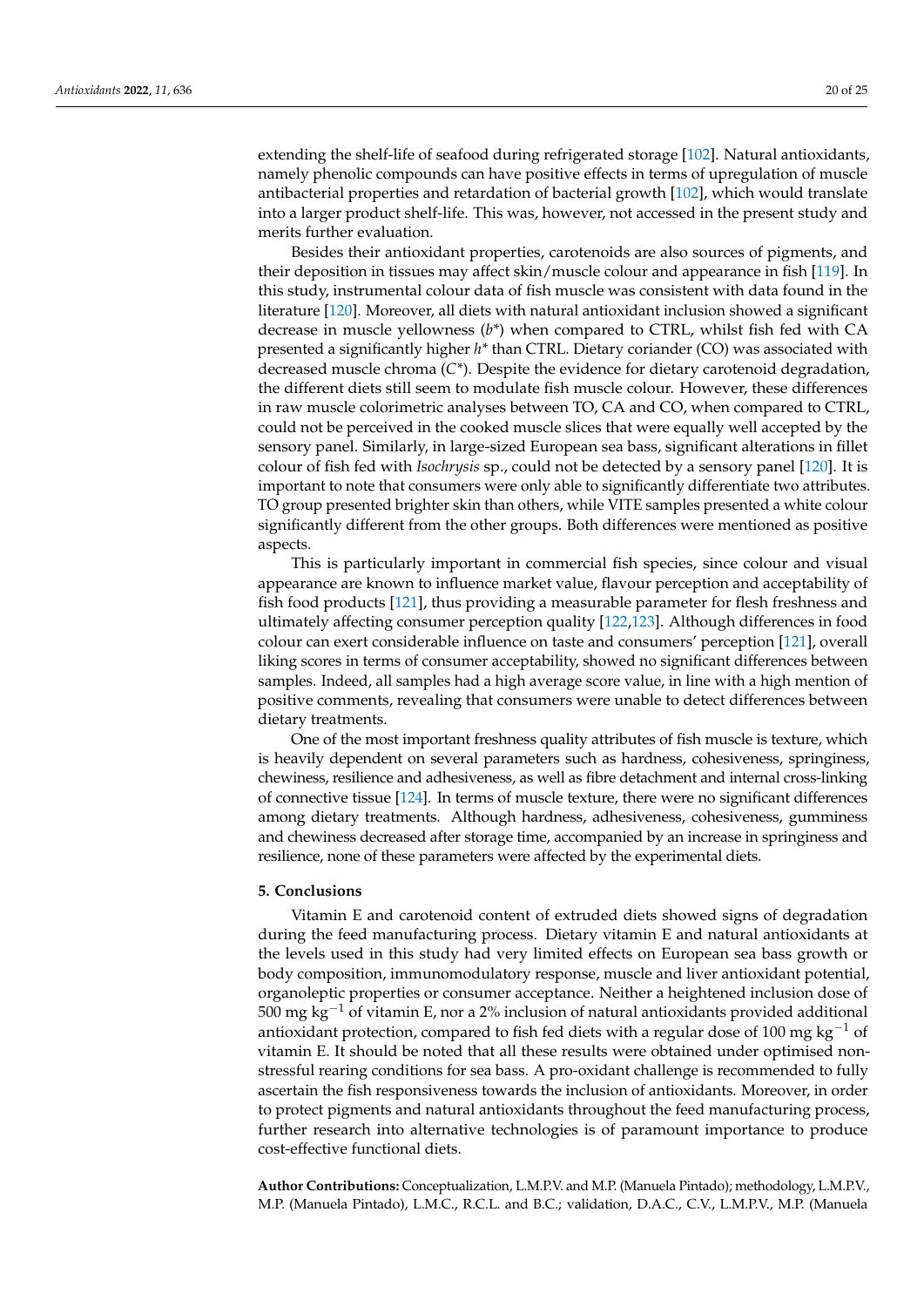Pintado) and L.M.C.; formal analyses, R.P., M.C., T.S., A.M., S.F.-B., M.P. (Miguel Pereira), D.J., L.F.B. and S.B.; data curation, R.P.; writing—original draft preparation, R.P.; writing—review and editing, all co-authors; supervision, C.V., L.M.P.V. and M.P. (Manuela Pintado); project administration and funding acquisition, L.M.P.V. All authors have read and agreed to the published version of the manuscript.

**Funding:** This work was funded by project "MobFood—Mobilizing scientific and technological knowledge in response to the challenges of the agri-food market" (POCI-01-0247-FEDER-024524), by "MobFood" Consortium, and financed by the European Regional Development Fund (ERDF), through the Incentive System to Research and Technological development, within the Portugal2020 Competitiveness and Internationalization Operational Program. This research was also supported by national funds through FCT—Foundation for Science and Technology within the scope of UIDB/04423/2020 and UIDP/04423/2020. The doctoral scholarship of Ricardo Pereira was financed by Fundação para a Ciência e Tecnologia (FCT), Portugal, through the grant SFRH/BD/144631/2019. Authors also acknowledge financial support from National Funds from FCT, within the scope of UIDB/05748/2020 and UIDP/05748/2020 (Green-UPorto) and UIDB/04423/2020 and UIDP/04423/2020 (CIIMAR).

**Institutional Review Board Statement:** The present study was directed and performed by accredited scientists in laboratory animal science by the national competent authority (Direção Geral de Alimentação e Veterinária—DGAV) at a facility with permission to conduct experiments on fish, in compliance with the guidelines of the European Union (directive 2010/63/EU) and Portuguese law (Decreto-Lei nº 113/2013, de 7 de Agosto) on the protection of animals used for scientific purposes. All animal procedures were subject to an ethical review process carried out by CIIMAR animal welfare body (ORBEA-CIIMAR\_18\_2017) and further approved by DGAV.

**Informed Consent Statement:** Informed consent was obtained from all subjects involved in the study.

**Data Availability Statement:** Data is contained within the article.

**Conflicts of Interest:** The authors declare no conflict of interest.

#### **References**

- <span id="page-20-0"></span>1. Tort, L. Stress and immune modulation in fish. *Dev. Comp. Immunol.* **2011**, *35*, 1366–1375. [\[CrossRef\]](http://doi.org/10.1016/j.dci.2011.07.002) [\[PubMed\]](http://www.ncbi.nlm.nih.gov/pubmed/21782845)
- <span id="page-20-1"></span>2. Halliwell, B.; Gutteridge, J.M.C. *Free Radicals in Biology and Medicine*, 5th ed.; Oxford University Press: Oxford, UK, 2015; p. 944.
- <span id="page-20-2"></span>3. Baiano, A.; Del Nobile, M.A. Antioxidant Compounds from Vegetable Matrices: Biosynthesis, Occurrence, and Extraction Systems. *Crit. Rev. Food Sci. Nutr.* **2016**, *56*, 2053–2068. [\[CrossRef\]](http://doi.org/10.1080/10408398.2013.812059) [\[PubMed\]](http://www.ncbi.nlm.nih.gov/pubmed/25751787)
- <span id="page-20-3"></span>4. NRC. *National Research Council (NRC): Nutrient Requirements of Fish and Shrimp*; NRC: Rockville, MD, USA, 2011; Volume 20, pp. 601–602.
- <span id="page-20-4"></span>5. Ta¸sbozan, O.; Gokce, M. Fatty Acids in Fish. In *Fatty Acids*; Catala, A., Ed.; IntechOpen: London, UK, 2017.
- <span id="page-20-5"></span>6. Dominguez, R.; Pateiro, M.; Gagaoua, M.; Barba, F.J.; Zhang, W.; Lorenzo, J.M. A Comprehensive Review on Lipid Oxidation in Meat and Meat Products. *Antioxidants* **2019**, *8*, 429. [\[CrossRef\]](http://doi.org/10.3390/antiox8100429)
- <span id="page-20-6"></span>7. FAO. The State of World Fisheries and Aquaculture 2020–Sustainability in Action; FAO: Rome, Italy, 2020; Volume 224. [\[CrossRef\]](http://doi.org/10.4060/ca9229en)
- <span id="page-20-7"></span>8. Olmos-Soto, J. Functional Feeds in Aquaculture. In *Handbook of Marine Biotechnology*; Kim, S.W., Ed.; Springer: Berlin/Heidelberg, Germany, 2015; pp. 1303–1319.
- <span id="page-20-8"></span>9. Encarnação, P. Functional feed additives in aquaculture feeds. In *Aquafeed Formulation*; Nates, S.F., Ed.; Academic Press: San Diego, CA, USA, 2016; pp. 217–237.
- <span id="page-20-9"></span>10. Aklakur, M. Natural antioxidants from sea: A potential industrial perspective in aquafeed formulation. *Rev. Aquac.* **2018**, *10*, 385–399. [\[CrossRef\]](http://doi.org/10.1111/raq.12167)
- <span id="page-20-10"></span>11. Bharathi, S.; Cheryl, A.; Rajagopalasamy, C.; Uma, A.; Ahilan, B.; Aanand, S. Functional feed additives used in fish feeds. *Int. J. Fish. Aquat. Stud.* **2019**, *3*, 44–52.
- <span id="page-20-11"></span>12. European Comission. *Suspending the Authorisation of Ethoxyquin as a Feed Additive for All Animal Species and Categories*; European Comission: Brussels, Belgium, 2017; Volume 962.
- <span id="page-20-12"></span>13. European Comission. *List of the Authorised Additives in Feedingstuffs Published in Application of Article 9t (b) of Council Directive 70/524/EEC Concerning Additives in Feedingstuffs (Text with EEA Relevance)*; European Comission: Brussels, Belgium, 2004.
- <span id="page-20-13"></span>14. Lanigan, R.S.; Yamarik, T.A. Final report on the safety assessment of BHT. *Int. J. Toxicol.* **2002**, *21*, 19–94. [\[CrossRef\]](http://doi.org/10.1080/10915810290096513)
- <span id="page-20-14"></span>15. Kulawik, P.; Fatih, O.; Glew, R.H. Quality Properties, Fatty Acids, and Biogenic Amines Profile of Fresh Tilapia Stored in Ice. *J. Food Sci.* **2013**, *78*, 1063–1068. [\[CrossRef\]](http://doi.org/10.1111/1750-3841.12149)
- <span id="page-20-15"></span>16. Reverter, M.; Bontemps, N.; Lecchini, D.; Banaigs, B.; Sasal, P. Use of plant extracts in fish aquaculture as an alternative to chemotherapy: Current status and future perspectives. *Aquaculture* **2014**, *433*, 50–61. [\[CrossRef\]](http://doi.org/10.1016/j.aquaculture.2014.05.048)
- <span id="page-20-16"></span>17. Pezeshk, S.; Alishahi, A. Effect of Plant Antioxidant and Antimicrobial Compounds on the Shelf-life of Seafood-A Review. *Czech J. Food Sci.* **2015**, *33*, 195–203. [\[CrossRef\]](http://doi.org/10.17221/593/2014-CJFS)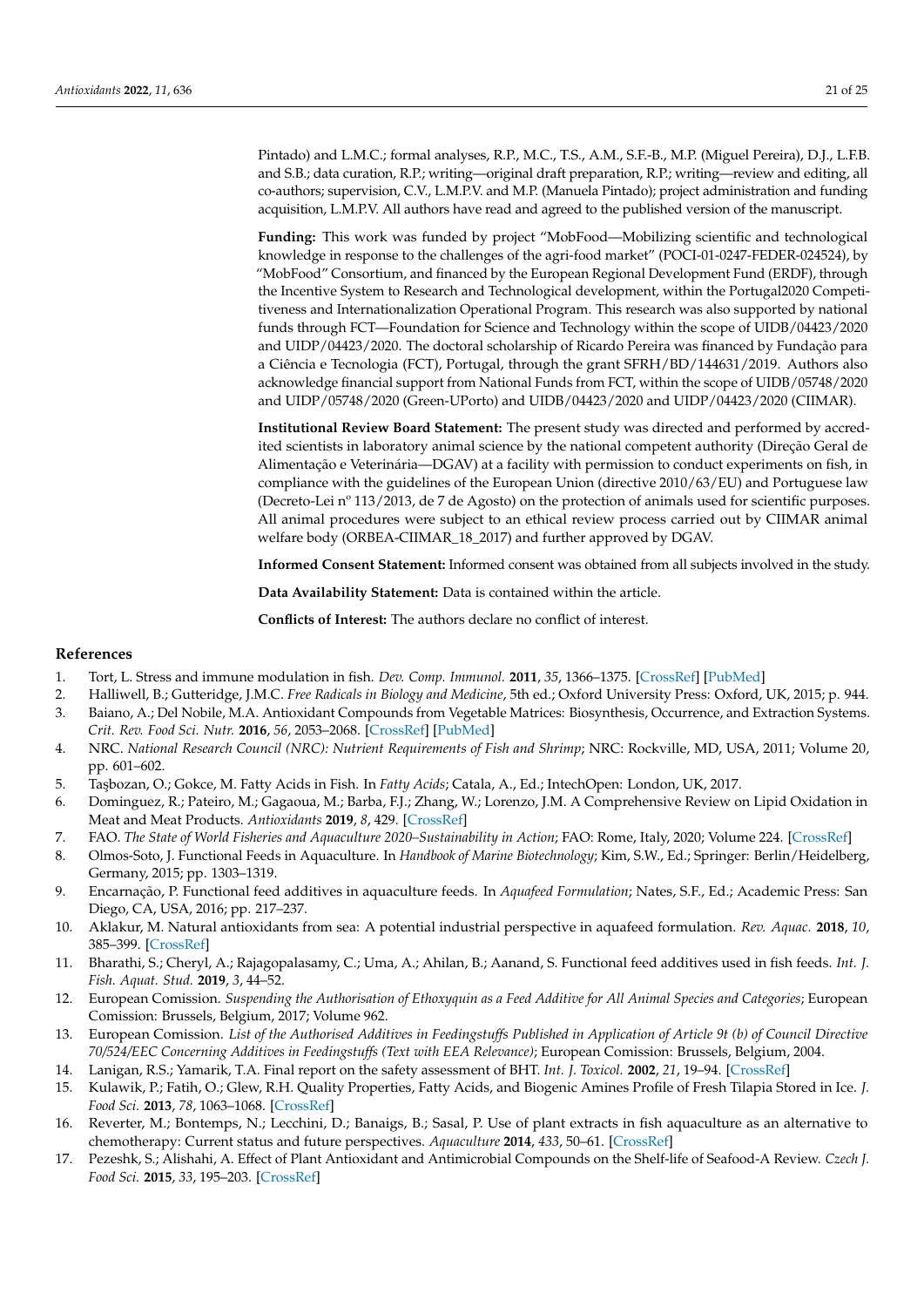- <span id="page-21-0"></span>18. Elseady, Y.; Zahran, E. Ameliorating effect of β-carotene on antioxidant response and hematological parameters of mercuric chloride toxicity in Nile tilapia (Oreochromis niloticus). *Fish Physiol. Biochem.* **2013**, *39*, 1031–1041. [\[CrossRef\]](http://doi.org/10.1007/s10695-012-9760-8)
- 19. Bai, S.C.; Katya, K.; Yun, H. Additives in aquafeed: An overview. In *Feed and Feeding Practices in Aquaculture*; Davis, D.A., Ed.; Woodhead Publishing: Oxford, UK, 2015; pp. 171–202.
- 20. Kousoulaki, K.; Sæther, B.-S.; Albrektsen, S.; Noble, C. Review on European sea bass (Dicentrarchus labrax, Linnaeus, 1758) nutrition and feed management: A practical guide for optimizing feed formulation and farming protocols. *Aquacult. Nutr.* **2015**, *21*, 129–151. [\[CrossRef\]](http://doi.org/10.1111/anu.12233)
- <span id="page-21-1"></span>21. Ehsani, A.; Jasour, M.S.; Agh, N.; Hashemi, M.; Khodadadi, M. Rancidity development of refrigerated rainbow trout (*Oncorhynchus mykiss*) fillets: Comparative effects of in vivo and in vitro lycopene. *J. Sci. Food Agric.* **2018**, *98*, 559–565. [\[CrossRef\]](http://doi.org/10.1002/jsfa.8497) [\[PubMed\]](http://www.ncbi.nlm.nih.gov/pubmed/28639694)
- <span id="page-21-2"></span>22. Sun, T.; Simon, P.W.; Tanumihardjo, S.A. Antioxidant Phytochemicals and Antioxidant Capacity of Biofortified Carrots (Daucus carota L.) of Various Colors. *J. Agric. Food Chem.* **2009**, *57*, 4142–4147. [\[CrossRef\]](http://doi.org/10.1021/jf9001044) [\[PubMed\]](http://www.ncbi.nlm.nih.gov/pubmed/19358535)
- 23. Laribi, B.; Kouki, K.; M'Hamdi, M.; Bettaieb, T. Coriander (Coriandrum sativum L.) and its bioactive constituents. *Fitoterapia* **2015**, *103*, 9–26. [\[CrossRef\]](http://doi.org/10.1016/j.fitote.2015.03.012)
- <span id="page-21-3"></span>24. Martí, R.; Roselló, S.; Cebolla-Cornejo, J. Tomato as a Source of Carotenoids and Polyphenols Targeted to Cancer Prevention. *Cancers* **2016**, *8*, 58. [\[CrossRef\]](http://doi.org/10.3390/cancers8060058)
- <span id="page-21-4"></span>25. Udo, I.; Afia, O. Optimization of Dietary Vitamin E (Tocopherols) in Fish: A Review. *J. Agric. Food Environ.* **2013**, *9*, 99–107.
- <span id="page-21-5"></span>26. Sen, C.K.; Khanna, S.; Roy, S. Tocotrienols: Vitamin E beyond tocopherols. *Life Sci.* **2006**, *78*, 2088–2098. [\[CrossRef\]](http://doi.org/10.1016/j.lfs.2005.12.001)
- 27. Traber, M.G.; Atkinson, J. Vitamin E, antioxidant and nothing more. *Free Radic. Biol. Med.* **2007**, *43*, 4–15. [\[CrossRef\]](http://doi.org/10.1016/j.freeradbiomed.2007.03.024)
- <span id="page-21-6"></span>28. Blaner, W.S. Vitamin E: The enigmatic one! *J. Lipid Res.* **2013**, *54*, 2293–2294. [\[CrossRef\]](http://doi.org/10.1194/jlr.E042267)
- <span id="page-21-7"></span>29. Halver, J.E. The Vitamins. In *Fish Nutrition*, 3rd ed.; Halver, J.E., Hardy, R.W., Eds.; Academic Press: San Diego, CA, USA, 2003; pp. 61–141.
- <span id="page-21-8"></span>30. Aggarwal, B.B.; Sundaram, C.; Prasad, S.; Kannappan, R. Tocotrienols, the vitamin E of the 21st century: Its potential against cancer and other chronic diseases. *Biochem. Pharmacol.* **2010**, *80*, 1613–1631. [\[CrossRef\]](http://doi.org/10.1016/j.bcp.2010.07.043)
- <span id="page-21-9"></span>31. Cuesta, A.; Esteban, M.A.; Ortuño, J.; Meseguer, J. Vitamin E increases natural cytotoxic activity in seabream (*Sparus aurata* L.). *Fish Shellfish Immunol.* **2001**, *11*, 293–302. [\[CrossRef\]](http://doi.org/10.1006/fsim.2000.0316) [\[PubMed\]](http://www.ncbi.nlm.nih.gov/pubmed/11417717)
- <span id="page-21-10"></span>32. Lu, Y.; Liang, X.-P.; Jin, M.; Sun, P.; Ma, H.-N.; Yuan, Y.; Zhou, Q.-C. Effects of dietary vitamin E on the growth performance, antioxidant status and innate immune response in juvenile yellow catfish (*Pelteobagrus fulvidraco*). *Aquaculture* **2016**, *464*, 609–617. [\[CrossRef\]](http://doi.org/10.1016/j.aquaculture.2016.08.009)
- <span id="page-21-11"></span>33. Kamireddy, N.; Jittinandana, S.; Kenney, P.; Slider, S.; Kiser, R.; Mazik, P.M.; Hankins, J.A. Effect of Dietary Vitamin E Supplementation and Refrigerated Storage on Quality of Rainbow Trout Fillets. *J. Food Sci.* **2011**, *76*, S233–S241. [\[CrossRef\]](http://doi.org/10.1111/j.1750-3841.2011.02121.x)
- <span id="page-21-12"></span>34. Ruff, N.; FitzGerald, R.D.; Cross, T.F.; Hamre, K.; Kerry, J.P. The effect of dietary vitamin E and C level on market-size turbot (*Scophthalmus maximus*) fillet quality. *Aquacult. Nutr.* **2003**, *9*, 91–103. [\[CrossRef\]](http://doi.org/10.1046/j.1365-2095.2003.00230.x)
- <span id="page-21-13"></span>35. Gatta, P.P.; Pirini, M.; Testi, S.; Vignola, G.; Monetti, P.G. The influence of different levels of dietary vitamin E on sea bass Dicentrarchus labrax flesh quality. *Aquacult. Nutr.* **2000**, *6*, 47–52. [\[CrossRef\]](http://doi.org/10.1046/j.1365-2095.2000.00127.x)
- <span id="page-21-14"></span>36. Guerriero, G.; Ferro, R.; Russo, G.L.; Ciarcia, G. Vitamin E in early stages of sea bass (Dicentrarchus labrax) development. *Comp. Biochem. Physiol.–A Mol. Integr. Physiol.* **2004**, *138*, 435–439. [\[CrossRef\]](http://doi.org/10.1016/j.cbpb.2004.06.003)
- <span id="page-21-15"></span>37. Chakraborty, S.B.; Hancz, C. Application of phytochemicals as immunostimulant, antipathogenic and antistress agents in finfish culture. *Rev. Aquac.* **2011**, *3*, 103–119. [\[CrossRef\]](http://doi.org/10.1111/j.1753-5131.2011.01048.x)
- <span id="page-21-16"></span>38. Sallam, A.E.; Mansour, A.T.; Srour, T.M.; Goda, A.M.A. Effects of different carotenoid supplementation sources with or without sodium taurocholate on growth, feed utilization, carotenoid content and antioxidant status in fry of the European seabass, Dicentrarchus labrax. *Aquacult. Res.* **2017**, *48*, 3848–3858. [\[CrossRef\]](http://doi.org/10.1111/are.13212)
- <span id="page-21-17"></span>39. Sallam, A.; Goda, A.; Sorur, T. Evaluation of Natural and Synthetic Carotenoid Supplementation on Growth, Survival, Total Carotenoid Content, Fatty Acids Profile and Stress Resistance of European Seabass, *Dicentrarchus labrax*, Fry. *Aquac. Stud.* **2018**, *18*, 27–39. [\[CrossRef\]](http://doi.org/10.4194/2618-6381-v18_1_04)
- <span id="page-21-18"></span>40. Peixoto, M.J.; Salas-Leitón, E.; Pereira, L.F.; Queiroz, A.; Magalhães, F.; Pereira, R.; Abreu, H.; Reis, P.A.; Gonçalves, J.F.M.; de Almeida Ozório, R.O. Role of dietary seaweed supplementation on growth performance, digestive capacity and immune and stress responsiveness in European seabass (*Dicentrarchus labrax*). *Aquac. Rep.* **2016**, *3*, 189–197. [\[CrossRef\]](http://doi.org/10.1016/j.aqrep.2016.03.005)
- <span id="page-21-19"></span>41. Leser, S. The 2013 FAO report on dietary protein quality evaluation in human nutrition: Recommendations and implications. *Nutr. Bull.* **2013**, *38*, 421–428. [\[CrossRef\]](http://doi.org/10.1111/nbu.12063)
- 42. Porter, S.D.; Reay, D.S.; Bomberg, E.; Higgins, P. Avoidable food losses and associated production-phase greenhouse gas emissions arising from application of cosmetic standards to fresh fruit and vegetables in Europe and the UK. *J. Clean. Prod.* **2018**, *201*, 869–878. [\[CrossRef\]](http://doi.org/10.1016/j.jclepro.2018.08.079)
- 43. Shalaby, A.M.; Khattab, Y.A.; Abdel Rahman, A.M. Effects of Garlic (*Allium sativum*) and chloramphenicol on growth performance, physiological parameters and survival of Nile tilapia (*Oreochromis niloticus*). *J. Venom. Anim. Tox. Incl. Trop. Dis.* **2006**, *12*, 172–201. [\[CrossRef\]](http://doi.org/10.1590/S1678-91992006000200003)
- <span id="page-21-20"></span>44. Pavaraj, M.; Balasubramanian, V.; Baskaran, S.; Ramasamy, P. Development of immunity by extract of medicinal plant Ocimum sanctum on common carp *Cyprinus carpio* (L.). *J. Immunol. Res.* **2011**, *4*, 12–18. [\[CrossRef\]](http://doi.org/10.3923/rji.2011.12.18)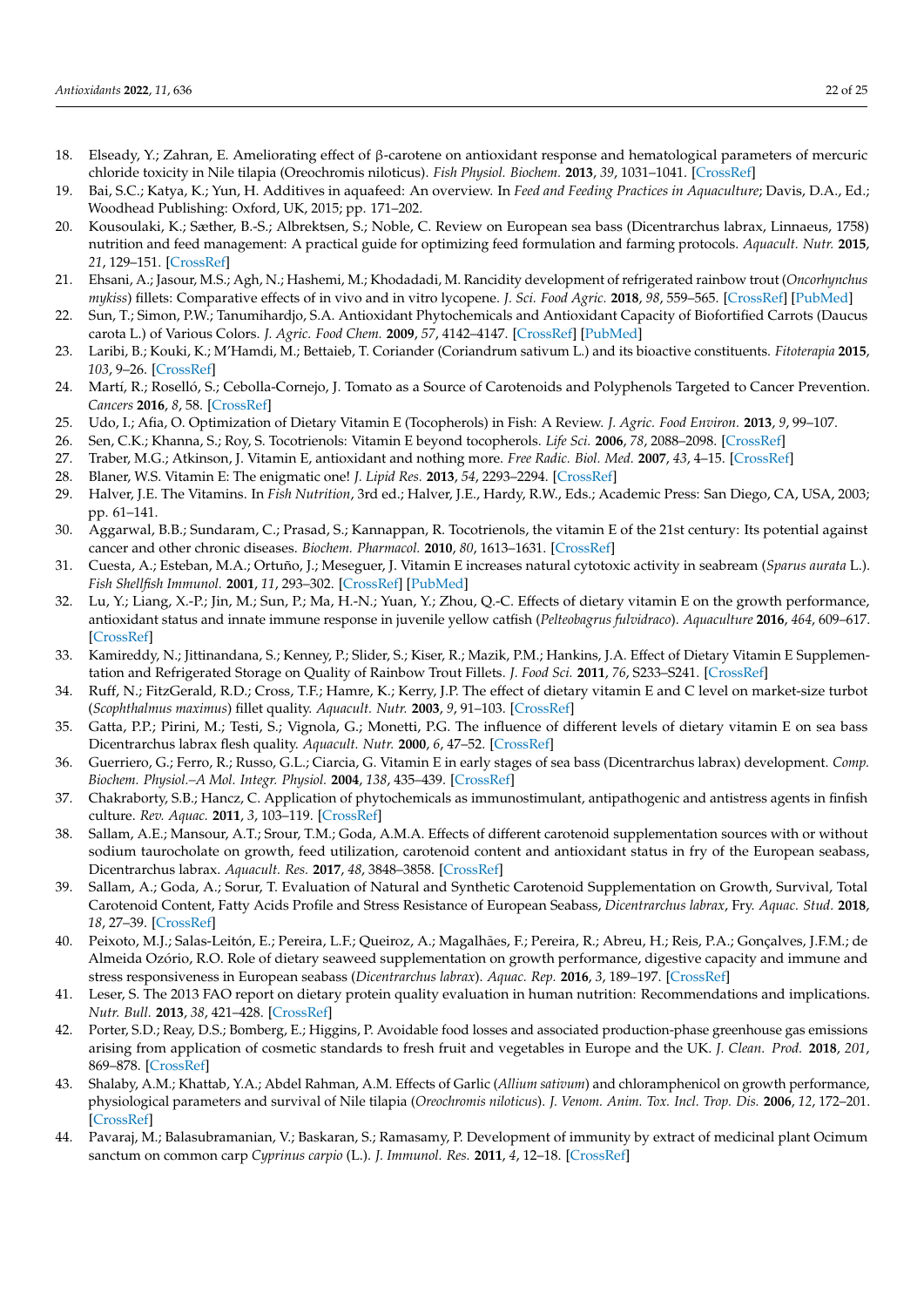- <span id="page-22-0"></span>45. Takaoka, O.; Ji, S.-C.; Ishimaru, K.; Lee, S.-W.; Jeong, G.-S.; Ito, J.; Biswas, A.; Takii, K. Effect of rotifer enrichment with herbal extracts on growth and resistance of red sea bream, Pagrus major (Temminck & Schlegel) larvae against Vibrio anguillarum. *Aquacult. Res.* **2011**, *42*, 1824–1829. [\[CrossRef\]](http://doi.org/10.1111/j.1365-2109.2010.02783.x)
- <span id="page-22-1"></span>46. Harikrishnan, R.; Balasundaram, C.; Jawahar, S.; Heo, M.-S. Immunomodulatory effect of Withania somnifera supplementation diet in the giant freshwater prawn Macrobrachium rosenbergii (de Man) against Aeromonas hydrophila. *Fish Shellfish Immunol.* **2012**, *32*, 94–100. [\[CrossRef\]](http://doi.org/10.1016/j.fsi.2011.10.027)
- <span id="page-22-2"></span>47. Sanches-Silva, A.; Costa, D.; Albuquerque, T.G.; Buonocore, G.G.; Ramos, F.; Castilho, M.C.; Machado, A.V.; Costa, H.S. Trends in the use of natural antioxidants in active food packaging: A review. *Food Addit. Contam. Part A Chem. Anal. Control Expo Risk Assess.* **2014**, *31*, 374–395. [\[CrossRef\]](http://doi.org/10.1080/19440049.2013.879215)
- <span id="page-22-3"></span>48. Blancheton, J.P. Developments in recirculation systems for Mediterranean fish species. *Aquacult. Eng.* **2000**, *22*, 17–31. [\[CrossRef\]](http://doi.org/10.1016/S0144-8609(00)00030-3)
- <span id="page-22-4"></span>49. AOAC. *Official Methods of Analysis of AOAC International*, 18th ed.; AOAC International: Gaithersburg, MD, USA, 2006.
- <span id="page-22-5"></span>50. Folch, J.; Lees, M.; Sloane Stanley, G.H. A simple method for the isolation and purification of total lipides from animal tissues. *J. Biol. Chem.* **1957**, *226*, 497–509. [\[CrossRef\]](http://doi.org/10.1016/S0021-9258(18)64849-5)
- <span id="page-22-6"></span>51. ISO. *Meat and Meat Products—Determination of Total Phosphorus Content—Spectrometric Method*; ISO: Geneva, Switzerland, 1996; Volume 13730.
- <span id="page-22-7"></span>52. Slavin, M.; Yu, L.L. A single extraction and HPLC procedure for simultaneous analysis of phytosterols, tocopherols and lutein in soybeans. *Food Chem.* **2012**, *135*, 2789–2795. [\[CrossRef\]](http://doi.org/10.1016/j.foodchem.2012.06.043)
- <span id="page-22-8"></span>53. Gómez-García, R.; Campos, D.A.; Oliveira, A.; Aguilar, C.N.; Madureira, A.R.; Pintado, M. A chemical valorisation of melon peels towards functional food ingredients: Bioactives profile and antioxidant properties. *Food Chem.* **2021**, *335*, 127579. [\[CrossRef\]](http://doi.org/10.1016/j.foodchem.2020.127579)
- <span id="page-22-9"></span>54. Xie, P.J.; Huang, L.X.; Zhang, C.H.; Zhang, Y.L. Phenolic compositions, and antioxidant performance of olive leaf and fruit (*Olea europaea* L.) extracts and their structure–activity relationships. *J. Funct. Foods* **2015**, *16*, 460–471. [\[CrossRef\]](http://doi.org/10.1016/j.jff.2015.05.005)
- <span id="page-22-10"></span>55. Costas, B.; Conceição, L.E.C.; Dias, J.; Novoa, B.; Figueras, A.; Afonso, A. Dietary arginine and repeated handling increase disease resistance and modulate innate immune mechanisms of Senegalese sole (Solea senegalensis Kaup, 1858). *Fish Shellfish Immunol.* **2011**, *31*, 838–847. [\[CrossRef\]](http://doi.org/10.1016/j.fsi.2011.07.024)
- <span id="page-22-11"></span>56. Quade, M.J.; Roth, J.A. A rapid, direct assay to measure degranulation of bovine neutrophil primary granules. *Vet. Immunol. Immunopathol.* **1997**, *58*, 239–248. [\[CrossRef\]](http://doi.org/10.1016/S0165-2427(97)00048-2)
- <span id="page-22-12"></span>57. Sunyer, J.O.; Tort, L. Natural hemolytic and bactericidal activities of sea bream Sparus aurata serum are effected by the alternative complement pathway. *Vet. Immunol. Immunopathol.* **1995**, *45*, 333–345. [\[CrossRef\]](http://doi.org/10.1016/0165-2427(94)05430-Z)
- <span id="page-22-13"></span>58. Costa, M.; Costas, B.; Machado, M.; Teixeira, C.; Fernández-Boo, S.; Sá, T.; Batista, S.; Marques, A.; Miranda, F.; Valente, L.M.P. Anchovy and giant squid hydrolysates can enhance growth and the immune response of European seabass (*Dicentrarchus labrax*) fed plant-protein-based diets. *Aquaculture* **2020**, *523*, 735182. [\[CrossRef\]](http://doi.org/10.1016/j.aquaculture.2020.735182)
- <span id="page-22-14"></span>59. Sánchez-Moreno, C. Review: Methods Used to Evaluate the Free Radical Scavenging Activity in Foods and Biological Systems. *Food Sci. Technol. Int.* **2002**, *8*, 121–137. [\[CrossRef\]](http://doi.org/10.1177/1082013202008003770)
- <span id="page-22-15"></span>60. Gonçalves, B.; Falco, V.; Moutinho-Pereira, J.; Bacelar, E.; Peixoto, F.; Correia, C. Effects of Elevated CO<sub>2</sub> on Grapevine (Vitis *vinifera* L.): Volatile Composition, Phenolic Content, and In Vitro Antioxidant Activity of Red Wine. *J. Agric. Food Chem.* **2009**, *57*, 265–273. [\[CrossRef\]](http://doi.org/10.1021/jf8020199)
- <span id="page-22-16"></span>61. Brand-Williams, W.; Cuvelier, M.E.; Berset, C. Use of a free radical method to evaluate antioxidant activity. *LWT Food Sci. Technol.* **1995**, *28*, 25–30. [\[CrossRef\]](http://doi.org/10.1016/S0023-6438(95)80008-5)
- <span id="page-22-17"></span>62. Bradford, M.M. A rapid and sensitive method for the quantitation of microgram quantities of protein utilizing the principle of protein-dye binding. *Anal. Biochem.* **1976**, *72*, 248–254. [\[CrossRef\]](http://doi.org/10.1016/0003-2697(76)90527-3)
- <span id="page-22-18"></span>63. Greenwald, R. CRC Handbook of Methods for Oxygen Radical Research. *Free Radic. Biol. Med.* **1987**, *3*, 161. [\[CrossRef\]](http://doi.org/10.1016/S0891-5849(87)80012-6)
- <span id="page-22-19"></span>64. Habig, W.H.; Pabst, M.J.; Jakoby, W.B. Glutathione S-transferases: The first enzymatic step in mercapturic acid formation. *J. Biol. Chem.* **1974**, *249*, 7130–7139. [\[CrossRef\]](http://doi.org/10.1016/S0021-9258(19)42083-8)
- <span id="page-22-20"></span>65. Cribb, A.E.; Leeder, J.S.; Spielberg, S.P. Use of a microplate reader in an assay of glutathione reductase using 5,5'-dithiobis(2nitrobenzoic acid). *Anal. Biochem.* **1989**, *183*, 195–196. [\[CrossRef\]](http://doi.org/10.1016/0003-2697(89)90188-7)
- <span id="page-22-21"></span>66. Baker, M.A.; Cerniglia, G.J.; Zaman, A. Microtiter plate assay for the measurement of glutathione and glutathione disulfide in large numbers of biological samples. *Anal. Biochem.* **1990**, *190*, 360–365. [\[CrossRef\]](http://doi.org/10.1016/0003-2697(90)90208-Q)
- <span id="page-22-22"></span>67. Mohandas, J.; Marshall, J.J.; Duggin, G.G.; Horvath, J.S.; Tiller, D.J. Differential distribution of glutathione and glutathione-related enzymes in rabbit kidney. Possible implications in analgesic nephropathy. *Biochem. Pharmacol.* **1984**, *33*, 1801–1807. [\[CrossRef\]](http://doi.org/10.1016/0006-2952(84)90353-8)
- <span id="page-22-23"></span>68. Bird, R.P.; Draper, H.H. [35] Comparative studies on different methods of malonaldehyde determination. In *Methods Enzymol*; Academic Press: Cambridge, MA, USA, 1984; Volume 105, pp. 299–305.
- <span id="page-22-24"></span>69. Choubert, G.; Blanc, J.M.; Vallée, F. Colour measurement, using the CIELCH colour space, of muscle of rainbow trout, Oncorhynchus mykiss (Walbaum), fed astaxanthin: Effects of family, ploidy, sex, and location of reading. *Aquacult. Res.* **1997**, *28*, 15–22. [\[CrossRef\]](http://doi.org/10.1111/j.1365-2109.1997.tb01310.x)
- <span id="page-22-25"></span>70. Batista, S.; Pereira, R.; Oliveira, B.; Baião, L.F.; Jessen, F.; Tulli, F.; Messina, M.; Silva, J.L.; Abreu, H.; Valente, L.M.P. Exploring the potential of seaweed *Gracilaria gracilis* and microalga *Nannochloropsis oceanica*, single or blended, as natural dietary ingredients for European seabass *Dicentrarchus labrax*. *J. Appl. Phycol.* **2020**, *32*, 2041–2059. [\[CrossRef\]](http://doi.org/10.1007/s10811-020-02118-z)
- <span id="page-22-26"></span>71. MacFie, H.J.; Bratchell, N.; Greenhoff, K.; Vallis, L.V. Designs to balance the effect of order of presentation and first-order carry-over effects in hall tests. *J. Sens. Stud.* **1989**, *4*, 129–148. [\[CrossRef\]](http://doi.org/10.1111/j.1745-459X.1989.tb00463.x)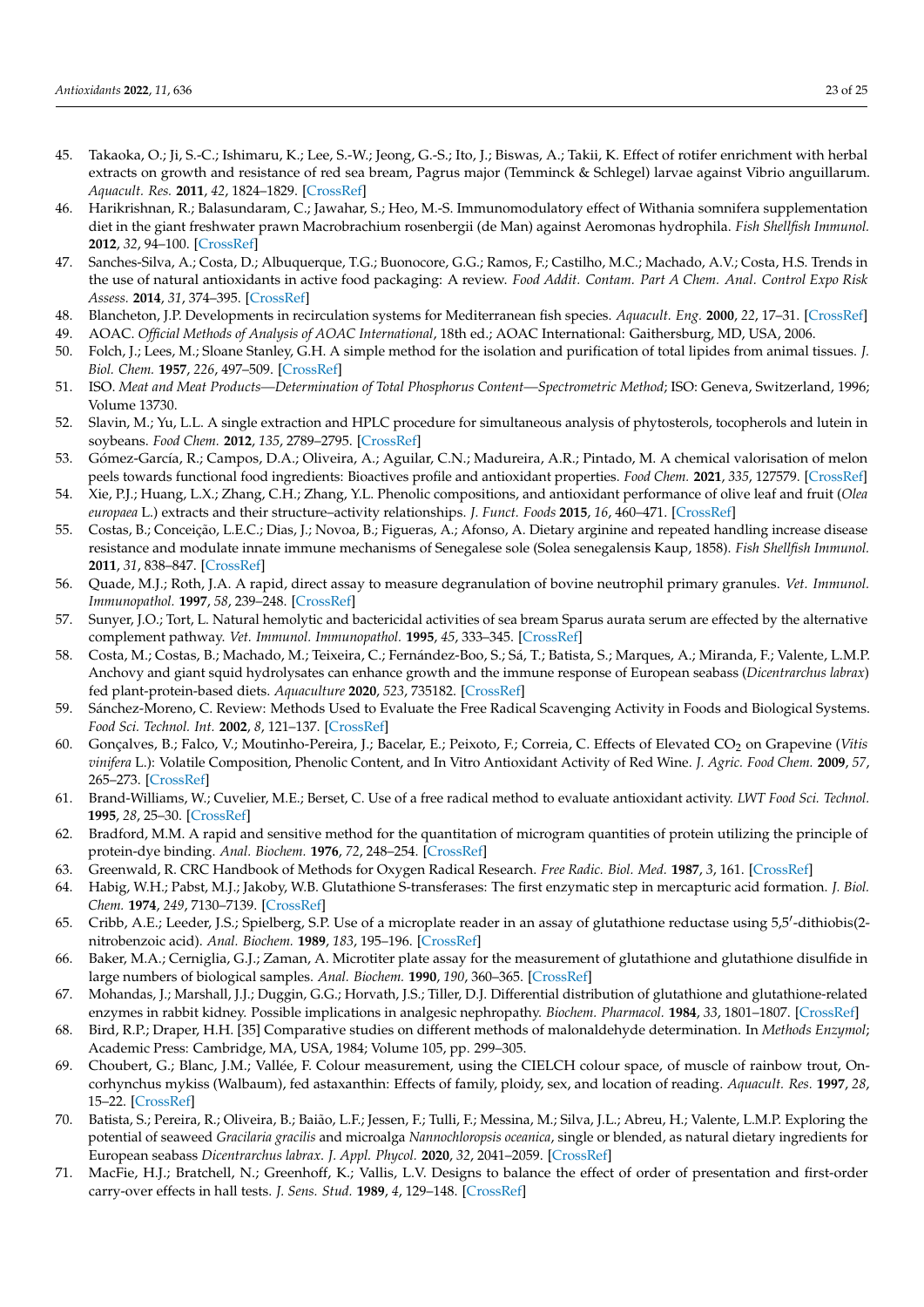- <span id="page-23-0"></span>72. Peryam, D.R.; Pilgrim, F.J. Hedonic scale method of measuring food preferences. *Food Technol.* **1957**, *11*, 9–14.
- <span id="page-23-1"></span>73. Addinsoft. *XLSTAT Statistical and Data Analysis Solution*; Addinsoft: New York, NY, USA, 2020.
- 74. Lea, P.; Næs, T.; Rødbotten, M. *Analysis of Variance for Sensory Data*; John Wiley: Hoboken, NJ, USA, 1997.
- <span id="page-23-2"></span>75. Ares, G.; Barreiro, C.; Deliza, R.; Giménez, A.N.A.; Gàmbaro, A. Application of a check-all-that-apply question to the development of chocolate milk desserts. *J. Sens. Stud.* **2010**, *25*, 67–86. [\[CrossRef\]](http://doi.org/10.1111/j.1745-459X.2010.00290.x)
- <span id="page-23-3"></span>76. Ares, G.; Deliza, R.; Barreiro, C.; Giménez, A.; Gámbaro, A. Comparison of two sensory profiling techniques based on consumer perception. *Food Qual. Prefer.* **2010**, *21*, 417–426. [\[CrossRef\]](http://doi.org/10.1016/j.foodqual.2009.10.006)
- <span id="page-23-4"></span>77. Ares, G.; Varela, P.; Rado, G.; Giménez, A. Are consumer profiling techniques equivalent for some product categories? The case of orange flavoured powdered drinks. *Int. J. Food Sci. Technol.* **2011**, *46*, 1600–1608. [\[CrossRef\]](http://doi.org/10.1111/j.1365-2621.2011.02657.x)
- <span id="page-23-5"></span>78. Anderson, J.S.; Sunderland, R. Effect of extruder moisture and dryer processing temperature on vitamin C and E and astaxanthin stability. *Aquaculture* **2002**, *207*, 137–149. [\[CrossRef\]](http://doi.org/10.1016/S0044-8486(01)00787-6)
- <span id="page-23-6"></span>79. Ortak, M.; Caltinoglu, C.; Sensoy, I.; Karakaya, S.; Mert, B. Changes in functional properties and in vitro bioaccessibilities of β-carotene and lutein after extrusion processing. *Int. J. Food Sci. Tech.* **2017**, *54*, 3543–3551. [\[CrossRef\]](http://doi.org/10.1007/s13197-017-2812-4)
- 80. Borsarelli, C.; Mercadante, A.Z. Thermal and photochemical degradation of carotenoids. In *Carotenoids–Physical, Chemical, and Biological Functions and Properties*, 1st ed.; Landrum, J.T., Ed.; CRC Press: Boca Raton, FL, USA, 2009; pp. 229–254.
- <span id="page-23-7"></span>81. Sabliov, C.M.; Fronczek, C.; Astete, C.E.; Khachaturyan, M.; Khachatryan, L.; Leonardi, C. Effects of Temperature and UV Light on Degradation of α-Tocopherol in Free and Dissolved Form. *J. Am. Oil Chem. Soc.* **2009**, *86*, 895. [\[CrossRef\]](http://doi.org/10.1007/s11746-009-1411-6)
- <span id="page-23-8"></span>82. Verleyen, T.; Kamal-Eldin, A.; Dobarganes, C.; Verhe, R.; Dewettinck, K.; Huyghebaert, A. Modeling of α-tocopherol loss and oxidation products formed during thermoxidation in triolein and tripalmitin mixtures. *Lipids* **2001**, *36*, 719–726. [\[CrossRef\]](http://doi.org/10.1007/s11745-001-0777-6)
- <span id="page-23-9"></span>83. Nissiotis, M.; Tasioula-Margari, M. Changes in antioxidant concentration of virgin olive oil during thermal oxidation. *Food Chem.* **2002**, *77*, 371–376. [\[CrossRef\]](http://doi.org/10.1016/S0308-8146(02)00113-9)
- <span id="page-23-10"></span>84. Riaz, M.; Ali, R. Stability of Vitamins during Extrusion. *Crit. Rev. Food Sci. Nutr.* **2009**, *49*, 361–368. [\[CrossRef\]](http://doi.org/10.1080/10408390802067290)
- <span id="page-23-12"></span>85. Morin, P.; Gorman, A.; Lambrakis, L. A literature review on vitamin retention during the extrusion of dry pet food. *Anim. Feed Sci. Technol.* **2021**, *277*, 114975. [\[CrossRef\]](http://doi.org/10.1016/j.anifeedsci.2021.114975)
- <span id="page-23-11"></span>86. Guerra, N.B.; de Almeida Melo, E.; Filho, J.M. Antioxidant compounds from coriander (*Coriandrum sativum* L.) etheric extract. *J. Food Compos. Anal.* **2005**, *18*, 193–199. [\[CrossRef\]](http://doi.org/10.1016/j.jfca.2003.12.006)
- <span id="page-23-13"></span>87. Liu, D.; Shi, J.; Colina Ibarra, A.; Kakuda, Y.; Jun Xue, S. The scavenging capacity and synergistic effects of lycopene, vitamin E, vitamin C, and β-carotene mixtures on the DPPH free radical. *LWT Food Sci. Technol.* **2008**, *41*, 1344–1349. [\[CrossRef\]](http://doi.org/10.1016/j.lwt.2007.08.001)
- <span id="page-23-14"></span>88. Cano, A.; Acosta, M.; Arnao, M.B. A method to measure antioxidant activity in organic media: Application to lipophilic vitamins. *Redox Rep.* **2000**, *5*, 365–370. [\[CrossRef\]](http://doi.org/10.1179/135100000101535933) [\[PubMed\]](http://www.ncbi.nlm.nih.gov/pubmed/11140747)
- <span id="page-23-15"></span>89. Prevc, T.; Levart, A.; Cigić, I.K.; Salobir, J.; Ulrih, N.P.; Cigić, B. Rapid Estimation of Tocopherol Content in Linseed and Sunflower Oils-Reactivity and Assay. *Molecules* **2015**, *20*, 14777–14790. [\[CrossRef\]](http://doi.org/10.3390/molecules200814777)
- <span id="page-23-16"></span>90. Danet, A. Recent Advances in Antioxidant Capacity Assays. In *Antioxidants–Benefits, Sources, Mechanisms of Action*; Waisundara, V., Ed.; Intechopen: London, UK, 2021.
- <span id="page-23-17"></span>91. Do, Q.D.; Angkawijaya, A.E.; Tran-Nguyen, P.L.; Huynh, L.H.; Soetaredjo, F.E.; Ismadji, S.; Ju, Y.-H. Effect of extraction solvent on total phenol content, total flavonoid content, and antioxidant activity of *Limnophila aromatica*. *J. Food Drug Anal.* **2014**, *22*, 296–302. [\[CrossRef\]](http://doi.org/10.1016/j.jfda.2013.11.001) [\[PubMed\]](http://www.ncbi.nlm.nih.gov/pubmed/28911418)
- <span id="page-23-18"></span>92. van Lith, R.; Ameer, G.A. Chapter Ten–Antioxidant Polymers as Biomaterial. In *Oxidative Stress and Biomaterials*; Dziubla, T., Butterfield, D.A., Eds.; Academic Press: Cambridge, MA, USA, 2016; pp. 251–296.
- <span id="page-23-19"></span>93. Keramati, S.; Ferdowsi, M.; Zamir, S.M. Compounds interactions during simultaneous biodegradation of hydrophobic n-hexane and hydrophilic methanol vapors in one- and two-liquid phase conditions. *Process Saf. Environ. Prot.* **2021**, *147*, 283–291. [\[CrossRef\]](http://doi.org/10.1016/j.psep.2020.09.040)
- <span id="page-23-20"></span>94. Carvalho, C.C.C.R.; Caramujo, M.J. Carotenoids in Aquatic Ecosystems and Aquaculture: A Colorful Business with Implications for Human Health. *Front. Mar. Sci.* **2017**, *4*, 93. [\[CrossRef\]](http://doi.org/10.3389/fmars.2017.00093)
- <span id="page-23-21"></span>95. Kiokias, S.; Gordon, M.H. Antioxidant Properties of Carotenoids In Vitro and In Vivo. *Food Rev. Int.* **2004**, *20*, 99–121. [\[CrossRef\]](http://doi.org/10.1081/FRI-120037155)
- <span id="page-23-22"></span>96. Sindhu, E.; Preethi, K.; Kuttan, R. Antioxidant activity of carotenoid lutein in vitro and in vivo. *Indian J. Exp. Biol.* **2010**, *48*, 843–848.
- <span id="page-23-23"></span>97. Mueller, L.; Boehm, V. Antioxidant Activity of β-Carotene Compounds in Different in Vitro Assays. *Molecules* **2011**, *16*, 1055–1069. [\[CrossRef\]](http://doi.org/10.3390/molecules16021055)
- <span id="page-23-24"></span>98. Kaur, A.; Dhari, J.; Sharma, O.; Gupta, G.; Kharb, V. In-vitro Anti-oxidant and Free Radical Scavenging Activity of Lycopene. *Res. J. Pharm. Biol. Chem. Sci.* **2012**, *3*, 1220–1228.
- <span id="page-23-25"></span>99. García-Chavarría, M.; Lara-flores, M. The use of carotenoid in aquaculture. *Res. J. Fish. Hydrobiol.* **2013**, *8*, 38–49.
- <span id="page-23-26"></span>100. Williams, R.J.; Spencer, J.P.; Rice-Evans, C. Flavonoids: Antioxidants or signalling molecules? *Free Radic Biol. Med.* **2004**, *36*, 838–849. [\[CrossRef\]](http://doi.org/10.1016/j.freeradbiomed.2004.01.001) [\[PubMed\]](http://www.ncbi.nlm.nih.gov/pubmed/15019969)
- <span id="page-23-27"></span>101. Brglez Mojzer, E.; Knez Hrnˇciˇc, M.; Škerget, M.; Knez, Ž.; Bren, U. Polyphenols: Extraction Methods, Antioxidative Action, Bioavailability and Anticarcinogenic Effects. *Molecules* **2016**, *21*, 901. [\[CrossRef\]](http://doi.org/10.3390/molecules21070901) [\[PubMed\]](http://www.ncbi.nlm.nih.gov/pubmed/27409600)
- <span id="page-23-28"></span>102. Maqsood, S.; Benjakul, S.; Shahidi, F. Emerging role of phenolic compounds as natural food additives in fish and fish products. *Crit. Rev. Food Sci. Nutr.* **2013**, *53*, 162–179. [\[CrossRef\]](http://doi.org/10.1080/10408398.2010.518775) [\[PubMed\]](http://www.ncbi.nlm.nih.gov/pubmed/23072531)